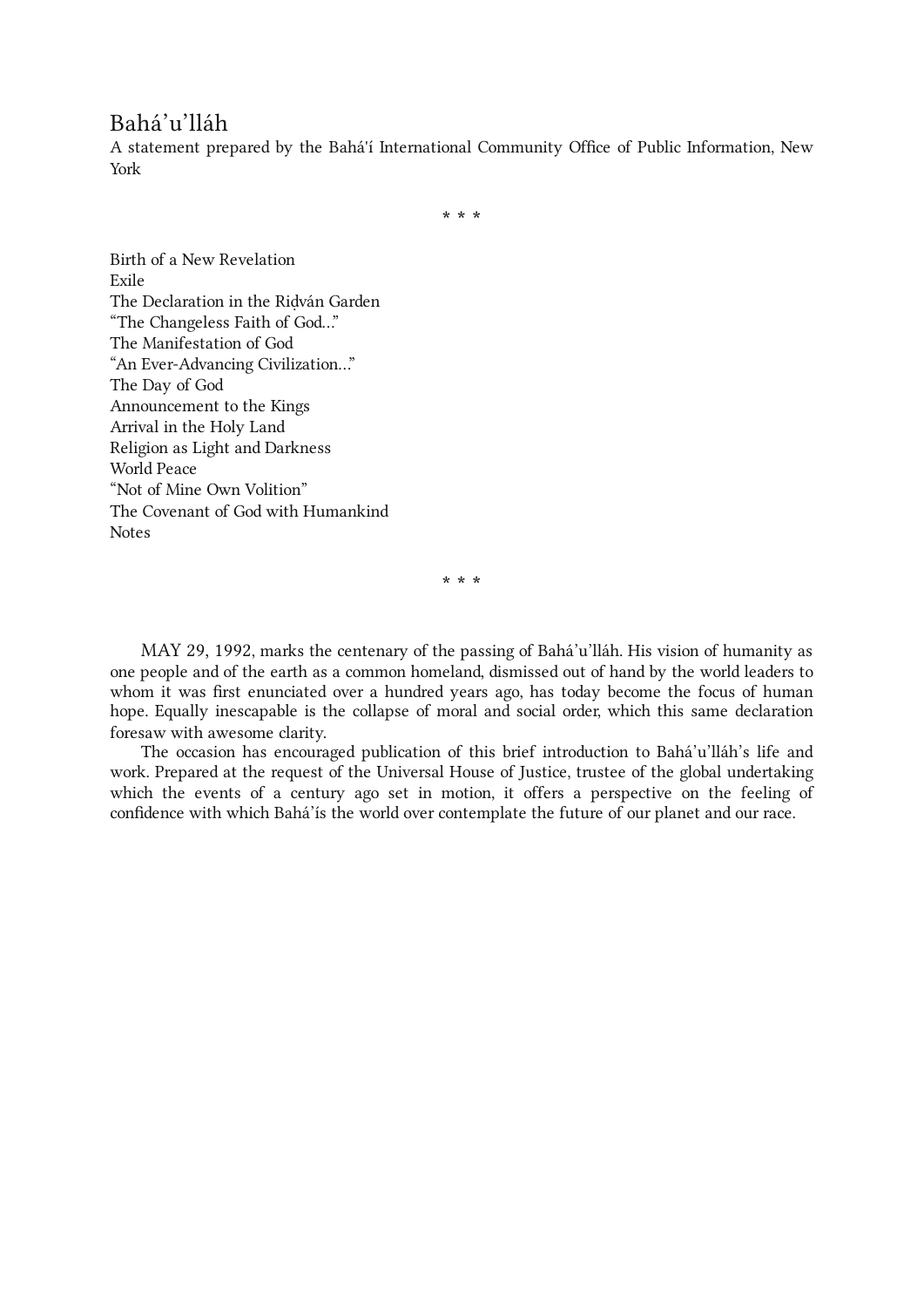# Bahá'u'lláh

AS THE NEW MILLENNIUM APPROACHES, the crucial need of the human race is to find a unifying vision of the nature of man and society. For the past century humanity's response to this impulse has driven a succession of ideological upheavals that have convulsed our world and that appear now to have exhausted themselves. The passion invested in the struggle, despite its disheartening results, testifies to the depth of the need. For, without a common conviction about the course and direction of human history, it is inconceivable that foundations can be laid for a global society to which the mass of humankind can commit themselves.

<span id="page-1-0"></span>Such a vision unfolds in the writings of Bahá'u'lláh, the nineteenth-century prophetic figure whose growing influence is the most remarkable development of contemporary religious history. Born in Persia, November [1](#page-29-1)2, 1817, Bahá'u'lláh<sup>1</sup> began at age 27 an undertaking that has gradually captured the imagination and loyalty of several million people from virtually every race, culture, class, and nation on earth. The phenomenon is one that has no reference points in the contemporary world, but is associated rather with climactic changes of direction in the collective past of the human race. For Bahá'u'lláh claimed to be no less than the Messenger of God to the age of human maturity, the Bearer of a Divine Revelation that fulfills the promises made in earlier religions, and that will generate the spiritual nerves and sinews for the unification of the peoples of the world.

<span id="page-1-1"></span>If they were to do nothing else, the effects which Bahá'u'lláh's life and writings have already had should command the earnest attention of anyone who believes that human nature is fundamentally spiritual and that the coming organization of our planet must be informed by this aspect of reality. The documentation lies open to general scrutiny. For the first time in history humanity has available a detailed and verifiable record of the birth of an independent religious system and of the life of its Founder. Equally accessible is the record of the response that the new faith has evoked, through the emergence of a global community which can already justly claim to represent a microcosm of the human race. $^2$  $^2$ 

<span id="page-1-2"></span>During the earlier decades of this century, this development was relatively obscure. Bahá'u'lláh's writings forbid the aggressive proselytism through which many religious messages have been widely promulgated. Further, the priority which the Bahá'í community gave to the establishment of groups at the local level throughout the entire planet militated against the early emergence of large concentrations of adherents in any one country or the mobilization of resources required for large-scale programs of public information. Arnold Toynbee, intrigued by phenomena that might represent the emergence of a new universal religion, noted in the 1950s that the Bahá'í Faith was then about as familiar to the average educated Westerner as Christianity had been to the corresponding class in the Roman empire during the second century A.D. $^3$  $^3$ 

In more recent years, as the Bahá'í community's numbers have rapidly increased in many countries, the situation has changed dramatically. There is now virtually no area in the world where the pattern of life taught by Bahá'u'lláh is not taking root. The respect which the community's social and economic development projects are beginning to win in governmental, academic, and United Nations circles further reinforces the argument for a detached and serious examination of the impulse behind a process of social transformation that is, in critical respects, unique in our world.

No uncertainty surrounds the nature of the generating impulse. Bahá'u'lláh's writings cover an enormous range of subjects from social issues such as racial integration, the equality of the sexes, and disarmament, to those questions that affect the innermost life of the human soul. The original texts, many of them in His own hand, the others dictated and affirmed by their author, have been meticulously preserved. For several decades, a systematic program of translation and publication has made selections from Bahá'u'lláh's writings accessible to people everywhere, in over eight hundred languages.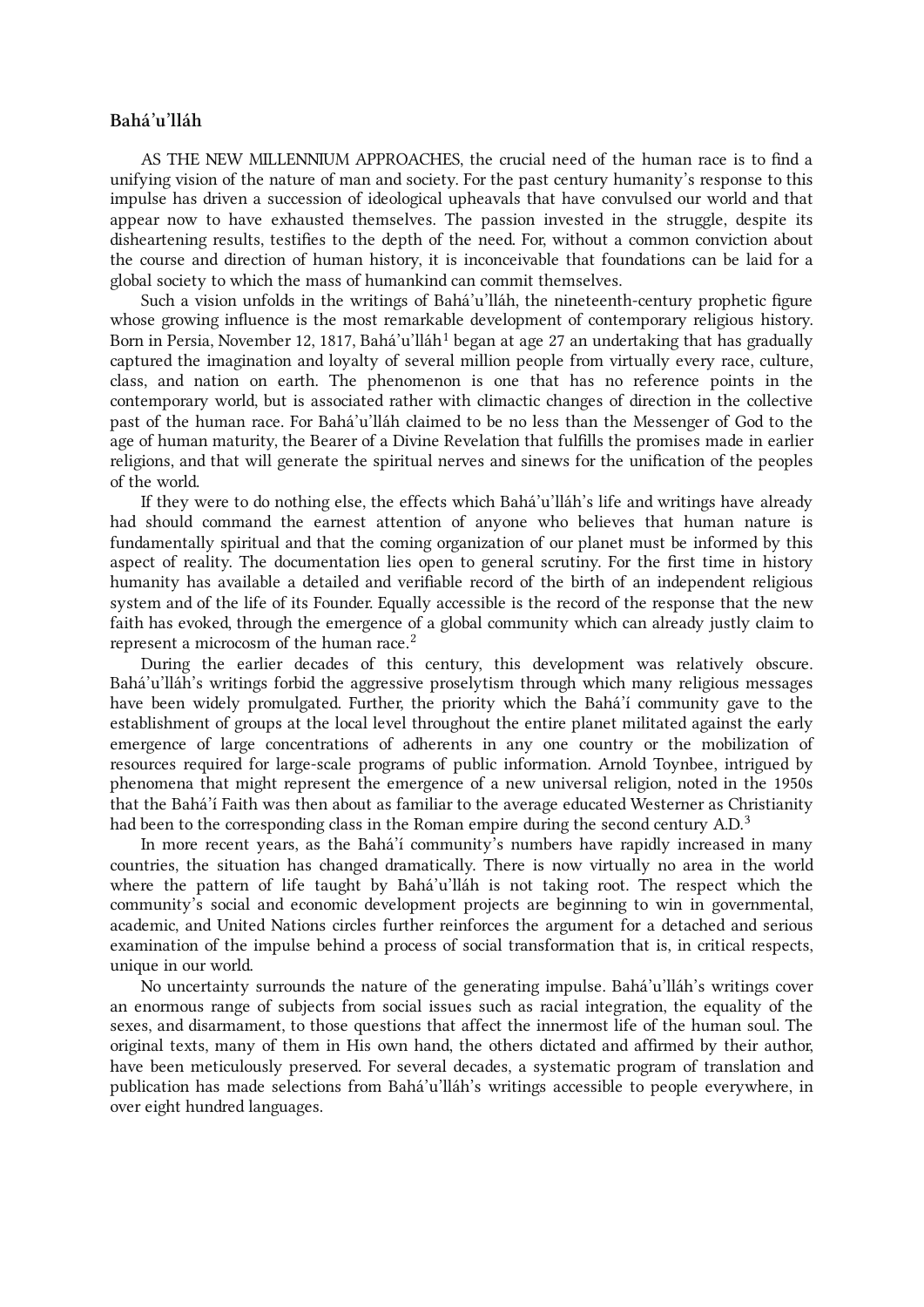# <span id="page-2-0"></span>Birth of a New Revelation

Bahá'u'lláh's mission began in a subterranean dungeon in Teheran in August 1852. Born into a noble family that could trace its ancestry back to the great dynasties of Persia's imperial past, He declined the ministerial career open to Him in government, and chose instead to devote His energies to a range of philanthropies which had, by the early 1840s, earned Him widespread renown as "Father of the Poor." This privileged existence swiftly eroded after 1844, when Bahá'u'lláh became one of the leading advocates of a movement that was to change the course of His country's history.

The early nineteenth century was a period of messianic expectations in many lands. Deeply disturbed by the implications of scientific inquiry and industrialization, earnest believers from many religious backgrounds turned to the scriptures of their faiths for an understanding of the accelerating processes of change. In Europe and America groups like the Templers and the Millerites believed they had found in the Christian scriptures evidence supporting their conviction that history had ended and the return of Jesus Christ was at hand. A markedly similar ferment developed in the Middle East around the belief that the fulfillment of various prophecies in the Qur'án and Islamic Traditions was imminent.

<span id="page-2-1"></span>By far the most dramatic of these millennialist movements had been the one in Persia, which had focused on the person and teachings of a young merchant from the city of Shiraz, known to history as the Báb. [4](#page-29-4) For nine years, from 1844 to 1853, Persians of all classes had been caught up in a storm of hope and excitement aroused by the Báb's announcement that the Day of God was at hand and that He was himself the One promised in Islamic scripture. Humanity stood, He said, on the threshold of an era that would witness the restructuring of all aspects of life. New fields of learning, as yet inconceivable, would permit even the children of the new age to surpass the most erudite of nineteenth-century scholars. The human race was called by God to embrace these changes through undertaking a transformation of its moral and spiritual life. His own mission was to prepare humanity for the event that lay at the heart of these developments, the coming of that universal Messenger of God, "He Whom God will make manifest," awaited by the followers of all religions. [5](#page-29-5)

<span id="page-2-2"></span>The claim had evoked violent hostility from the Muslim clergy, who taught that the process of Divine Revelation had ended with Muhammad; and that any assertion to the contrary represented apostasy, punishable by death. Their denunciation of the Báb had soon enlisted the support of the Persian authorities. Thousands of followers of the new faith had perished in a horrific series of massacres throughout the country, and the Báb had been publicly executed on July 9, 1850.<sup>[6](#page-29-6)</sup> In an age of growing Western involvement in the Orient, these events had aroused interest and compassion in influential European circles. The nobility of the Báb's life and teachings, the heroism of His followers, and the hope for fundamental reform that they had kindled in a darkened land had exerted a powerful attraction for personalities ranging from Ernest Renan and Leo Tolstoy to Sarah Bernhardt and the Comte de Gobineau.<sup>[7](#page-29-7)</sup>

Because of His prominence in the defense of the Báb's cause, Bahá'u'lláh was arrested and brought, in chains and on foot, to Teheran. Protected in some measure by an impressive personal reputation and the social position of His family, as well as by protests which the Bábí pogroms had evoked from Western embassies, He was not sentenced to death, as influential figures at the royal court were urging. Instead, He was cast into the notorious Síyáh-Chál, the "Black Pit," a deep, vermin-infested dungeon which had been created in one of the city's abandoned reservoirs. No charges were laid but He and some thirty companions were, without appeal, kept immured in the darkness and filth of this pit, surrounded by hardened criminals, many of them under sentence of death. Around Bahá'u'lláh's neck was clamped a heavy chain, so notorious in penal circles as to have been given its own name. When He did not quickly perish, as had been expected, an attempt was made to poison Him. The marks of the chain were to remain on His body for the rest of His life.

Central to Bahá'u'lláh's writings is an exposition of the great themes which have preoccupied religious thinkers throughout the ages: God, the role of Revelation in history, the relationship of the world's religious systems to one another, the meaning of faith, and the basis of moral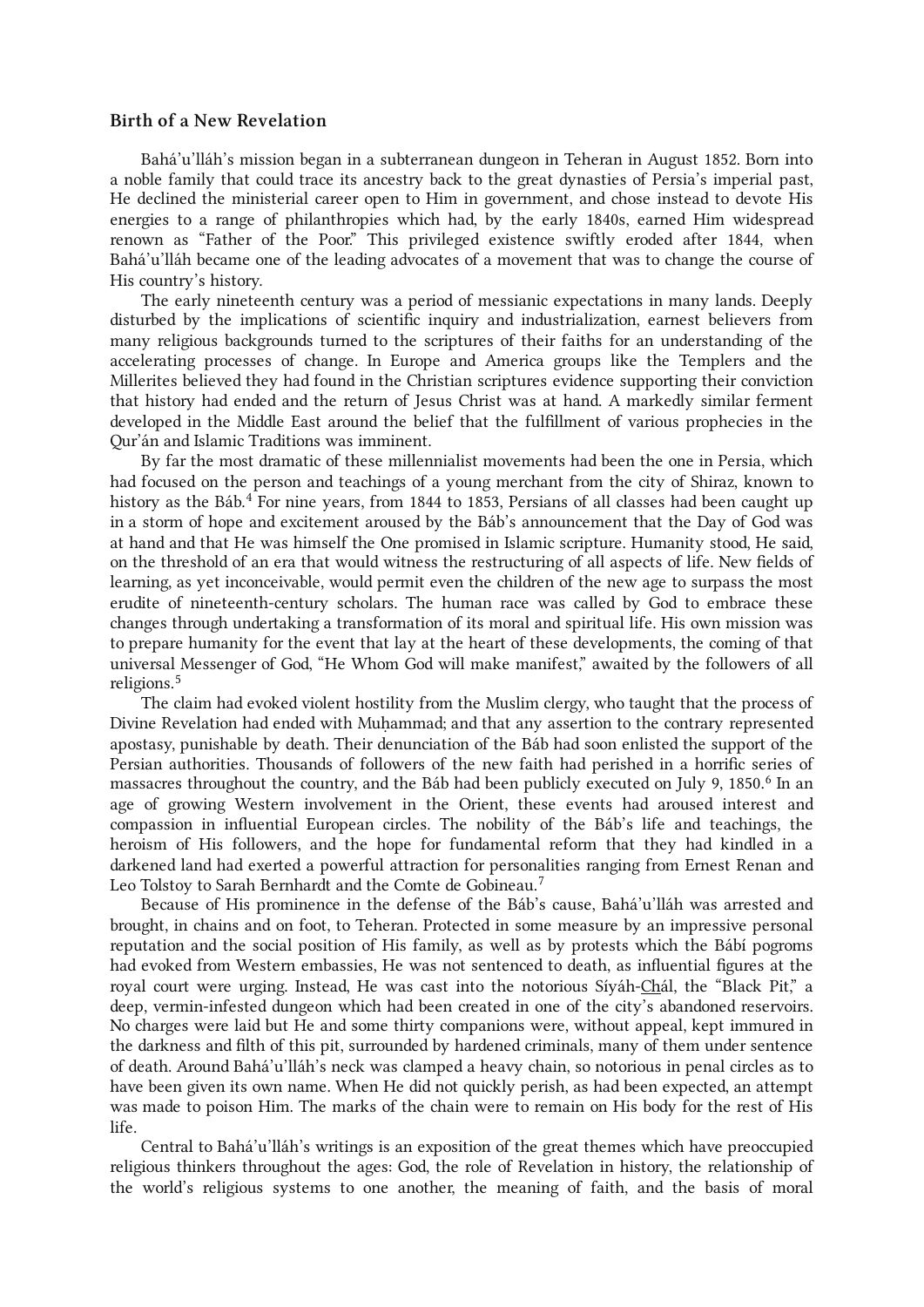authority in the organization of human society. Passages in these texts speak intimately of His own spiritual experience, of His response to the Divine summons, and of the dialogue with the "Spirit of God" which lay at the heart of His mission. Religious history has never before offered the inquirer the opportunity for so candid an encounter with the phenomenon of Divine Revelation.

Toward the end of His life, Bahá'u'lláh's writings on His early experiences included a brief description of the conditions in the Síyáh-Chál.

<span id="page-3-0"></span>We were consigned for four months to a place foul beyond comparison.… The dungeon was wrapped in thick darkness, and Our fellow-prisoners numbered nearly a hundred and fifty souls: thieves, assassins and highwaymen. Though crowded, it had no other outlet than the passage by which We entered. No pen can depict that place, nor any tongue describe its loathsome smell. Most of these men had neither clothes nor bedding to lie on. God alone knoweth what befell Us in that most foul-smelling and gloomy place!<sup>[8](#page-29-8)</sup>

<span id="page-3-1"></span>Each day the guards would descend the three steep flights of stairs of the pit, seize one or more of the prisoners, and drag them out to be executed. In the streets of Teheran, Western observers were appalled by scenes of Bábí victims blown from cannon mouths, hacked to death by axes and swords, and led to their deaths with burning candles inserted into open wounds in their bodies.<sup>[9](#page-29-9)</sup> It was in these circumstances, and faced with the prospect of His own imminent death, that Bahá'u'lláh received the first intimation of His mission:

<span id="page-3-2"></span>One night, in a dream, these exalted words were heard on every side: "Verily, We shall render Thee victorious by Thyself and by Thy Pen. Grieve Thou not for that which hath befallen Thee, neither be Thou afraid, for Thou art in safety. Erelong will God raise up the treasures of the earth—men who will aid Thee through Thyself and through Thy name, wherewith God hath revived the hearts of such as have recognized Him." $10$ 

The experience of Divine Revelation, touched on only at secondhand in surviving accounts of the lives of the Buddha, Moses, Jesus Christ, and Muhammad, is described graphically in Bahá'u'lláh's own words:

<span id="page-3-3"></span>During the days I lay in the prison of Ṭihrán, though the galling weight of the chains and the stench-filled air allowed Me but little sleep, still in those infrequent moments of slumber I felt as if something flowed from the crown of My head over My breast, even as a mighty torrent that precipitateth itself upon the earth from the summit of a lofty mountain. Every limb of My body would, as a result, be set afire. At such moments My tongue recited what no man could bear to hear. [11](#page-29-11)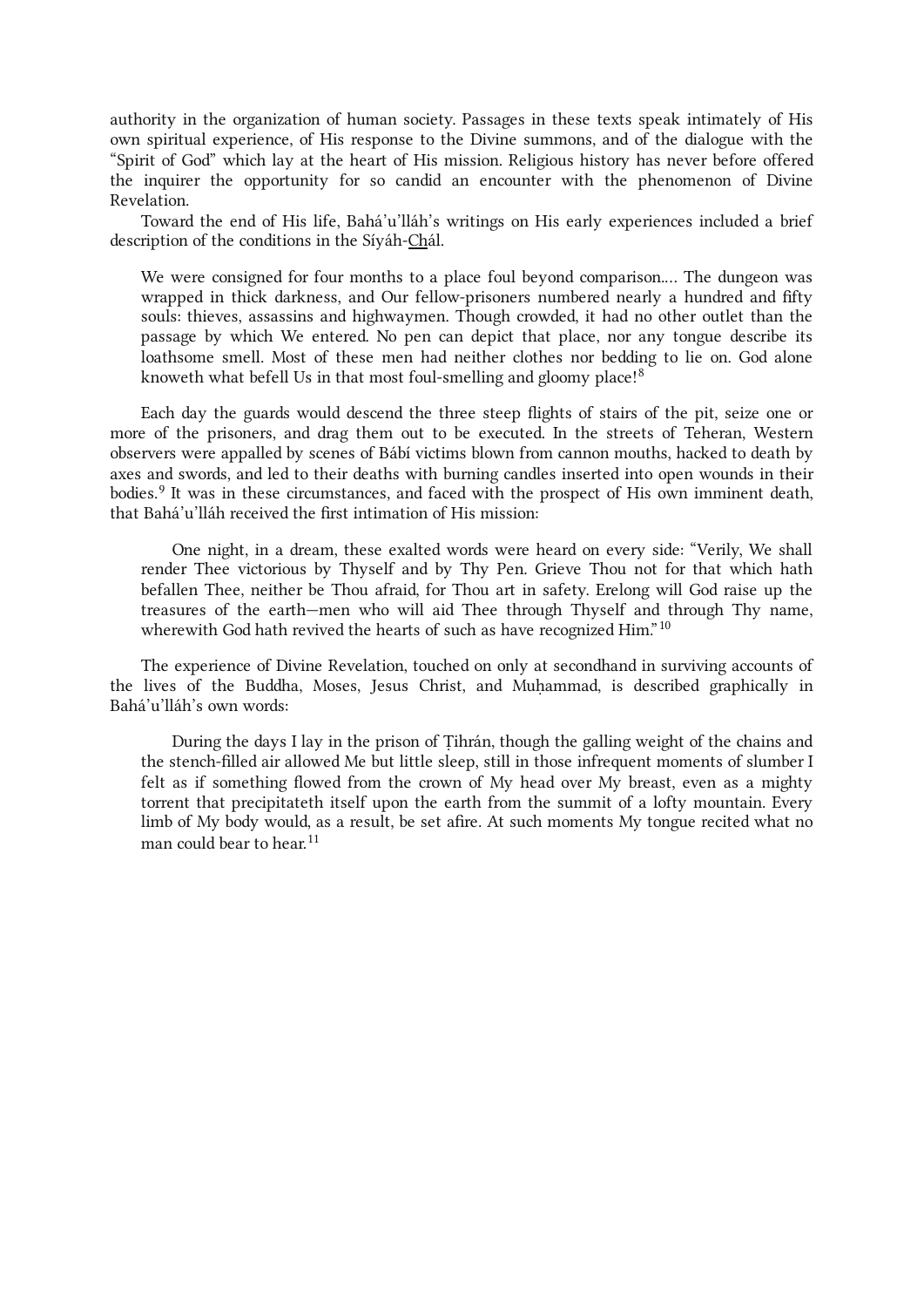# <span id="page-4-0"></span>Exile

<span id="page-4-1"></span>Eventually, still without trial or recourse, Bahá'u'lláh was released from prison and immediately banished from His native land, His wealth and properties arbitrarily confiscated. The Russian diplomatic representative, who knew Him personally and who had followed the Bábí persecutions with growing distress, offered Him his protection and refuge in lands under the control of his government. In the prevailing political climate, acceptance of such help would almost certainly have been misrepresented by others as having political implications.<sup>[12](#page-29-12)</sup> Perhaps for this reason, Bahá'u'lláh chose to accept banishment to the neighboring territory of Iraq, then under the rule of the Ottoman Empire. This expulsion was the beginning of forty years of exile, imprisonment, and bitter persecution.

<span id="page-4-2"></span>In the years which immediately followed His departure from Persia, Bahá'u'lláh gave priority to the needs of the Bábí community which had gathered in Baghdad, a task which had devolved on Him as the only effective Bábí leader to have survived the massacres. The death of the Báb and the almost simultaneous loss of most of the young faith's teachers and guides had left the body of the believers scattered and demoralized. When His efforts to rally those who had fled to Iraq aroused jealousy and dissension,<sup>[13](#page-30-0)</sup> He followed the path that had been taken by all of the Messengers of God gone before Him, and withdrew to the wilderness, choosing for the purpose the mountain region of Kurdistan. His withdrawal, as He later said, had "contemplated no return." Its reason "was to avoid becoming a subject of discord among the faithful, a source of disturbance unto Our companions." Although the two years spent in Kurdistan were a period of intense privation and physical hardship, Bahá'u'lláh describes them as a time of profound happiness during which He reflected deeply on the message entrusted to Him: "Alone, We communed with Our spirit, oblivious of the world and all that is therein." [14](#page-30-1)

Only with great reluctance, believing it His responsibility to the cause of the Báb, did He eventually accede to urgent messages from the remnant of the desperate group of exiles in Baghdad who had discovered His whereabouts and appealed to Him to return and assume the leadership of their community.

Two of the most important volumes of Bahá'u'lláh's writings date from this first period of exile, preceding the declaration of His mission in 1863. The first of these is a small book which He named "The Hidden Words." Written in the form of a compilation of moral aphorisms, the volume represents the ethical heart of Bahá'u'lláh's message. In verses which Bahá'u'lláh describes as a distillation of the spiritual guidance of all the Revelations of the past, the voice of God speaks directly to the human soul:

#### O Son of Spirit!

The best beloved of all things in My sight is Justice; turn not away therefrom if thou desirest Me, and neglect it not that I may confide in thee. By its aid thou shalt see with thine own eyes and not through the eyes of others, and shalt know of thine own knowledge and not through the knowledge of thy neighbor. Ponder this in thy heart; how it behooveth thee to be. Verily justice is My gift to thee and the sign of My loving-kindness. Set it then before thine eyes.

#### O Son of Being!

Love Me that I may love thee. If thou lovest Me not, My love can in no wise reach thee. Know this, O servant.

# O Son of Man!

Sorrow not save that thou art far from Us. Rejoice not save that thou art drawing near and returning unto Us.

#### <span id="page-4-3"></span>O Son of Being!

With the hands of power I made thee and with the fingers of strength I created thee; and within thee have I placed the essence of My light. Be thou content with it and seek naught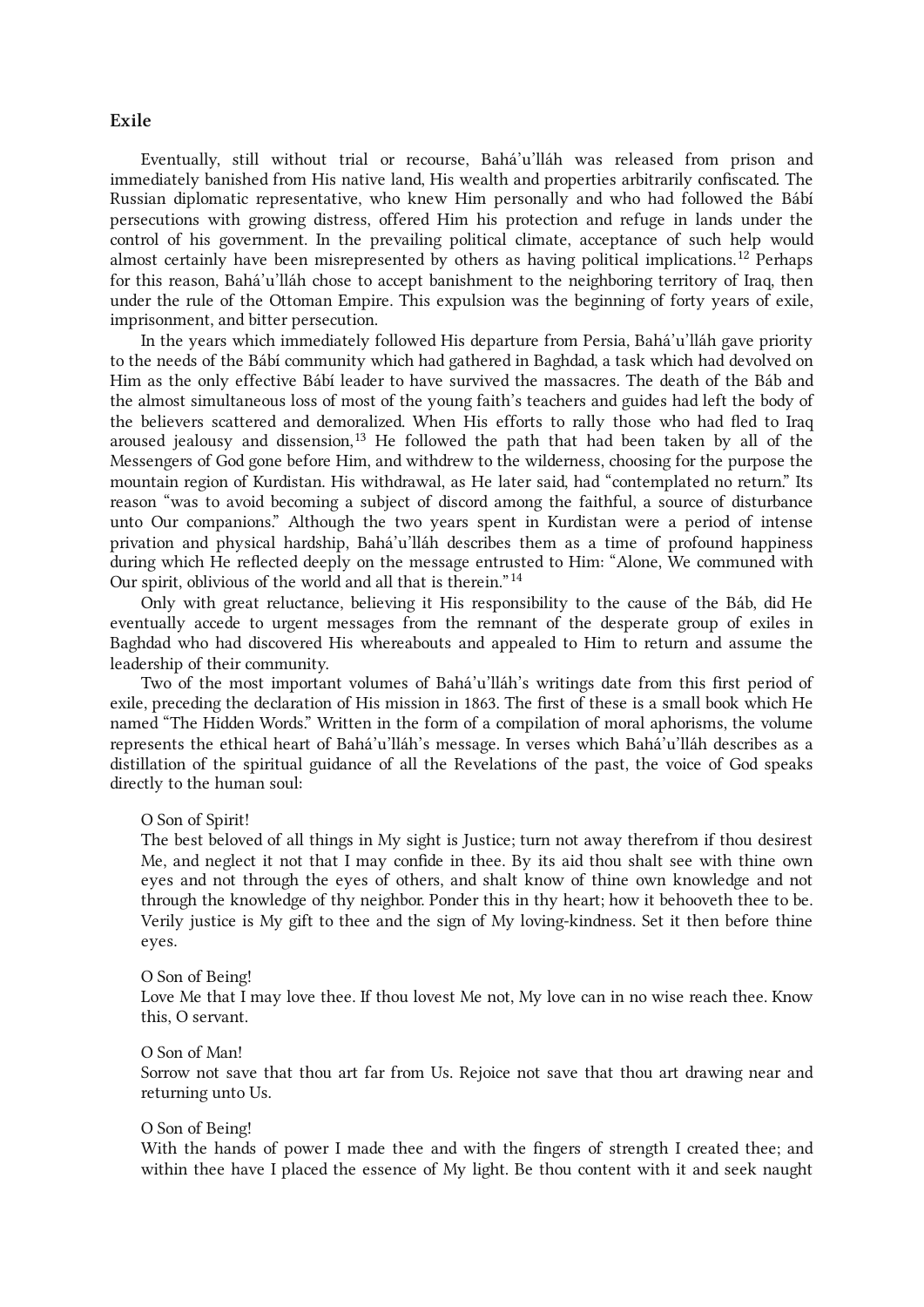else, for My work is perfect and My command is binding. Question it not, nor have a doubt thereof. [15](#page-30-2)

The second of the two major works composed by Bahá'u'lláh during this period is the Book of Certitude, a comprehensive exposition of the nature and purpose of religion. In passages that draw not only on the Qur'án, but with equal facility and insight on the Old and New Testaments, the Messengers of God are depicted as agents of a single, unbroken process, the awakening of the human race to its spiritual and moral potentialities. A humanity which has come of age can respond to a directness of teaching that goes beyond the language of parable and allegory; faith is a matter not of blind belief, but of conscious knowledge. Nor is the guidance of an ecclesiastical elite any longer required: the gift of reason confers on each individual in this new age of enlightenment and education the capacity to respond to Divine guidance. The test is that of sincerity:

No man shall attain the shores of the ocean of true understanding except he be detached from all that is in heaven and on earth.…

The essence of these words is this: they that tread the path of faith, they that thirst for the wine of certitude, must cleanse themselves of all that is earthly—their ears from idle talk, their minds from vain imaginings, their hearts from worldly affections, their eyes from that which perisheth. They should put their trust in God, and, holding fast unto Him, follow in His way. Then will they be made worthy of the effulgent glories of the sun of divine knowledge and understanding, … inasmuch as man can never hope to attain unto the knowledge of the All-Glorious … unless and until he ceases to regard the words and deeds of mortal men as a standard for the true understanding and recognition of God and His Prophets.

Consider the past. How many, both high and low, have, at all times, yearningly awaited the advent of the Manifestations of God in the sanctified persons of His chosen Ones.… And whensoever the portals of grace did open, and the clouds of divine bounty did rain upon mankind, and the light of the Unseen did shine above the horizon of celestial might, they all denied Him, and turned away from His face—the face of God Himself.…

Only when the lamp of search, of earnest striving, of longing desire, of passionate devotion, of fervid love, of rapture, and ecstasy, is kindled within the seeker's heart, and the breeze of His loving-kindness is wafted upon his soul, will the darkness of error be dispelled, the mists of doubts and misgivings be dissipated, and the lights of knowledge and certitude envelop his being.… Then will the manifold favors and outpouring grace of the holy and everlasting Spirit confer such new life upon the seeker that he will find himself endowed with a new eye, a new ear, a new heart, and a new mind.… Gazing with the eye of God, he will perceive within every atom a door that leadeth him to the stations of absolute certitude. He will discover in all things the … evidences of an everlasting manifestation.

…When the channel of the human soul is cleansed of all worldly and impeding attachments, it will unfailingly perceive the breath of the Beloved across immeasurable distances, and will, led by its perfume, attain and enter the City of Certitude.…

<span id="page-5-0"></span>…That city is none other than the Word of God revealed in every age and dispensation.… All the guidance, the blessings, the learning, the understanding, the faith, and certitude, conferred upon all that is in heaven and on earth, are hidden and treasured within these Cities. [16](#page-30-3)

No overt reference is made to Bahá'u'lláh's own as yet unannounced mission; rather, the Book of Certitude is organized around a vigorous exposition of the mission of the martyred Báb. Not the least of the reasons for the book's powerful influence on the Bábí community, which included a number of scholars and former seminarians, was the mastery of Islamic thought and teaching its author displays in demonstrating the Báb's claim to have fulfilled the prophecies of Islam. Calling on the Bábís to be worthy of the trust which the Báb had placed in them and of the sacrifice of so many heroic lives, Bahá'u'lláh held out before them the challenge not only of bringing their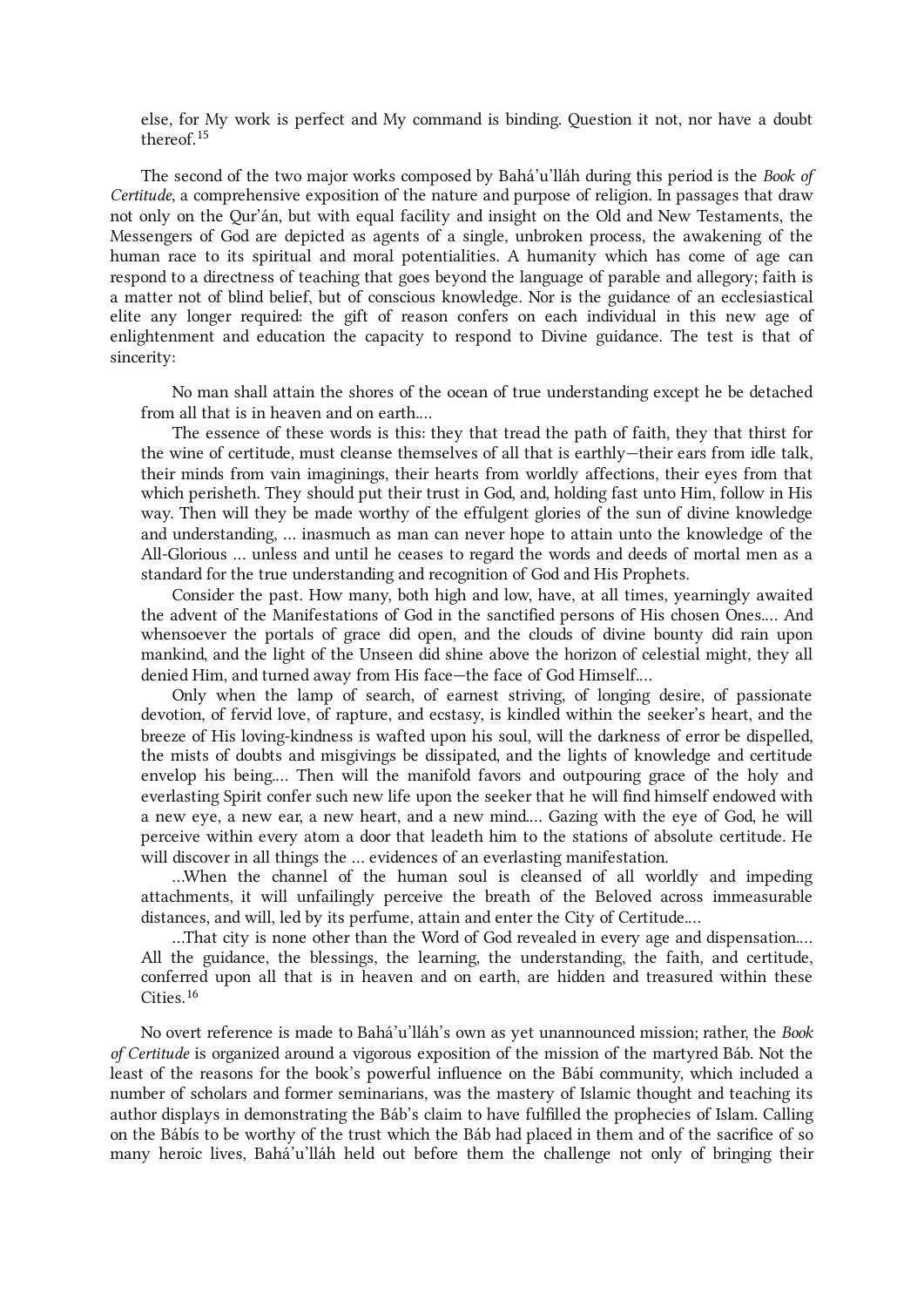personal lives into conformity with the Divine teachings, but of making their community a model for the heterogeneous population of Baghdad, the Iraqi provincial capital.

Though living in very straitened material circumstances, the exiles were galvanized by this vision. One of their company, a man called Nabíl, who was later to leave a detailed history of both the ministries of the Báb and Bahá'u'lláh, has described the spiritual intensity of those days:

<span id="page-6-0"></span>Many a night no less than ten persons subsisted on no more than a pennyworth of dates. No one knew to whom actually belonged the shoes, the cloaks, or the robes that were to be found in their houses. Whoever went to the bazaar could claim that the shoes upon his feet were his own, and each one who entered the presence of Bahá'u'lláh could affirm that the cloak and robe he then wore belonged to him.… O, for the joy of those days, and the gladness and wonder of those hours! [17](#page-30-4)

<span id="page-6-1"></span>To the dismay of the Persian consular authorities who had believed the Bábí "episode" to have run its course, the community of exiles gradually became a respected and influential element in Iraq's provincial capital and the neighboring towns. Since several of the most important shrines of Shi'ih Islam were located in the area, a steady stream of Persian pilgrims was also exposed, under the most favorable circumstances, to the renewal of Bábí influence. Among dignitaries who called on Bahá'u'lláh in the simple house He occupied were princes of the royal family. So enchanted by the experience was one of them that he conceived the somewhat naive idea that by erecting a duplicate of the building in the gardens of his own estate, he might recapture something of the atmosphere of spiritual purity and detachment he had briefly encountered. Another, more deeply moved by the experience of his visit, expressed to friends the feeling that "were all the sorrows of the world to be crowded into my heart they would, I feel, all vanish, when in the presence of Bahá'u'lláh. It is as if I had entered Paradise...." <sup>[18](#page-30-5)</sup>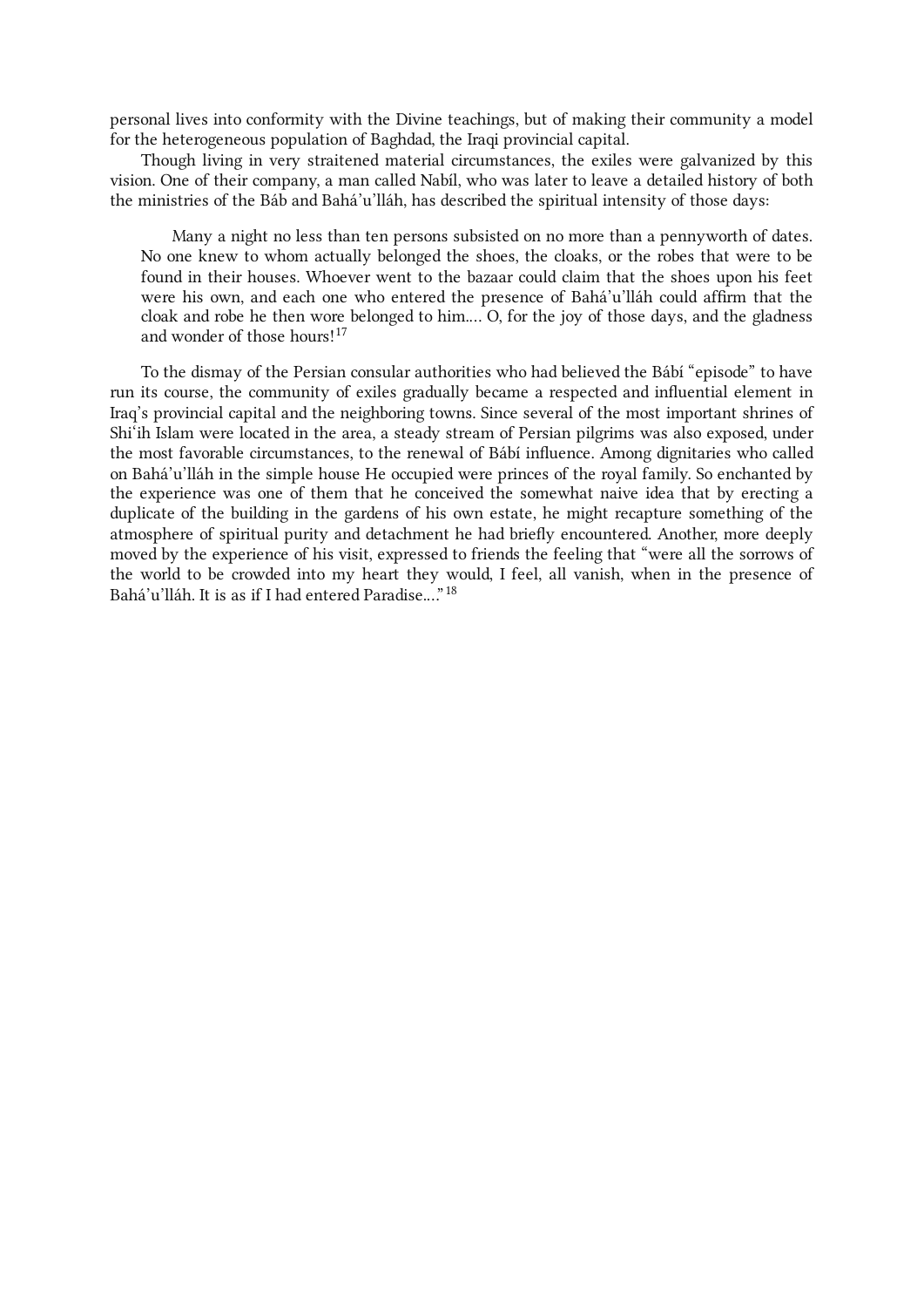#### <span id="page-7-0"></span>The Declaration in the Riḍván Garden

<span id="page-7-1"></span>By 1863, Bahá'u'lláh concluded that the time had come to begin acquainting some of those around Him with the mission which had been entrusted to Him in the darkness of the Síyáh-Chál. This decision coincided with a new stage in the campaign of opposition to His work, which had been relentlessly pursued by the Shi'ih Muslim clergy and representatives of the Persian government. Fearing that the acclaim which Bahá'u'lláh was beginning to enjoy among influential Persian visitors to Iraq would reignite popular enthusiasm in Persia, the Shah's government pressed the Ottoman authorities to remove Him far from the borders and into the interior of the empire. Eventually, the Turkish government acceded to these pressures and invited the exile, as its guest, to make His residence in the capital, Constantinople. Despite the courteous terms in which the message was couched, the intention was clearly to require compliance.<sup>[19](#page-30-6)</sup>

By this time, the devotion of the little company of exiles had come to focus on Bahá'u'lláh's person as well as on His exposition of the Báb's teachings. A growing number of them had become convinced that He was speaking not only as the Báb's advocate, but on behalf of the far greater cause which the latter had declared to be imminent. These beliefs became a certainty in late April 1863 when Bahá'u'lláh, on the eve of His departure for Constantinople, called together individuals among His companions, in a garden to which was later given the name Ridván ("Paradise"), and confided the central fact of His mission. Over the next four years, although no open announcement was considered timely, the hearers gradually shared with trusted friends the news that the Báb's promises had been fulfilled and that the "Day of God" had dawned.

<span id="page-7-2"></span>The precise circumstances surrounding this private communication are, in the words of the Bahá'í authority most intimately familiar with the records of the period, "shrouded in an obscurity which future historians will find it difficult to penetrate."<sup>[20](#page-30-7)</sup> The nature of the declaration may be appreciated in various references which Bahá'u'lláh was to make to His mission in many of His subsequent writings:

<span id="page-7-3"></span>The purpose underlying all creation is the revelation of this most sublime, this most holy Day, the Day known as the Day of God, in His Books and Scriptures—the Day which all the Prophets, and the Chosen Ones, and the holy ones, have wished to witness.<sup>[21](#page-30-8)</sup>

<span id="page-7-4"></span>…this is the Day in which mankind can behold the Face, and hear the Voice, of the Promised One. The Call of God hath been raised, and the light of His countenance hath been lifted up upon men. It behooveth every man to blot out the trace of every idle word from the tablet of his heart, and to gaze, with an open and unbiased mind, on the signs of His Revelation, the proofs of His Mission, and the tokens of His glory. [22](#page-30-9)

As repeatedly emphasized in Bahá'u'lláh's exposition of the Báb's message, the primary purpose of God in revealing His will is to effect a transformation in the character of humankind, to develop within those who respond the moral and spiritual qualities that are latent within human nature:

<span id="page-7-5"></span>Beautify your tongues, O people, with truthfulness, and adorn your souls with the ornament of honesty. Beware, O people, that ye deal not treacherously with any one. Be ye the trustees of God amongst His creatures, and the emblems of His generosity amidst His people.…[23](#page-30-10)

<span id="page-7-6"></span>Illumine and hallow your hearts; let them not be profaned by the thorns of hate or the thistles of malice. Ye dwell in one world, and have been created through the operation of one Will. Blessed is he who mingleth with all men in a spirit of utmost kindliness and love.<sup>[24](#page-30-11)</sup>

The aggressive proselytism that had characterized efforts in ages past to promote the cause of religion is declared to be unworthy of the Day of God. Each person who has recognized the Revelation has the obligation to share it with those who he believes are seeking, but to leave the response entirely to his hearers: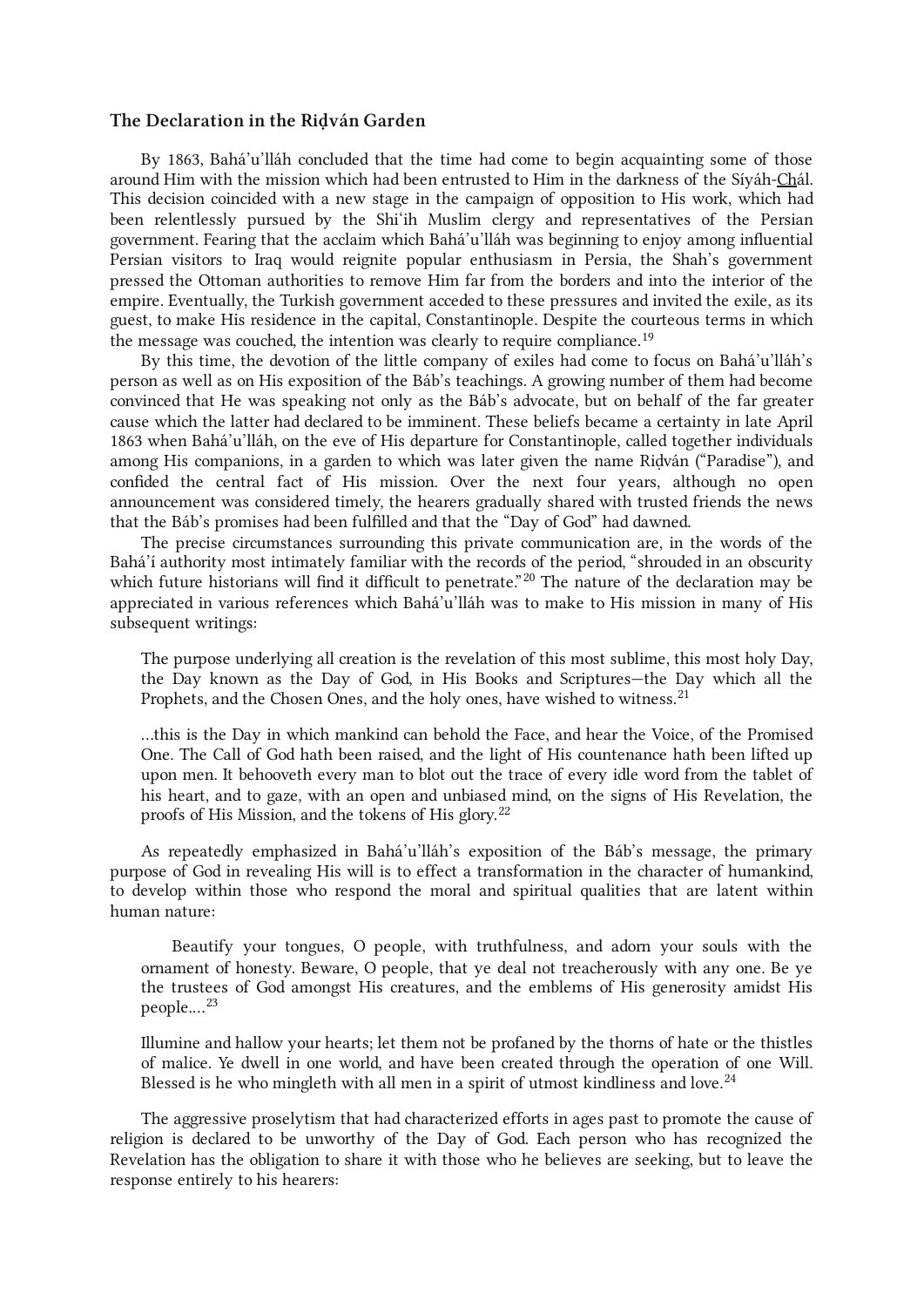<span id="page-8-0"></span>Show forbearance and benevolence and love to one another. Should any one among you be incapable of grasping a certain truth, or be striving to comprehend it, show forth, when conversing with him, a spirit of extreme kindliness and good-will.…[25](#page-30-12)

<span id="page-8-1"></span>The whole duty of man in this Day is to attain that share of the flood of grace which God poureth forth for him. Let none, therefore, consider the largeness or smallness of the receptacle.…[26](#page-30-13)

<span id="page-8-2"></span>Against the background of the bloody events in Persia, Bahá'u'lláh not only told His followers that "if ye be slain, it is better for you than to slay," but urged them to set an example of obedience to civil authority: "In every country where any of this people reside, they must behave towards the government of that country with loyalty, honesty and truthfulness." $^{27}$  $^{27}$  $^{27}$ 

<span id="page-8-3"></span>The conditions surrounding Bahá'u'lláh's departure from Baghdad provided a dramatic demonstration of the potency of these principles. In only a few years, a band of foreign exiles whose arrival in the area had aroused suspicion and aversion on the part of their neighbors had become one of the most respected and influential segments of the population. They supported themselves through flourishing businesses; as a group they were admired for their generosity and the integrity of their conduct; the lurid allegations of religious fanaticism and violence, sedulously spread by Persian consular officials and members of the Shi'ih Muslim clergy, had ceased to have an effect on the public mind. By May 3, 1863, when He rode out of Baghdad, accompanied by His family and those of His companions and servants who had been chosen to accompany Him to Constantinople, Bahá'u'lláh had become an immensely popular and cherished figure. In the days immediately preceding the leave-taking a stream of notables, including the Governor of the province himself, came to the garden where He had temporarily taken up residence, many of them from great distances, in order to pay their respects. Eyewitnesses to the departure have described in moving terms the acclaim that greeted Him, the tears of many of the onlookers, and the concern of the Ottoman authorities and civil officials to do their visitor honor.<sup>[28](#page-30-15)</sup>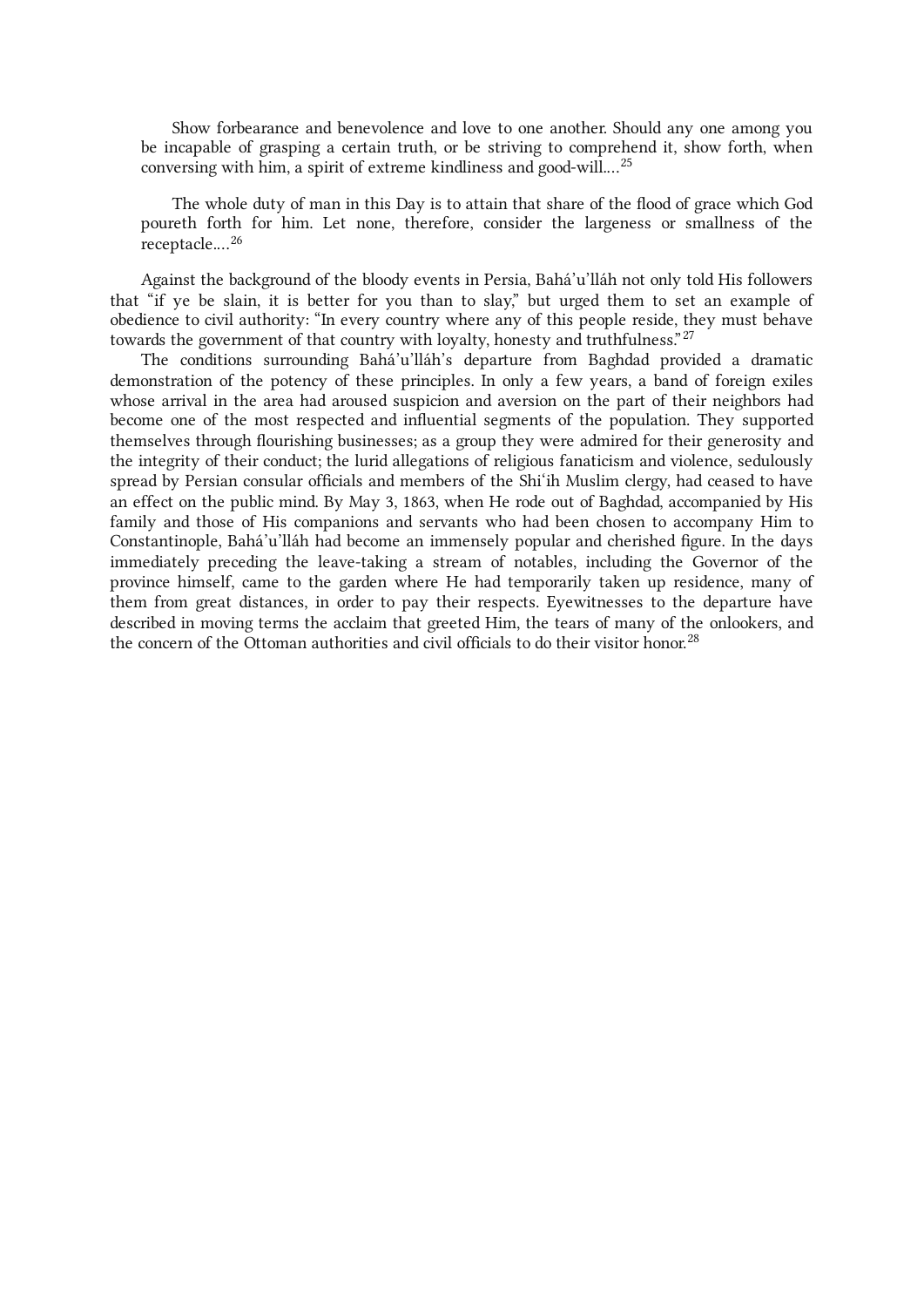# <span id="page-9-0"></span>"The Changeless Faith of God…"

Following the declaration of His mission in 1863, Bahá'u'lláh began to elaborate a theme already introduced in the Book of Certitude, the relationship between the Will of God and the evolutionary process by which the spiritual and moral capacities latent in human nature find expression. This exposition would occupy a central place in His writings over the remaining thirty years of His life. The reality of God, He asserts, is and will always remain unknowable. Whatever words human thought may apply to the Divine nature relate only to human existence and are the products of human efforts to describe human experience:

<span id="page-9-1"></span>Far, far from Thy glory be what mortal man can affirm of Thee, or attribute unto Thee, or the praise with which he can glorify Thee! Whatever duty Thou hast prescribed unto Thy servants of extolling to the utmost Thy majesty and glory is but a token of Thy grace unto them, that they may be enabled to ascend unto the station conferred upon their own inmost being, the station of the knowledge of their own selves.<sup>[29](#page-30-16)</sup>

<span id="page-9-2"></span>To every discerning and illumined heart it is evident that God, the unknowable Essence, the divine Being, is immensely exalted beyond every human attribute, such as corporeal existence, ascent and descent, egress and regress. Far be it from His glory that human tongue should adequately recount His praise, or that human heart comprehend His fathomless mystery. He is and hath ever been veiled in the ancient eternity of His Essence, and will remain in His Reality everlastingly hidden from the sight of men. $^{30}$  $^{30}$  $^{30}$ 

What humanity experiences in turning to the Creator of all existence are the attributes or qualities which are associated with God's recurring Revelations:

<span id="page-9-3"></span>The door of the knowledge of the Ancient of Days being thus closed in the face of all beings, the Source of infinite grace, … hath caused those luminous Gems of Holiness to appear out of the realm of the spirit, in the noble form of the human temple, and be made manifest unto all men, that they may impart unto the world the mysteries of the unchangeable Being, and tell of the subtleties of His imperishable Essence.<sup>[31](#page-30-18)</sup>

<span id="page-9-4"></span>These sanctified Mirrors … are one and all the Exponents on earth of Him Who is the central Orb of the universe, its Essence and ultimate Purpose. From Him proceed their knowledge and power; from Him is derived their sovereignty. The beauty of their countenance is but a reflection of His image, and their revelation a sign of His deathless glory. $^{32}$  $^{32}$  $^{32}$ 

The Revelations of God do not differ in any essential respect from one another, although the changing needs they serve from age to age have called out unique responses from each of them:

<span id="page-9-5"></span>These attributes of God are not and have never been vouchsafed specially unto certain Prophets, and withheld from others. Nay, all the Prophets of God, His well-favored, His holy, and chosen Messengers, are, without exception, the bearers of His names, and the embodiments of His attributes. They only differ in the intensity of their revelation, and the comparative potency of their light.<sup>[33](#page-30-20)</sup>

Students of religion are cautioned not to permit theological dogmas or other preconceptions to lead them into discriminating among those whom God has used as channels of His light:

<span id="page-9-6"></span>Beware, O believers in the Unity of God, lest ye be tempted to make any distinction between any of the Manifestations of His Cause, or to discriminate against the signs that have accompanied and proclaimed their Revelation. This indeed is the true meaning of Divine Unity, if ye be of them that apprehend and believe this truth. Be ye assured, moreover, that the works and acts of each and every one of these Manifestations of God, nay whatever pertaineth unto them, and whatsoever they may manifest in the future, are all ordained by God, and are a reflection of His Will and Purpose.<sup>[34](#page-30-21)</sup>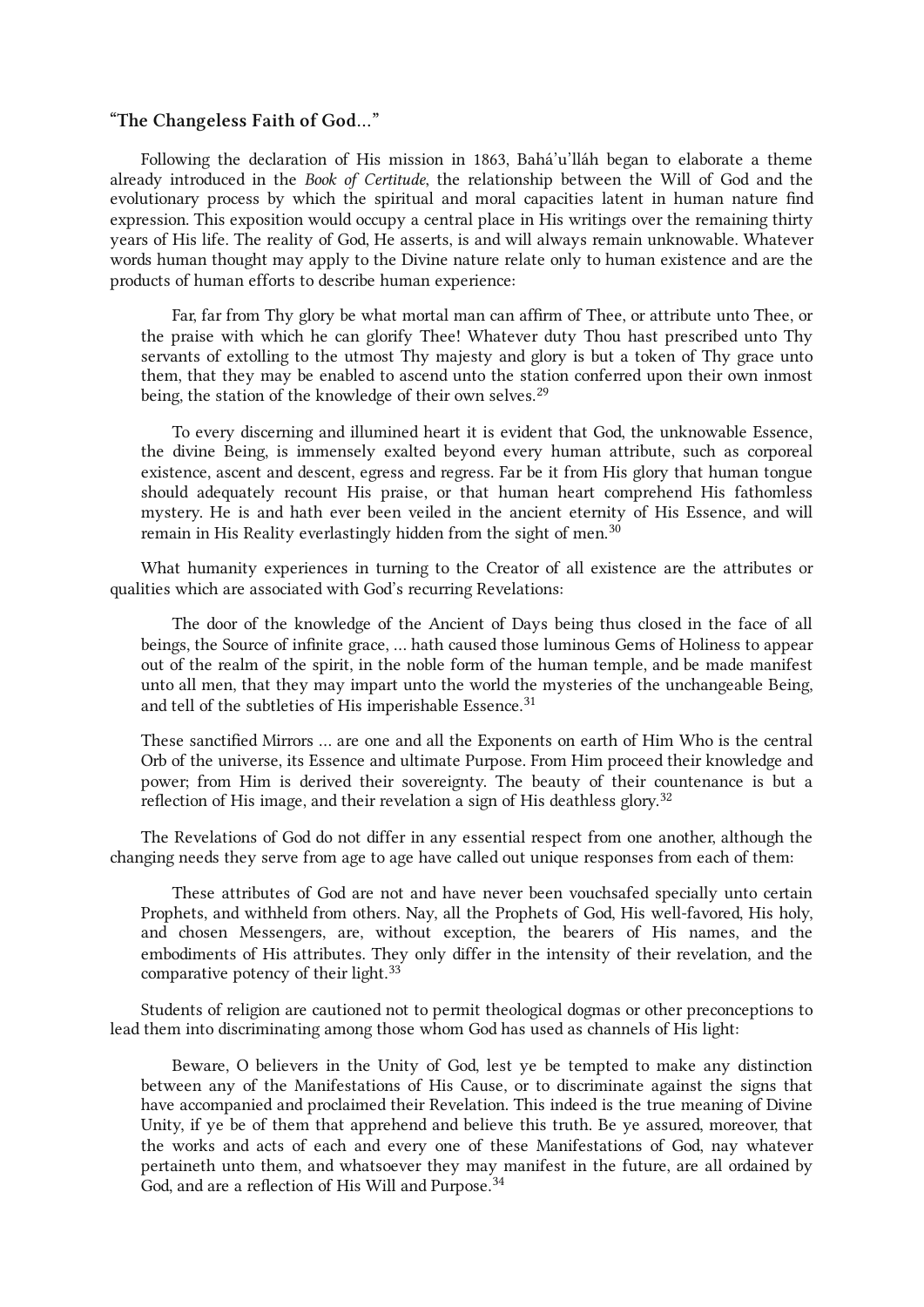Bahá'u'lláh compares the interventions of the Divine Revelations to the return of spring. The Messengers of God are not merely teachers, although this is one of their primary functions. Rather, the spirit of their words, together with the example of their lives, has the capacity to tap the roots of human motivation and to induce fundamental and lasting change. Their influence opens new realms of understanding and achievement:

<span id="page-10-0"></span>And since there can be no tie of direct intercourse to bind the one true God with His creation, and no resemblance whatever can exist between the transient and the Eternal, the contingent and the Absolute, He hath ordained that in every age and dispensation a pure and stainless Soul be made manifest in the kingdoms of earth and heaven.… Led by the light of unfailing guidance, and invested with supreme sovereignty, They [the Messengers of God] are commissioned to use the inspiration of Their words, the effusions of Their infallible grace and the sanctifying breeze of Their Revelation for the cleansing of every longing heart and receptive spirit from the dross and dust of earthly cares and limitations. Then, and only then, will the Trust of God, latent in the reality of man, emerge … and implant the ensign of its revealed glory upon the summits of men's hearts.<sup>[35](#page-30-22)</sup>

Without this intervention from the world of God, human nature remains the captive of instinct, as well as of unconscious assumptions and patterns of behavior that have been culturally determined:

Having created the world and all that liveth and moveth therein, He [God] … chose to confer upon man the unique distinction and capacity to know Him and to love Him—a capacity that must needs be regarded as the generating impulse and the primary purpose underlying the whole of creation.… Upon the inmost reality of each and every created thing He hath shed the light of one of His names, and made it a recipient of the glory of one of His attributes. Upon the reality of man, however, He hath focused the radiance of all of His names and attributes, and made it a mirror of His own Self. Alone of all created things man hath been singled out for so great a favor, so enduring a bounty.

<span id="page-10-1"></span>These energies with which the … Source of heavenly guidance hath endowed the reality of man lie, however, latent within him, even as the flame is hidden within the candle and the rays of light are potentially present in the lamp. The radiance of these energies may be obscured by worldly desires even as the light of the sun can be concealed beneath the dust and dross which cover the mirror. Neither the candle nor the lamp can be lighted through their own unaided efforts, nor can it ever be possible for the mirror to free itself from its dross. It is clear and evident that until a fire is kindled the lamp will never be ignited, and unless the dross is blotted out from the face of the mirror it can never represent the image of the sun nor reflect its light and glory. [36](#page-30-23)

<span id="page-10-2"></span>The time has come, Bahá'u'lláh said, when humanity has both the capacity and the opportunity to see the entire panorama of its spiritual development as a single process: "Peerless is this Day, for it is as the eye to past ages and centuries, and as a light unto the darkness of the times."<sup>[37](#page-30-24)</sup> In this perspective, the followers of differing religious traditions must strive to understand what He called "the changeless Faith of God"<sup>[38](#page-30-25)</sup> and to distinguish its central spiritual impulse from the changing laws and concepts that were revealed to meet the requirements of an ever-evolving human society:

<span id="page-10-3"></span>The Prophets of God should be regarded as physicians whose task is to foster the wellbeing of the world and its peoples, that, through the spirit of oneness, they may heal the sickness of a divided humanity.… Little wonder, then, if the treatment prescribed by the physician in this day should not be found to be identical with that which he prescribed before. How could it be otherwise when the ills affecting the sufferer necessitate at every stage of his sickness a special remedy? In like manner, every time the Prophets of God have illumined the world with the resplendent radiance of the Day Star of Divine knowledge, they have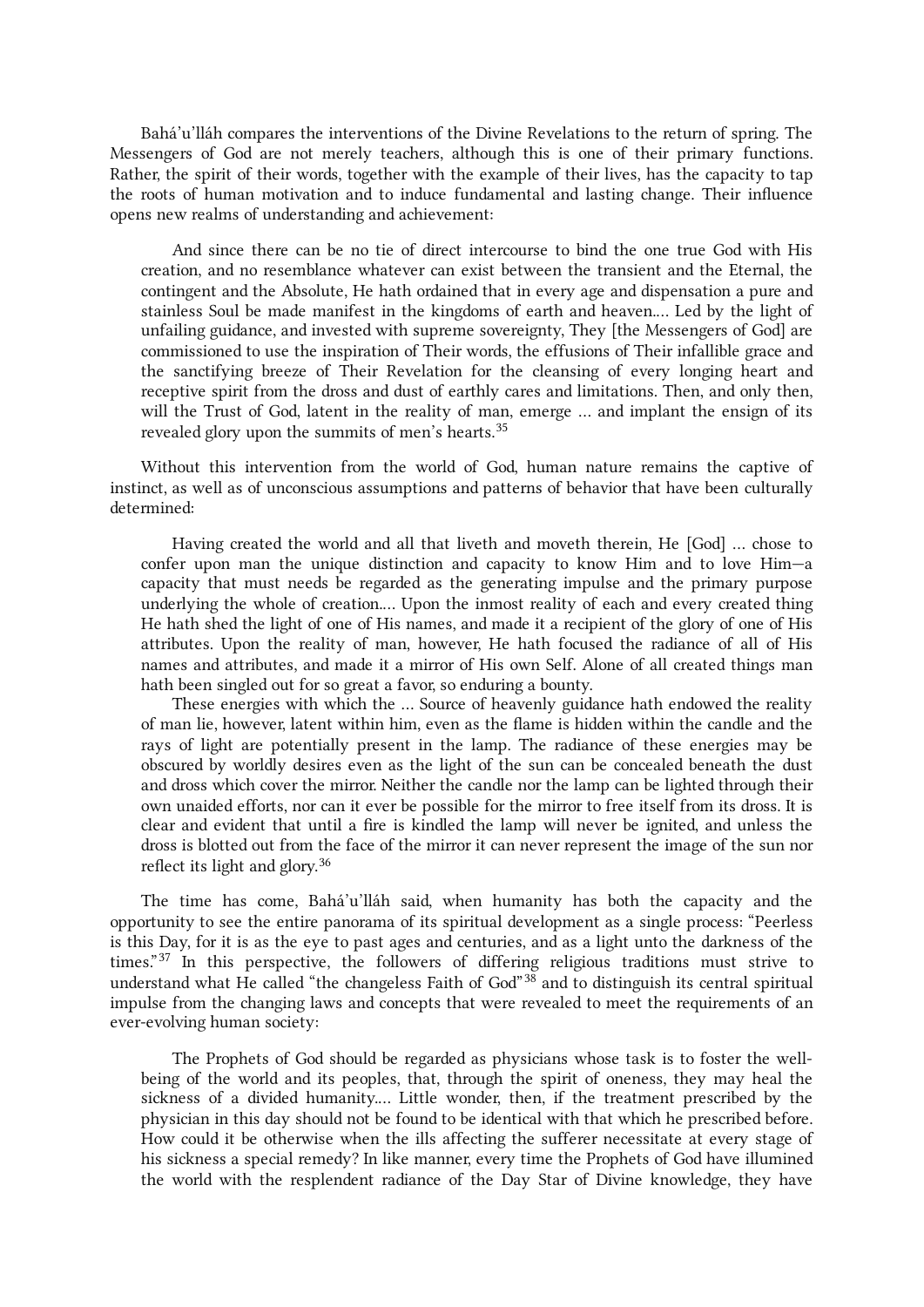invariably summoned its peoples to embrace the light of God through such means as best befitted the exigencies of the age in which they appeared.<sup>[39](#page-30-26)</sup>

<span id="page-11-0"></span>It is not only the heart, but the mind, which must devote itself to this process of discovery. Reason, Bahá'u'lláh asserts, is God's greatest gift to the soul, "a sign of the revelation of … the sovereign Lord."<sup>[40](#page-30-27)</sup> Only by freeing itself from inherited dogma, whether religious or materialistic, can the mind take up an independent exploration of the relationship between the Word of God and the experience of humankind. In such a search, a major obstacle is prejudice: "Warn … the beloved of the one true God, not to view with too critical an eye the sayings and writings of men. Let them rather approach such sayings and writings in a spirit of open-mindedness and loving sympathy." [41](#page-30-28)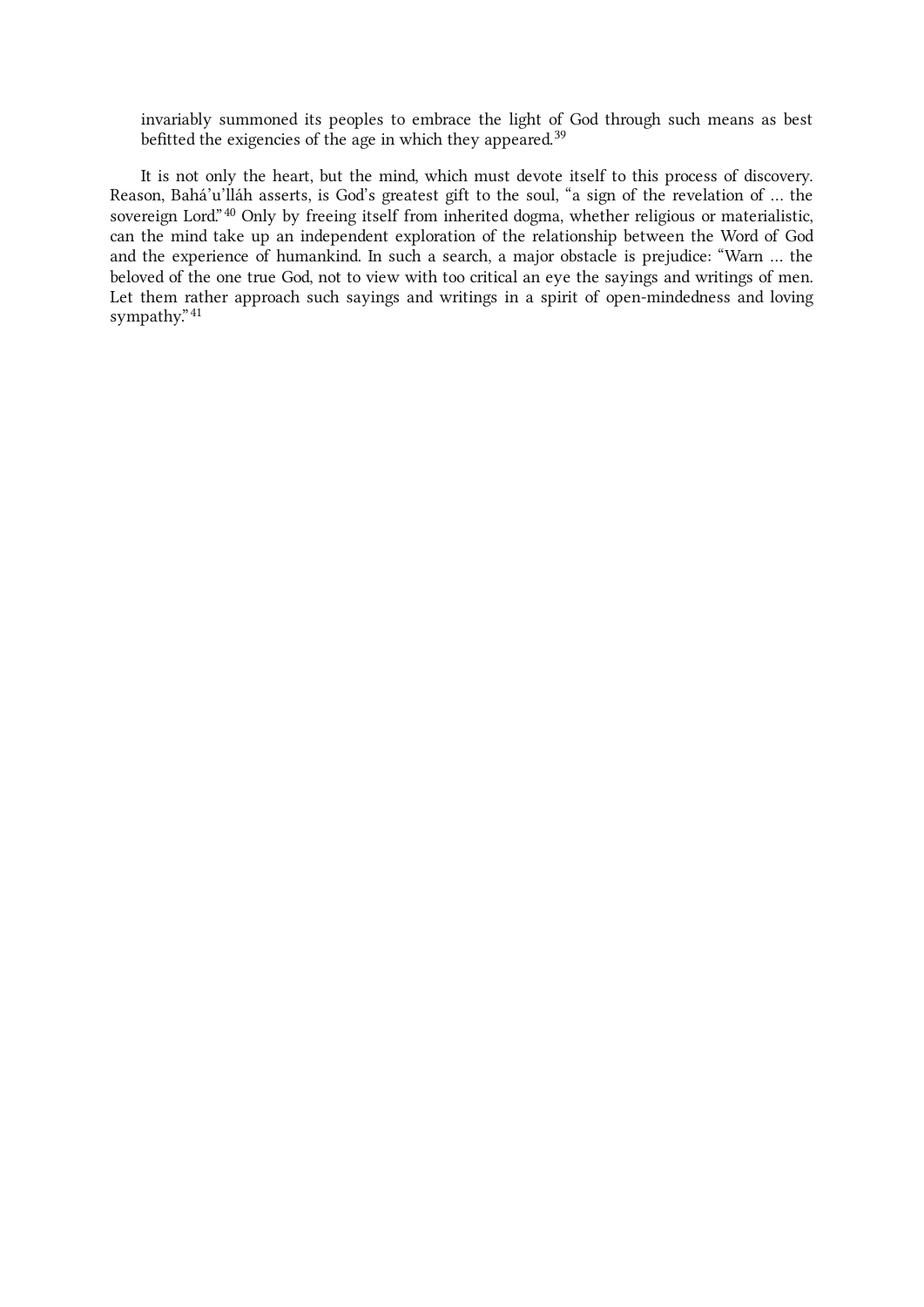# <span id="page-12-0"></span>The Manifestation of God

<span id="page-12-1"></span>What is common to all who are devoted to one or another of the world's religious systems is the conviction that it is through the Divine Revelation that the soul comes in touch with the world of God, and that it is this relationship which gives real meaning to life. Some of the most important passages in Bahá'u'lláh's writings are those which discuss at length the nature and role of those who are the channels of this Revelation, the Messengers or "Manifestations of God." A recurrent analogy found in these passages is that of the physical sun. While the latter shares certain characteristics of the other bodies in the solar system, it differs from them in that it is, in itself, the source of the system's light. The planets and moons reflect light whereas the sun emits it as an attribute inseparable from its nature. The system revolves around this focal point, each of its members influenced not only by its particular composition, but by its relationship to the source of the system's light. [42](#page-31-0)

<span id="page-12-2"></span>In the same way, Bahá'u'lláh asserts, the human personality which the Manifestation of God shares with the rest of the race is differentiated from others in a way that fits it to serve as the channel or vehicle for the Revelation of God. Apparently contradictory references to this dual station, attributed, for example, to Christ,  $43$  have been among the many sources of religious confusion and dissension throughout history. Bahá'u'lláh says on the subject:

<span id="page-12-3"></span>Whatever is in the heavens and whatever is on the earth is a direct evidence of the revelation within it of the attributes and names of God.… To a supreme degree is this true of man, who, among all created things, … hath been singled out for the glory of such distinction. For in him are potentially revealed all the attributes and names of God to a degree that no other created being hath excelled or surpassed.… And of all men, the most accomplished, the most distinguished, and the most excellent are the Manifestations of the Sun of Truth. Nay, all else besides these Manifestations, live by the operation of their Will, and move and have their being through the outpourings of their grace.<sup>[44](#page-31-2)</sup>

Throughout history, the conviction of believers that the Founder of their own religion occupied a unique station has had the effect of stimulating intense speculation on the nature of the Manifestation of God. Such speculation has, however, been severely hampered by the difficulties of interpreting and resolving the allegorical allusions in past scriptures. The attempt to crystallize opinion in the form of religious dogma has been a divisive rather than unifying force in history. Indeed, despite the enormous energy devoted to theological pursuits—or perhaps because of it there are today profound differences among Muslims as to the precise station of Muhammad, among Christians as to that of Jesus, and among Buddhists with respect to the Founder of their own religion. As is all too apparent, the controversies created by these and other differences within any one given tradition have proven at least as acute as those separating that tradition from its sister faiths.

Particularly important to an understanding of Bahá'u'lláh's teachings on the unity of religions, therefore, are His statements about the station of the successive Messengers of God and the functions performed by them in the spiritual history of humankind:

[The] Manifestations of God have each a twofold station. One is the station of pure abstraction and essential unity. In this respect, if thou callest them all by one name, and dost ascribe to them the same attributes, thou hast not erred from the truth.…

The other station is the station of distinction, and pertaineth to the world of creation, and to the limitations thereof. In this respect, each Manifestation of God hath a distinct individuality, a definitely prescribed mission, a predestined revelation, and specially designated limitations. Each one of them is known by a different name, is characterized by a special attribute, fulfills a definite mission.…

Viewed in the light of their second station … they manifest absolute servitude, utter destitution, and complete self-effacement. Even as He saith: "I am the servant of God. I am but a man like you." …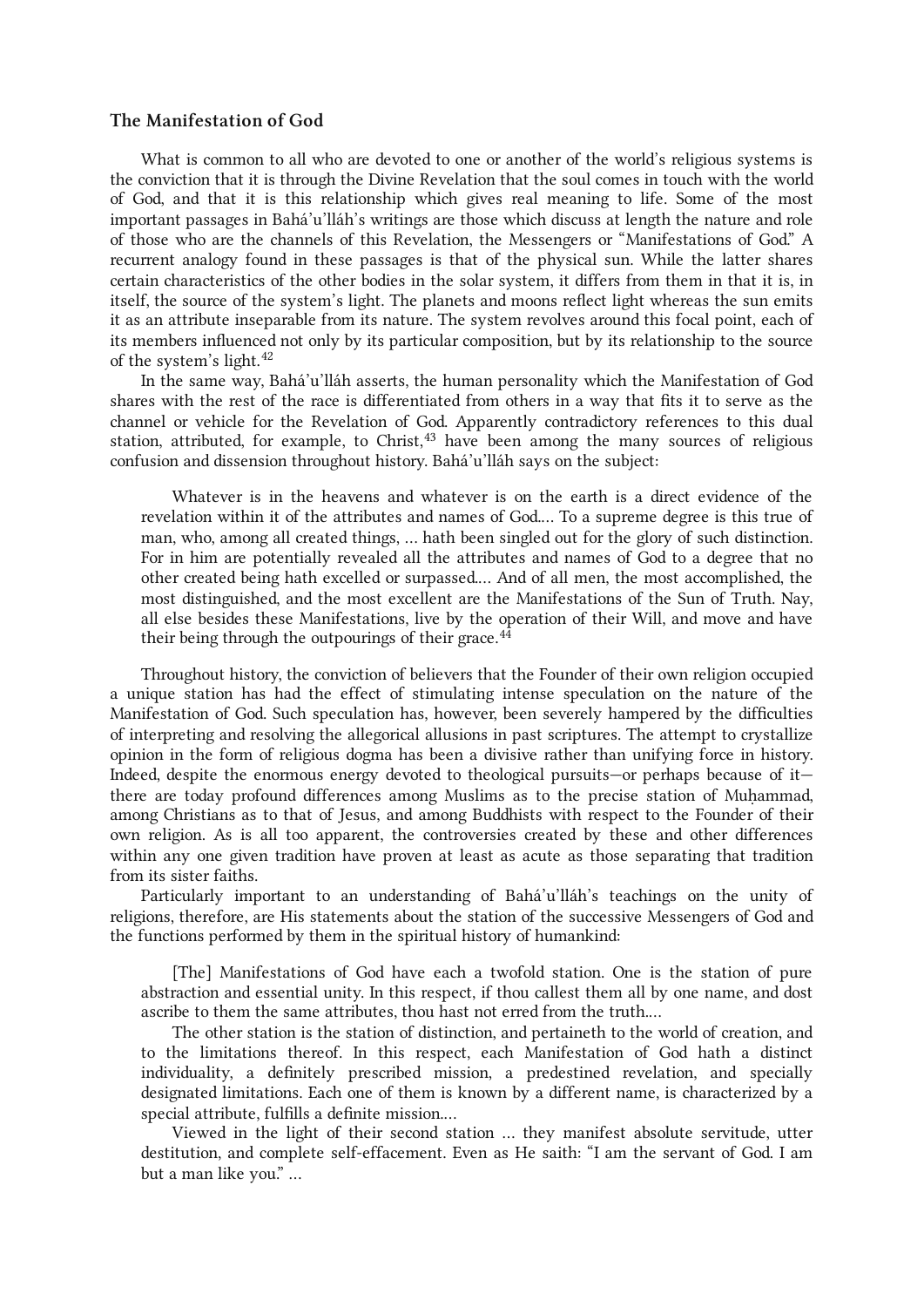<span id="page-13-0"></span>Were any of the all-embracing Manifestations of God to declare: "I am God," He, verily, speaketh the truth, and no doubt attacheth thereto. For … through their Revelation, their attributes and names, the Revelation of God, His names and His attributes, are made manifest in the world.… And were any of them to voice the utterance, "I am the Messenger of God," He, also, speaketh the truth, the indubitable truth.… Viewed in this light, they are all but Messengers of that ideal King, that unchangeable Essence.… And were they to say, "We are the Servants of God," this also is a manifest and indisputable fact. For they have been made manifest in the uttermost state of servitude, a servitude the like of which no man can possibly attain. [45](#page-31-3)

<span id="page-13-1"></span>Thus it is that whatsoever be their utterance, whether it pertain to the realm of Divinity, Lordship, Prophethood, Messengership, Guardianship, Apostleship, or Servitude, all is true, beyond the shadow of a doubt. Therefore these sayings … must be attentively considered, that the divergent utterances of the Manifestations of the Unseen and Day Springs of Holiness may cease to agitate the soul and perplex the mind. [46](#page-31-4)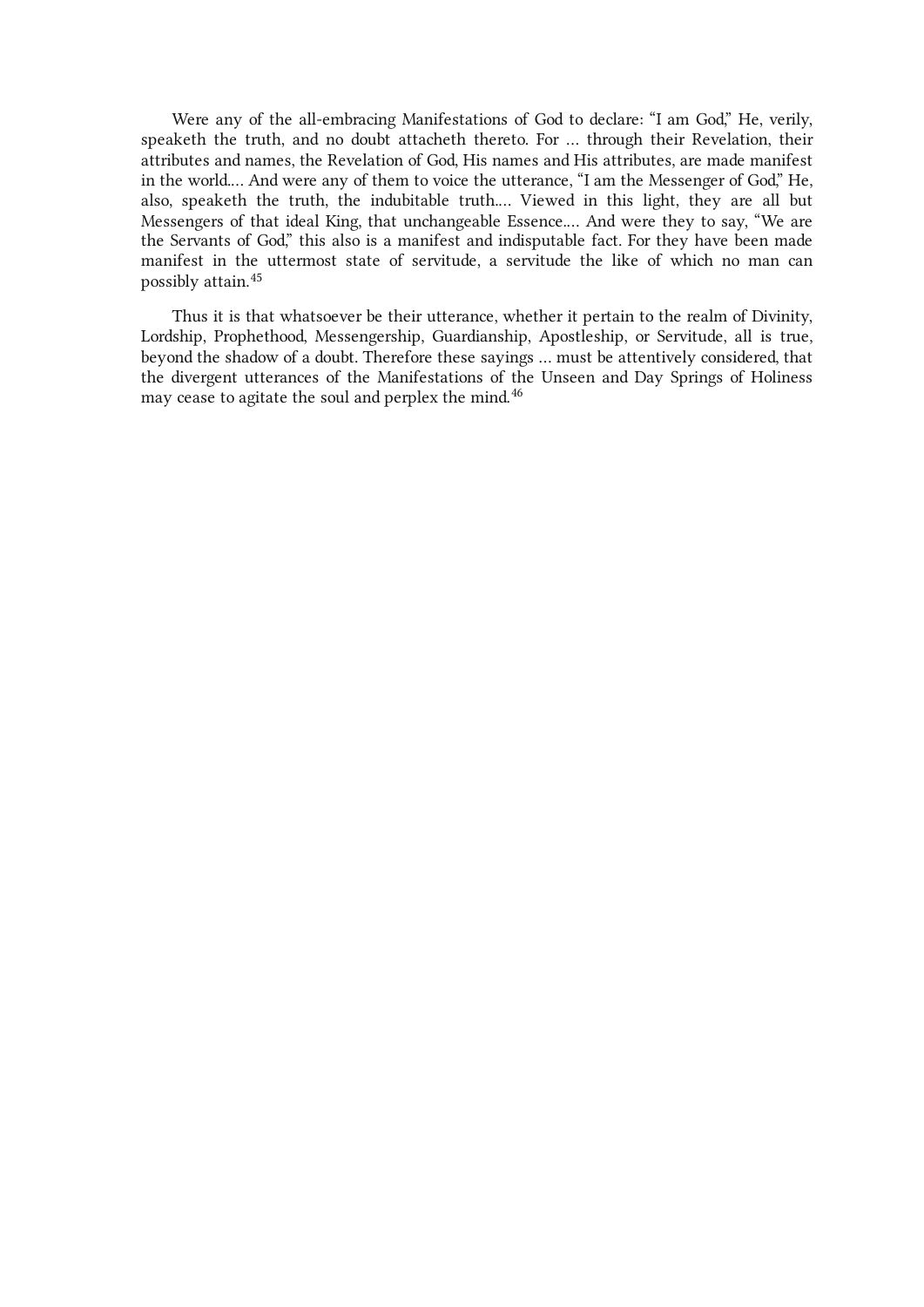# <span id="page-14-0"></span>"An Ever-Advancing Civilization…"

<span id="page-14-1"></span>Implicit in these paragraphs is a perspective which represents the most challenging feature of Bahá'u'lláh's exposition of the function of the Manifestation of God. Divine Revelation is, He says, the motive power of civilization. When it occurs, its transforming effect on the minds and souls of those who respond to it is replicated in the new society that slowly takes shape around their experience. A new center of loyalty emerges that can win the commitment of peoples from the widest range of cultures; music and the arts seize on symbols that mediate far richer and more mature inspirations; a radical redefinition of concepts of right and wrong makes possible the formulation of new codes of civil law and conduct; new institutions are conceived in order to give expression to impulses of moral responsibility previously ignored or unknown: "He was in the world, and the world was made by him...."<sup>[47](#page-31-5)</sup> As the new culture evolves into a civilization, it assimilates achievements and insights of past eras in a multitude of fresh permutations. Features of past cultures that cannot be incorporated atrophy or are taken up by marginal elements among the population. The Word of God creates new possibilities within both the individual consciousness and human relationships.

<span id="page-14-2"></span>Every word that proceedeth out of the mouth of God is endowed with such potency as can instill new life into every human frame.… All the wondrous works ye behold in this world have been manifested through the operation of His supreme and most exalted Will, His wondrous and inflexible Purpose.… No sooner is this resplendent word uttered, than its animating energies, stirring within all created things, give birth to the means and instruments whereby such arts can be produced and perfected.… In the days to come, ye will, verily, behold things of which ye have never heard before.… Every single letter proceeding out of the mouth of God is indeed a mother letter, and every word uttered by Him Who is the Well Spring of Divine Revelation is a mother word.…[48](#page-31-6)

<span id="page-14-3"></span>The sequence of the Divine Revelations, the Báb asserts, is "a process that hath had no beginning and will have no end."<sup>[49](#page-31-7)</sup> Although the mission of each of the Manifestations is limited in time and in the functions it performs, it is an integral part of an ongoing and progressive unfoldment of God's power and will:

<span id="page-14-4"></span>Contemplate with thine inward eye the chain of successive Revelations that hath linked the Manifestation of Adam with that of the Báb. I testify before God that each one of these Manifestations hath been sent down through the operation of the Divine Will and Purpose, that each hath been the bearer of a specific Message, that each hath been entrusted with a divinely revealed Book.… The measure of the Revelation with which every one of them hath been identified had been definitely foreordained. [50](#page-31-8)

Eventually, as an ever-evolving civilization exhausts its spiritual sources, a process of disintegration sets in, as it does throughout the phenomenal world. Turning again to analogies offered by nature, Bahá'u'lláh compares this hiatus in the development of civilization to the onset of winter. Moral vitality diminishes, as does social cohesion. Challenges which would have been overcome at an earlier age, or been turned into opportunities for exploration and achievement, become insuperable barriers. Religion loses its relevance, and experimentation becomes increasingly fragmented, further deepening social divisions. Increasingly, uncertainty about the meaning and value of life generates anxiety and confusion. Speaking about this condition in our own age Bahá'u'lláh says:

<span id="page-14-5"></span>We can well perceive how the whole human race is encompassed with great, with incalculable afflictions. We see it languishing on its bed of sickness, sore-tried and disillusioned. They that are intoxicated by self-conceit have interposed themselves between it and the Divine and infallible Physician. Witness how they have entangled all men, themselves included, in the mesh of their devices. They can neither discover the cause of the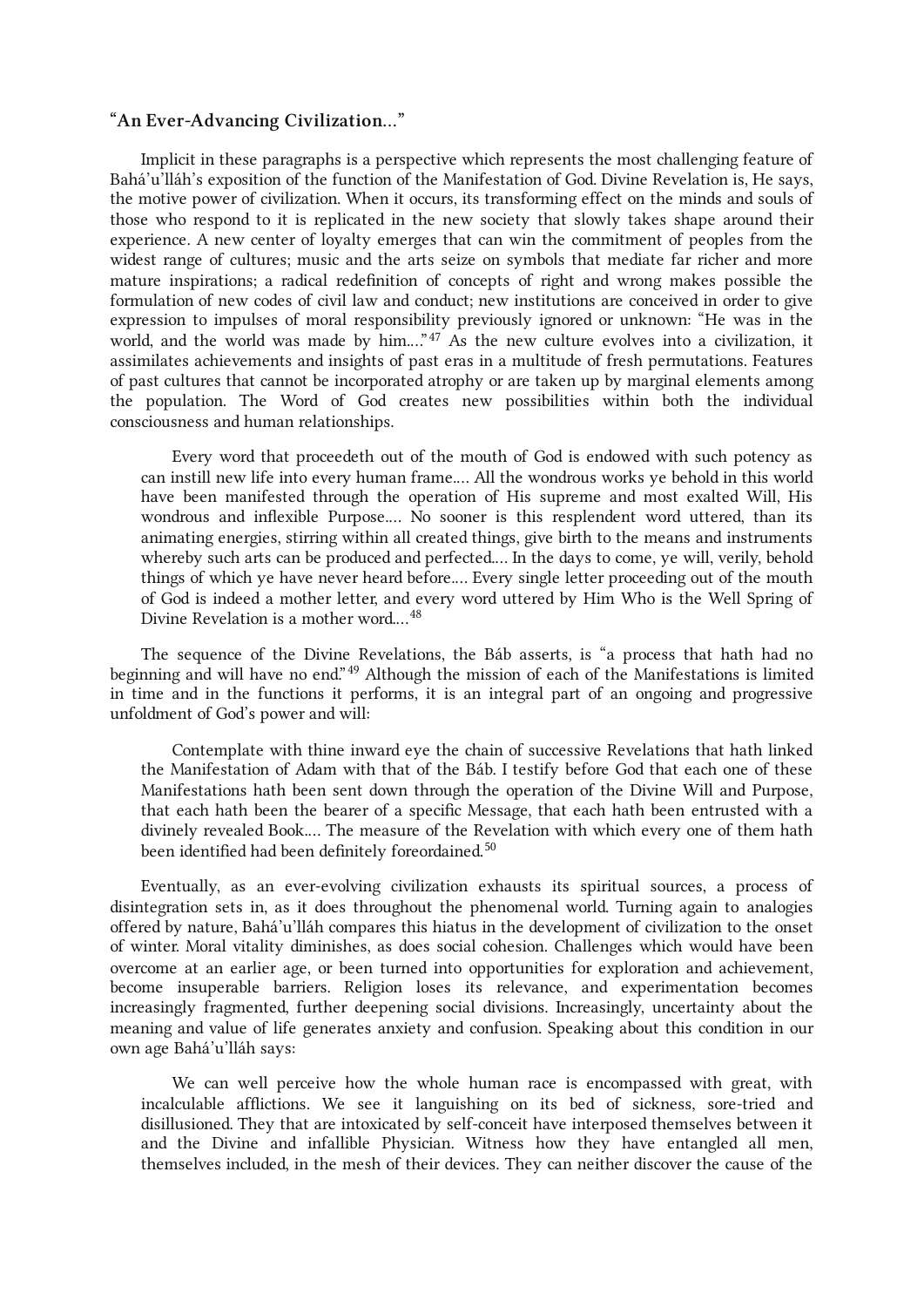disease, nor have they any knowledge of the remedy. They have conceived the straight to be crooked, and have imagined their friend an enemy. [51](#page-31-9)

When each of the Divine impulses has fulfilled itself, the process recurs. A new Manifestation of God appears with the fuller measure of Divine inspiration for the next stage in the awakening and civilizing of humankind:

<span id="page-15-0"></span>Consider the hour at which the supreme Manifestation of God revealeth Himself unto men. Ere that hour cometh, the Ancient Being, Who is still unknown of men and hath not as yet given utterance to the Word of God, is Himself the All-Knower in a world devoid of any man that hath known Him. He is indeed the Creator without a creation.… This is indeed the Day of which it hath been written: "Whose shall be the Kingdom this Day?" And none can be found ready to answer!<sup>[52](#page-31-10)</sup>

<span id="page-15-1"></span>Until a section of humanity begins to respond to the new Revelation, and a new spiritual and social paradigm begins to take shape, people subsist spiritually and morally on the last traces of earlier Divine endowments. The routine tasks of society may or may not be done; laws may be obeyed or flouted; social and political experimentation may flame up or fail; but the roots of faith without which no society can indefinitely endure—have been exhausted. At the "end of the age," at the "end of the world," the spiritually minded begin to turn again to the Creative source. However clumsy or disturbing the process may be, however inelegant or unfortunate some of the options considered, such searching is an instinctive response to the awareness that an immense chasm has opened in the ordered life of humankind. [53](#page-31-11) The effects of the new Revelation, Bahá'u'lláh says, are universal, and not limited to the life and teachings of the Manifestation of God Who is the Revelation's focal point. Though not understood, these effects increasingly permeate human affairs, revealing the contradictions in popular assumptions and in society, and intensifying the search for understanding.

<span id="page-15-2"></span>The succession of the Manifestations is an inseparable dimension of existence, Bahá'u'lláh declares, and will continue throughout the life of the world: "God hath sent down His Messengers to succeed to Moses and Jesus, and He will continue to do so till 'the end that hath no end'.…" [54](#page-31-12)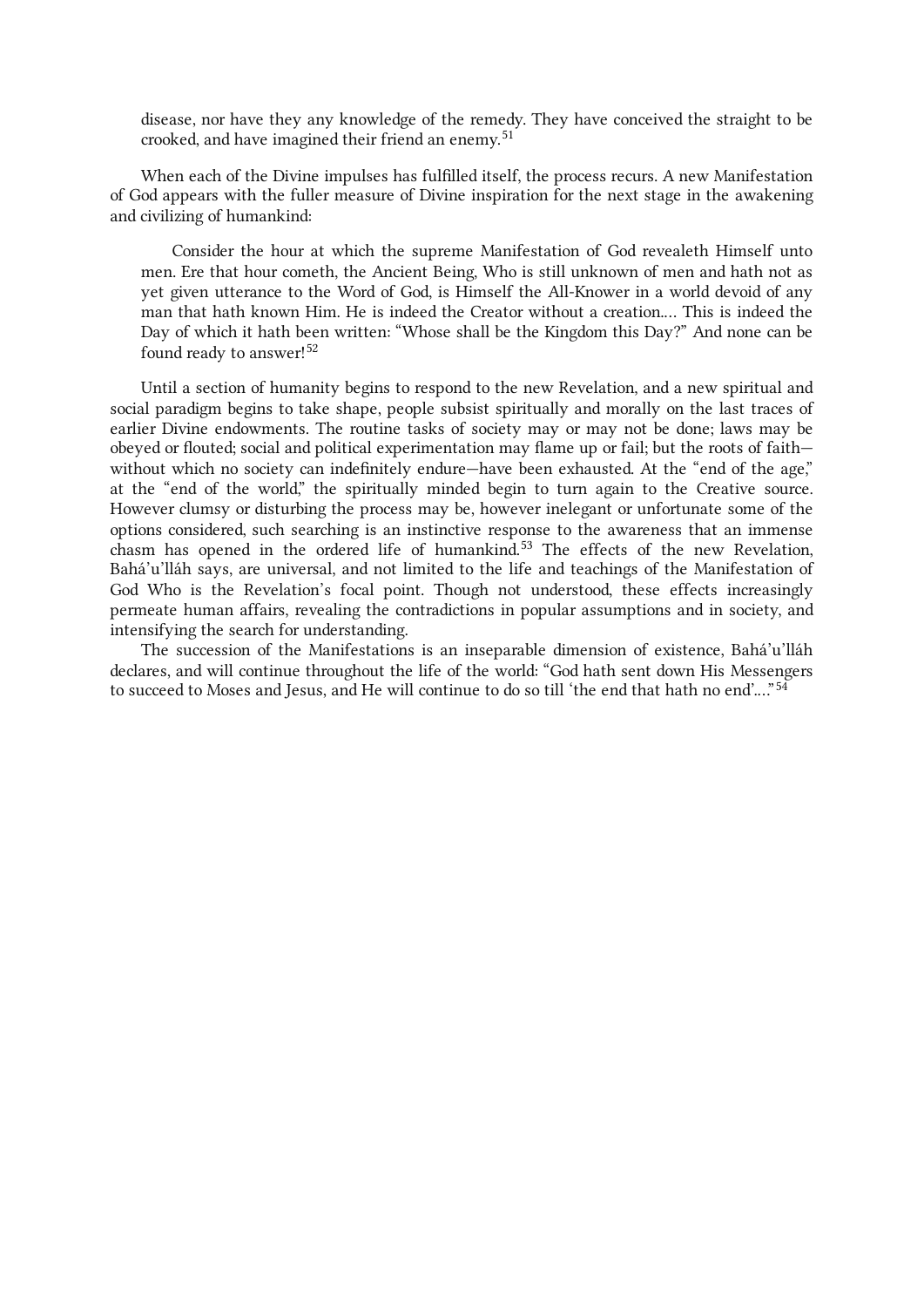# <span id="page-16-0"></span>The Day of God

What does Bahá'u'lláh hold to be the goal of the evolution of human consciousness? In the perspective of eternity, its purpose is that God should see, ever more clearly, the reflection of His perfections in the mirror of His creation, and that, in the words of Bahá'u'lláh:

<span id="page-16-1"></span>every man may testify, in himself, by himself, in the station of the Manifestation of his Lord, that verily there is no God save Him, and that every man may thereby win his way to the summit of realities, until none shall contemplate anything whatsoever but that he shall see God therein. [55](#page-31-13)

<span id="page-16-2"></span>Within the context of the history of civilization, the objective of the succession of divine Manifestations has been to prepare human consciousness for the race's unification as a single species, indeed as a single organism capable of taking up the responsibility for its collective future: "He Who is your Lord, the All-Merciful," Bahá'u'lláh says, "cherisheth in His heart the desire of beholding the entire human race as one soul and one body."<sup>[56](#page-31-14)</sup> Not until humanity has accepted its organic oneness can it meet even its immediate challenges, let alone those that lie ahead: "The well-being of mankind," Bahá'u'lláh insists, "its peace and security, are unattainable unless and until its unity is firmly established."<sup>[57](#page-31-15)</sup> Only a unified global society can provide its children with the sense of inner assurance implied in one of Bahá'u'lláh's prayers to God: "Whatever duty Thou hast prescribed unto Thy servants of extolling to the utmost Thy majesty and glory is but a token of Thy grace unto them, that they may be enabled to ascend unto the station conferred upon their own inmost being, the station of the knowledge of their own selves."<sup>[58](#page-31-16)</sup> Paradoxically, it is only by achieving true unity that humanity can fully cultivate its diversity and individuality. This is the goal which the missions of all of the Manifestations of God known to history have served, the Day of "one fold and one shepherd."<sup>[59](#page-31-17)</sup> Its attainment, Bahá'u'lláh says, is the stage of civilization upon which the human race is now entering.

<span id="page-16-3"></span>One of the most suggestive analogies to be found in the writings not only of Bahá'u'lláh, but of the Báb before Him, is the comparison between the evolution of the human race and the life of the individual human being. Humanity has moved through stages in its collective development which are reminiscent of the periods of infancy, childhood, and adolescence in the maturation of its individual members. We are now experiencing the beginnings of our collective maturity, endowed with new capacities and opportunities of which we as yet have only the dimmest awareness. [60](#page-31-18)

Against this background, it is not difficult to understand the primacy given in Bahá'u'lláh's teachings to the principle of unity. The oneness of humanity is the leitmotif of the age now opening, the standard against which must be tested all proposals for the betterment of humanity. There is, Bahá'u'lláh insists, but one human race; inherited notions that a particular racial or ethnic group is in some way superior to the rest of humanity are without foundation. Similarly, since all of the Messengers of God have served as agents of the one Divine Will, their revelations are the collective legacy of the entire human race; each person on earth is a legitimate heir of the whole of that spiritual tradition. Persistence in prejudices of any kind is both damaging to the interests of society and a violation of the Will of God for our age:

<span id="page-16-4"></span>O contending peoples and kindreds of the earth! Set your faces towards unity, and let the radiance of its light shine upon you. Gather ye together, and for the sake of God resolve to root out whatever is the source of contention amongst you.... There can be no doubt whatever that the peoples of the world, of whatever race or religion, derive their inspiration from one heavenly Source, and are the subjects of one God. The difference between the ordinances under which they abide should be attributed to the varying requirements and exigencies of the age in which they were revealed. All of them, except a few which are the outcome of human perversity, were ordained of God, and are a reflection of His Will and Purpose. Arise and, armed with the power of faith, shatter to pieces the gods of your vain imaginings, the sowers of dissension amongst you....<sup>[61](#page-31-19)</sup>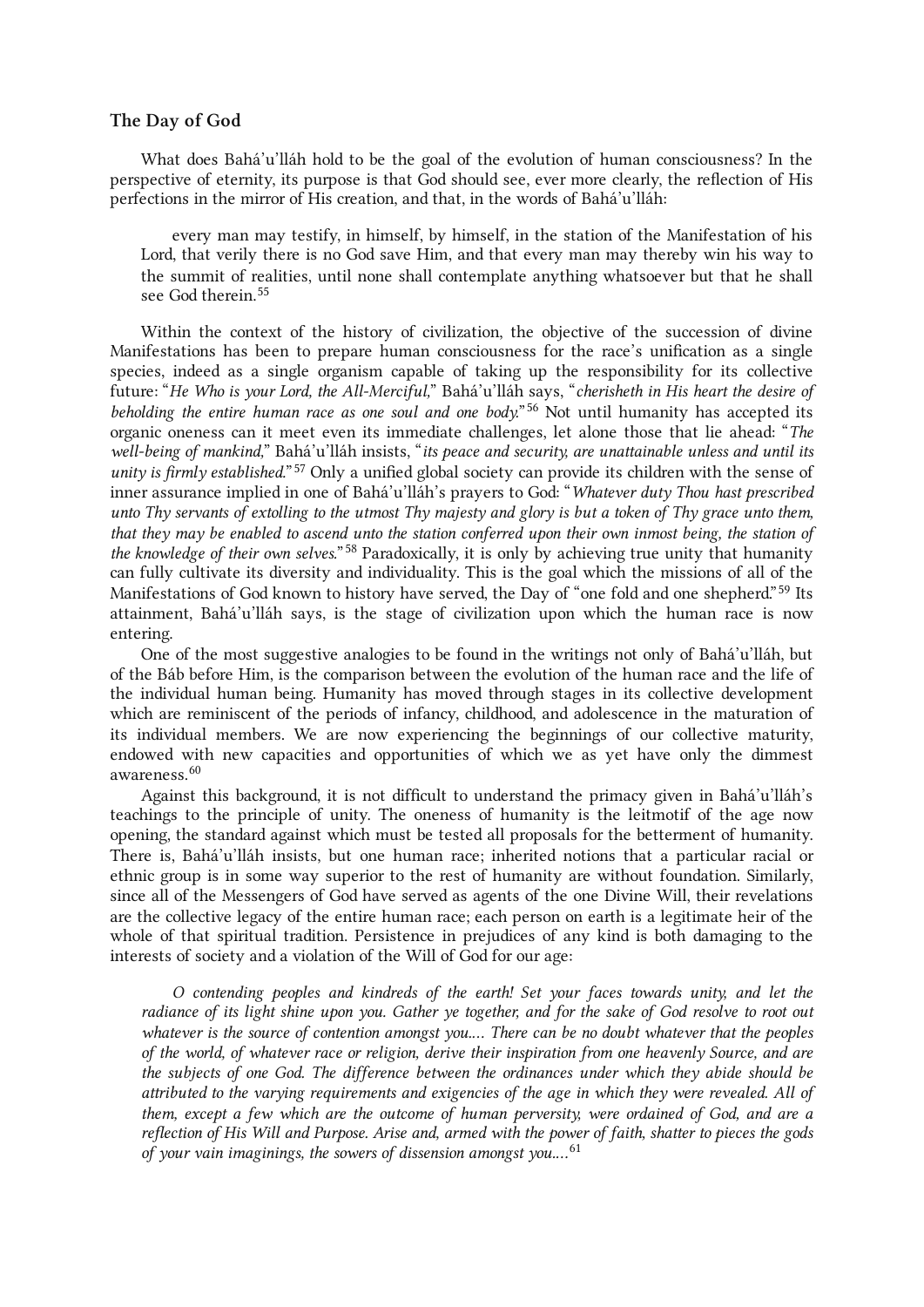<span id="page-17-0"></span>The theme of unity runs throughout Bahá'u'lláh's writings: "The tabernacle of unity hath been raised; regard ye not one another as strangers."<sup>[62](#page-31-20)</sup> "Consort with the followers of all religions in a spirit of friendliness and fellowship."<sup>[63](#page-31-21)</sup> "Ye are the fruits of one tree, and the leaves of one branch."<sup>[64](#page-31-22)</sup>

The process of humanity's coming-of-age has occurred within the evolution of social organization. Beginning from the family unit and its various extensions, the human race has developed, with varying degrees of success, societies based on the clan, the tribe, the city-state, and most recently the nation. This progressively broader and more complex social milieu provides human potential with both stimulation and scope for development, and this development, in turn, has induced ever-new modifications of the social fabric. Humanity's coming-of-age, therefore, must entail a total transformation of the social order. The new society must be one capable of embracing the entire diversity of the race and of benefiting from the full range of talents and insights which many thousands of years of cultural experience have refined:

<span id="page-17-1"></span>This is the Day in which God's most excellent favors have been poured out upon men, the Day in which His most mighty grace hath been infused into all created things. It is incumbent upon all the peoples of the world to reconcile their differences, and, with perfect unity and peace, abide beneath the shadow of the Tree of His care and loving-kindness … Soon will the present-day order be rolled up, and a new one spread out in its stead. Verily, thy Lord speaketh the truth, and is the Knower of things unseen. [65](#page-31-23)

The chief instrument for the transformation of society and the achievement of world unity, Bahá'u'lláh asserts, is the establishment of justice in the affairs of humankind. The subject has a central place in His teachings:

<span id="page-17-2"></span>The light of men is Justice. Quench it not with the contrary winds of oppression and tyranny. The purpose of justice is the appearance of unity among men. The ocean of divine wisdom surgeth within this exalted word, while the books of the world cannot contain its inner significance....<sup>[66](#page-31-24)</sup>

<span id="page-17-3"></span>In His later writings Bahá'u'lláh made explicit the implications of this principle for the age of humanity's maturity. "*Women and men have been and will always be equal in the sight of God,*" <sup>[67](#page-31-25)</sup> He asserts, and the advancement of civilization requires that society so organize its affairs as to give full expression to this fact. The earth's resources are the property of all humanity, not of any one people. Different contributions to the common economic welfare deserve and should receive different measures of reward and recognition, but the extremes of wealth and poverty which afflict most nations on earth, regardless of the socio-economic philosophies they profess, must be abolished.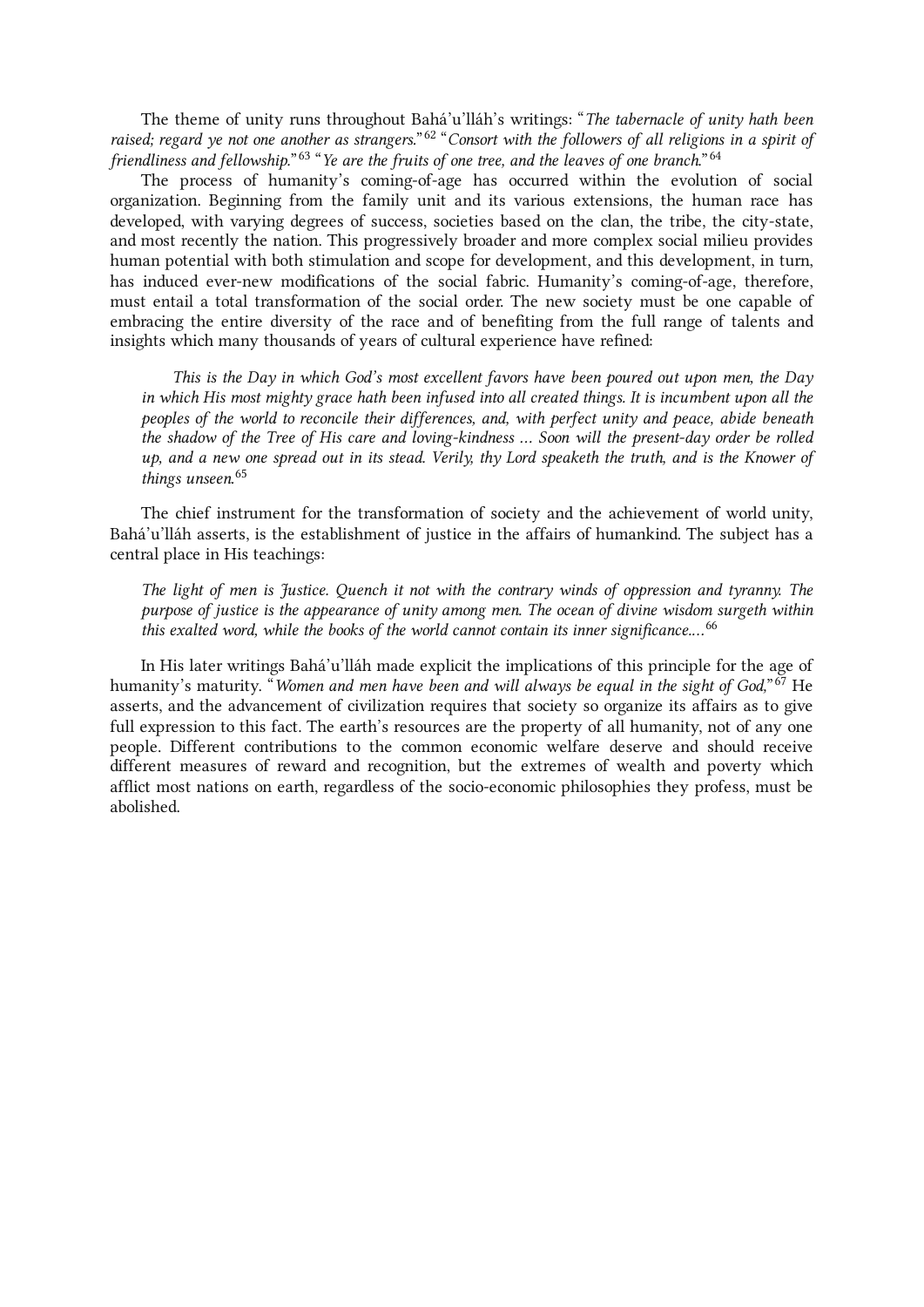#### <span id="page-18-0"></span>Announcement to the Kings

<span id="page-18-1"></span>The writings which have been quoted in the foregoing were revealed, for the most part, in conditions of renewed persecution. Soon after the exiles' arrival in Constantinople, it became apparent that the honors showered upon Bahá'u'lláh during His journey from Baghdad had represented only a brief interlude. The Ottoman authorities' decision to move the "Bábí" leader and His companions to the capital of the empire rather than to some remote province deepened the alarm among the representatives of the Persian government.<sup>[68](#page-31-26)</sup> Fearing that the developments in Baghdad would be repeated, and might attract this time not only the sympathy but perhaps even the allegiance of influential figures in the Turkish government, the Persian ambassador pressed insistently for the dispatch of the exiles to some more distant part of the empire. His argument was that the spread of a new religious message in the capital could produce political as well as religious repercussions.

<span id="page-18-2"></span>Initially, the Ottoman government strongly resisted. The chief minister, 'Alí Páshá, had indicated to Western diplomats his belief that Bahá'u'lláh was "a man of great distinction, exemplary conduct, great moderation, and a most dignified figure." His teachings were, in the minister's opinion, "worthy of high esteem" because they counteracted the religious animosities dividing the Jewish, Christian, and Muslim subjects of the empire. [69](#page-32-0)

Gradually, however, a degree of resentment and suspicion developed. In the Ottoman capital, political and economic power was in the hands of court functionaries who, with but few exceptions, were persons of little or no competence. Venality was the oil on which the machinery of government operated, and the capital was a magnet for a horde of people who flocked there from every part of the empire and beyond, seeking favors and influence. It was expected that any prominent figure from another country or from one of the tribute territories would, immediately upon arrival in Constantinople, join the throngs of patronage-seekers in the reception rooms of the pashas and ministers of the imperial court. No element had a worse reputation than the competing groups of Persian political exiles who were known for both their sophistication and their lack of scruple.

To the distress of friends who urged Him to make use of the prevailing hostility toward the Persian government and of the sympathy which His own sufferings had aroused, Bahá'u'lláh made it clear that He had no requests to make. Although several government ministers made social calls at the residence assigned to Him, he did not take advantage of these openings. He was in Constantinople, He said, as the guest of the Sultan, at his invitation, and His interest lay in spiritual and moral concerns.

<span id="page-18-3"></span>Many years later, the Persian ambassador, Mírzá Husayn Khán, reflecting on his tour of duty in the Ottoman capital, and complaining about the damage which the greed and untrustworthiness of his countrymen had done to Persia's reputation in Constantinople, paid a surprisingly candid tribute to the example which Bahá'u'lláh's conduct had been able briefly to set.<sup>[70](#page-32-1)</sup> At the time, however, he and his colleagues made use of the situation to represent it as an astute way on the exile's part of concealing secret conspiracies against public security and the religion of the State. Under pressure of these influences, the Ottoman authorities finally took the decision to transfer Bahá'u'lláh and His family to the provincial city of Adrianople. The move was made hastily, in the depth of an extremely severe winter. Housed there in inadequate buildings, lacking suitable clothing and other provisions, the exiles endured a year of great suffering. It was clear that, though charged with no crime and given no opportunity to defend themselves, they had arbitrarily been made state prisoners.

<span id="page-18-4"></span>From the point of view of religious history, the successive banishments of Bahá'u'lláh to Constantinople and Adrianople have a striking symbolism. For the first time, a Manifestation of God, Founder of an independent religious system which was soon to spread throughout the planet, had crossed the narrow neck of water separating Asia from Europe, and had set foot in "the West." All of the other great religions had arisen in Asia and the ministries of their Founders had been confined to that continent. Referring to the fact that the dispensations of the past, and particularly those of Abraham, Christ, and Muhammad, had produced their most important effects on the development of civilization during the course of their westward expansion, Bahá'u'lláh predicted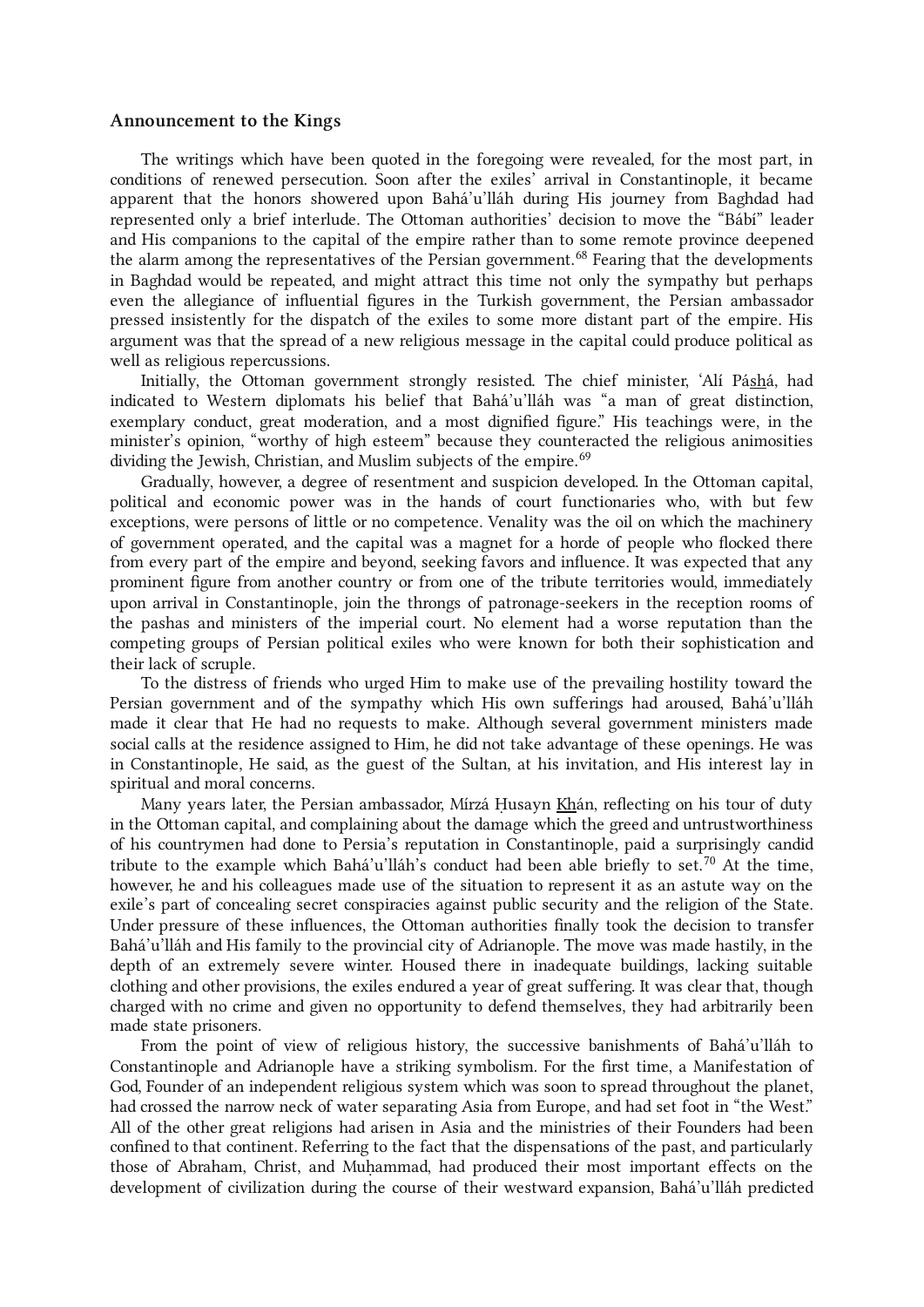that the same thing would occur in this new age, but on a vastly larger scale: "In the East the Light of His Revelation hath broken; in the West have appeared the signs of His dominion. Ponder this in your hearts, O people..."<sup>[71](#page-32-2)</sup>

It is then perhaps not surprising that Bahá'u'lláh chose this moment to make public the mission which had been slowly enlisting the allegiance of the followers of the Báb throughout the Middle East. His announcement took the form of a series of statements which are among the most remarkable documents in religious history. In them, the Manifestation of God addresses the "Kings and Rulers of the world," announcing to them the dawning of the Day of God, alluding to the as yet inconceivable changes which were gathering momentum throughout the world, and calling on them as the trustees of God and of their fellow human beings to arise and serve the process of the unification of the human race. Because of the veneration in which they were held by the mass of their subjects, and because of the absolute nature of the rule which most of them exercised, it lay in their power, He said, to assist in bringing about what He called the "Most Great Peace," a world order characterized by unity and animated by Divine justice.

Only with the greatest difficulty can the modern reader envision the moral and intellectual world in which these monarchs of a century ago lived. From their biographies and private correspondence, it is apparent that, with few exceptions, they were personally devout, taking a leading part in the spiritual life of their respective nations, often as the heads of the state religions, and convinced of the unerring truths of the Bible or the Qur'án. The power which most of them wielded they attributed directly to the divine authority of passages in these same Scriptures, an authority about which they were vigorously articulate. They were the anointed of God. Prophecies of "the Latter Days" and "the Kingdom of God" were not for them myth or allegory, but certainties upon which all moral order rested and in which they would themselves be called on by God to give an account of their stewardship.

The letters of Bahá'u'lláh address themselves to this mental world:

O Kings of the earth! He Who is the sovereign Lord of all is come. The Kingdom is God's, the omnipotent Protector, the Self-Subsisting.… This is a Revelation to which whatever ye possess can never be compared, could ye but know it.…

…Take heed lest pride deter you from recognizing the Source of Revelation, lest the things of this world shut you out as by a veil from Him Who is the Creator of heaven.…

<span id="page-19-0"></span>By the righteousness of God! It is not Our wish to lay hands on your kingdoms. Our mission is to seize and possess the hearts of men.<sup>[72](#page-32-3)</sup>

Know ye that the poor are the trust of God in your midst. Watch that ye betray not His trust, that ye deal not unjustly with them and that ye walk not in the ways of the treacherous. Ye will most certainly be called upon to answer for His trust on the day when the Balance of Justice shall be set, the day when unto every one shall be rendered his due, when the doings of all men, be they rich or poor, shall be weighed.…

<span id="page-19-1"></span>Examine Our Cause, inquire into the things that have befallen Us, and decide justly between Us and Our enemies, and be ye of them that act equitably towards their neighbor. If ye stay not the hand of the oppressor, if ye fail to safeguard the rights of the downtrodden, what right have ye then to vaunt yourselves among men? $73$ 

<span id="page-19-2"></span>If ye pay no heed unto the counsels which … We have revealed in this Tablet, Divine chastisement shall assail you from every direction, and the sentence of His justice shall be pronounced against you. On that day ye shall have no power to resist Him, and shall recognize your own impotence. [74](#page-32-5)

The vision of the "Most Great Peace" evoked no response from the rulers of the nineteenth century. Nationalistic aggrandizement and imperial expansion recruited not only kings but parliamentarians, academics, artists, newspapers, and the major religious establishments as eager propagandists of Western triumphalism. Proposals for social change, however disinterested and idealistic, quickly fell captive to a swarm of new ideologies thrown up by the rising tide of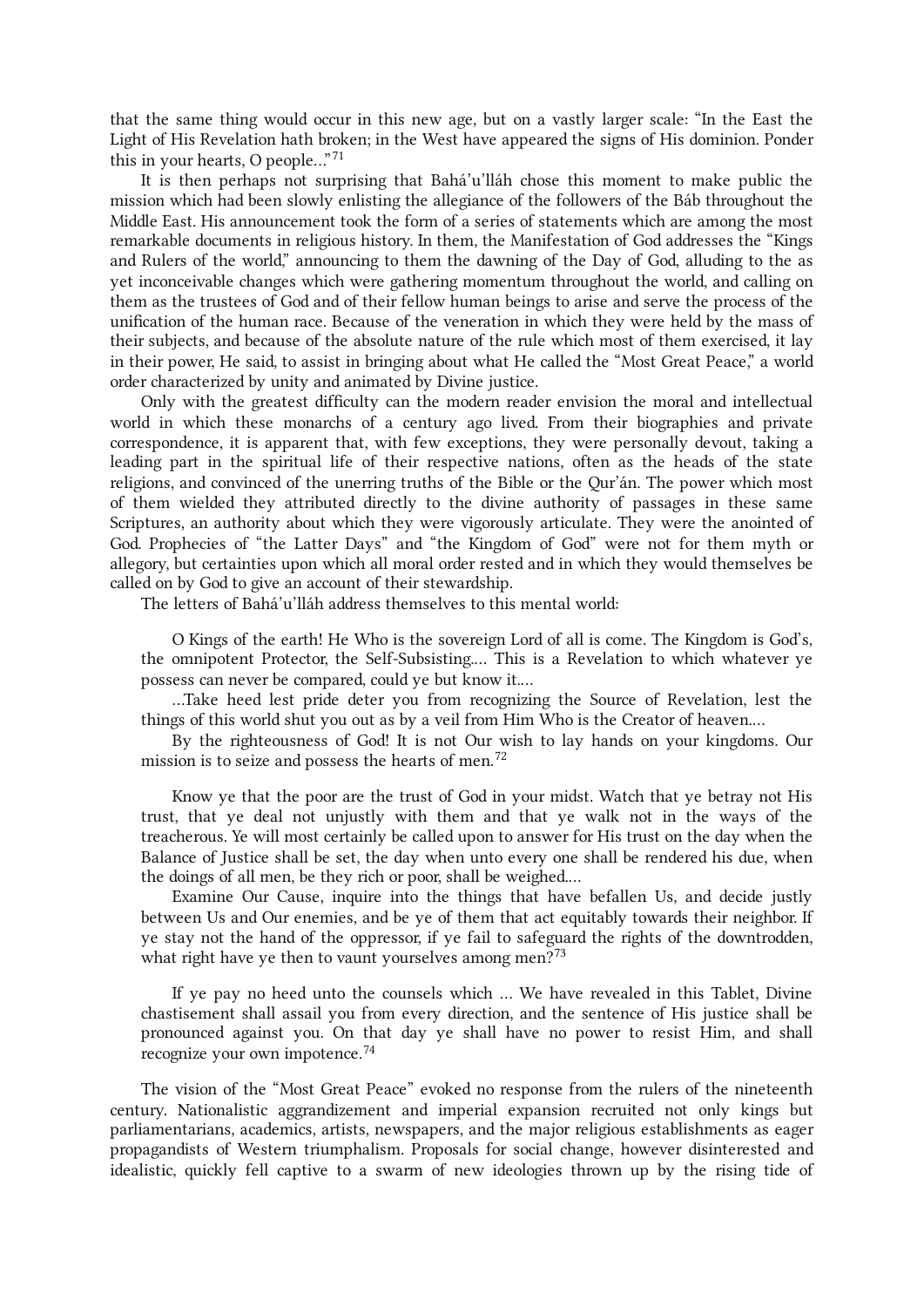dogmatic materialism. In the Orient, mesmerized by its own claims to represent all that humanity ever could or would know of God and truth, the Islamic world sank steadily deeper into ignorance, lethargy, and a sullen hostility to a human race which failed to acknowledge this spiritual preeminence.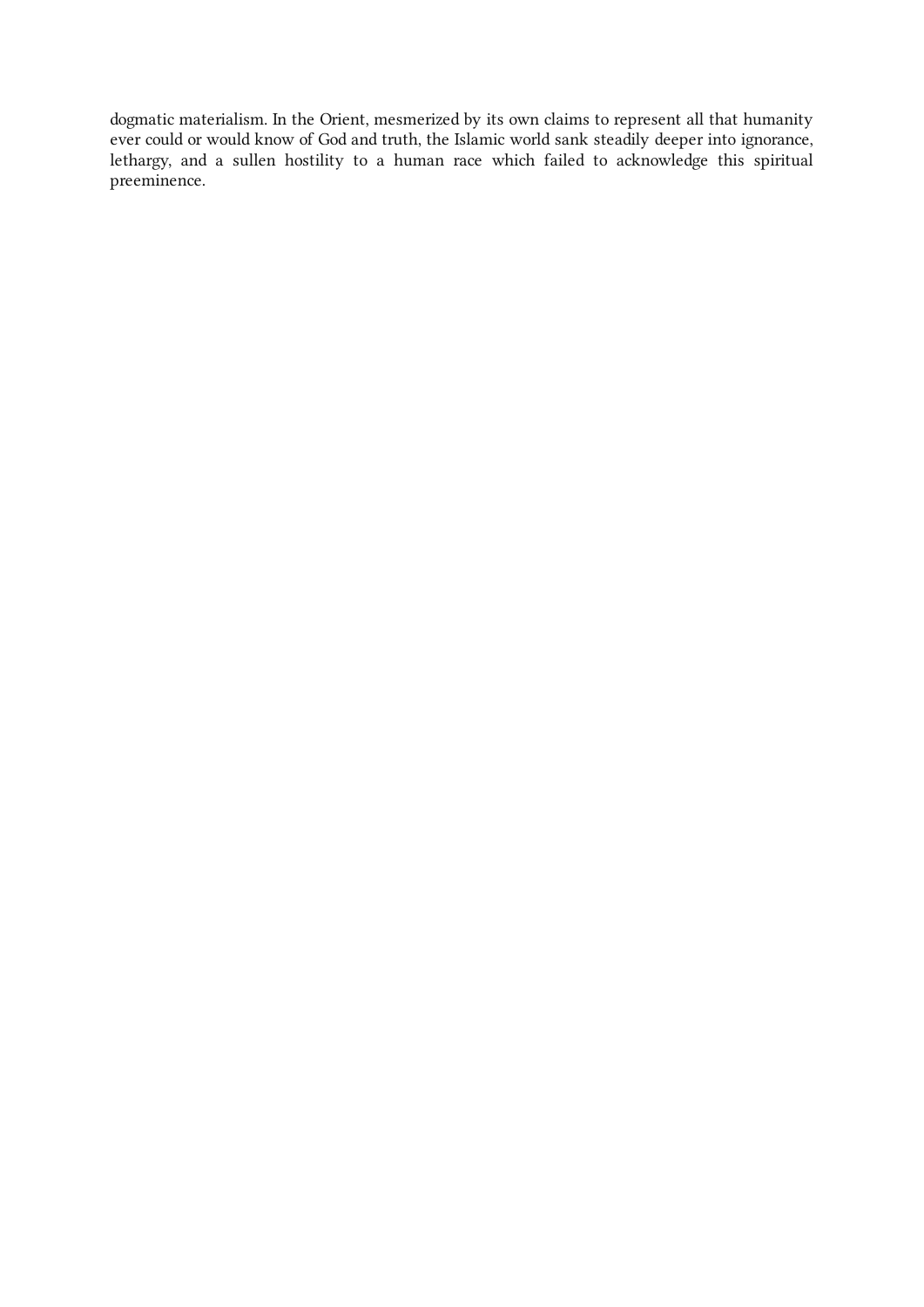#### <span id="page-21-0"></span>Arrival in the Holy Land

<span id="page-21-1"></span>Given the earlier events in Baghdad, it seems surprising that the Ottoman authorities did not anticipate what would result from the establishment of Bahá'u'lláh in another major provincial capital. Within a year of His arrival in Adrianople, their prisoner had attracted first the interest and then the fervent admiration of figures prominent in both the intellectual and administrative life of the region. To the dismay of the Persian consular representatives, two of the most devoted of these admirers were Khurshíd Páshá, the Governor of the province, and the Shaykhu'l-Islám, the leading Sunni religious dignitary. In the eyes of His hosts and the public generally, the exile was a moral philosopher and saint the validity of whose teachings was reflected not only in the example of His own life but in the changes they effected among the flood of Persian pilgrims who flocked to this remote center of the Ottoman Empire in order to visit Him.<sup>[75](#page-32-6)</sup>

These unanticipated developments convinced the Persian ambassador and his colleagues that it was only a matter of time before the Bahá'í movement, which was continuing to spread in Persia, would have established itself as a major influence in Persia's neighboring and rival empire. Throughout this period of its history, the ramshackle Ottoman Empire was struggling against repeated incursions by Tsarist Russia, uprisings among its subject peoples, and persistent attempts by the ostensibly sympathetic British and Austrian governments to detach various Turkish territories and incorporate them into their own empires. These unstable political conditions in Turkey's European provinces offered new and urgent arguments supporting the ambassador's appeal that the exiles be sent to a distant colony where Bahá'u'lláh would have no further contact with influential circles, whether Turkish or Western.

When the Turkish foreign minister, Fu'ád Páshá, returned from a visit to Adrianople, his astonished reports of the reputation which Bahá'u'lláh had come to enjoy throughout the region appeared to lend credibility to the Persian embassy's suggestions. In this climate of opinion, the government abruptly decided to subject its guest to strict confinement. Without warning, early one day, Bahá'u'lláh's house was surrounded by soldiers, and the exiles were ordered to prepare for departure to an unknown destination.

<span id="page-21-2"></span>The place chosen for this final banishment was the grim fortress-town of 'Akká (Acre) on the coast of the Holy Land. Notorious throughout the empire for the foulness of its climate and the prevalence of many diseases, 'Akká was a penal colony used by the Ottoman State for the incarceration of dangerous criminals who could be expected not to survive too long their imprisonment there. Arriving in August 1868, Bahá'u'lláh, the members of His family, and a company of His followers who had been exiled with Him were to experience two years of suffering and abuse within the fortress itself, and then be confined under house arrest to a nearby building owned by a local merchant. For a long time the exiles were shunned by the superstitious local populace who had been warned in public sermons against "the God of the Persians," who was depicted as an enemy of public order and the purveyor of blasphemous and immoral ideas. Several members of the small group of exiles died of the privations and other conditions to which they were subjected.<sup>[76](#page-32-7)</sup>

<span id="page-21-3"></span>It seems, in retrospect, the keenest irony that the selection of the Holy Land as the place of Bahá'u'lláh's forced confinement should have been the result of pressure from ecclesiastical and civil enemies whose aim was to extinguish His religious influence. Palestine, revered by three of the great monotheistic religions as the point where the worlds of God and of man intersect, held then, as it had for thousands of years, a unique place in human expectation. Only a few weeks before Bahá'u'lláh's arrival, the main leadership of the German Protestant Templer movement sailed from Europe to establish at the foot of Mount Carmel a colony that would welcome Christ, whose advent they believed to be imminent. Over the lintels of several of the small houses they erected, facing across the bay to Bahá'u'lláh's prison at 'Akká, can still be seen such carved inscriptions as "Der Herr ist nahe" ("The Lord is near"). [77](#page-32-8)

<span id="page-21-4"></span>In 'Akká, Bahá'u'lláh continued the dictation of a series of letters to individual rulers, which He had begun in Adrianople. Several contained warnings of the judgment of God on their negligence and misrule, warnings whose dramatic fulfillment aroused intense public discussion throughout the Near East. Less than two months after the exiles arrived in the prison-city, for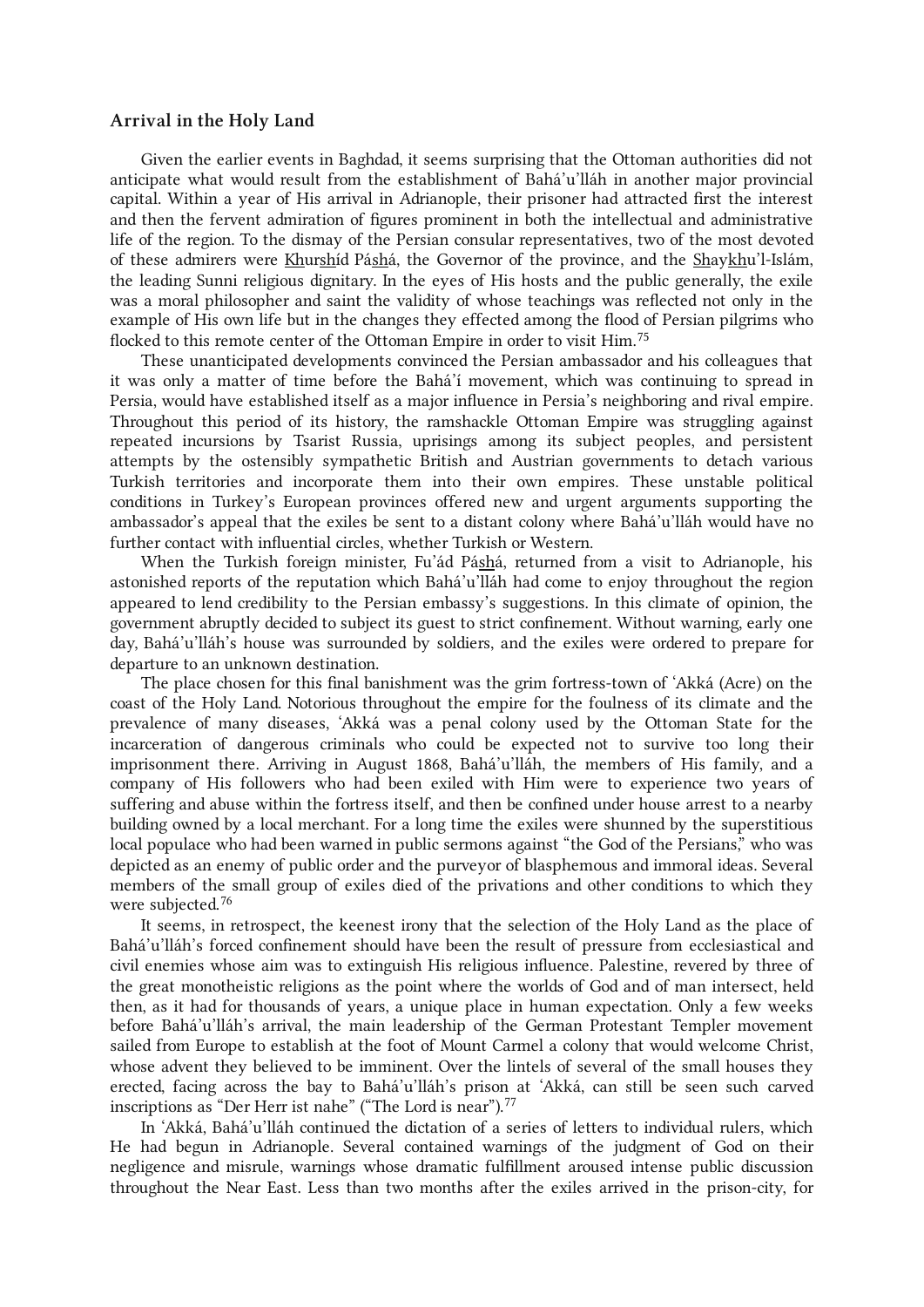example, Fu'ád Páshá, the Ottoman foreign minister, whose misrepresentations had helped precipitate the banishment, was abruptly dismissed from his post and died in France of a heart attack. The event was marked by a statement which predicted the early dismissal of his colleague, Prime Minister 'Álí Páshá, the overthrow and death of the Sultan, and the loss of Turkish territories in Europe, a series of disasters which followed on the heels of one another. [78](#page-32-9)

<span id="page-22-0"></span>A letter to Emperor Napoleon III warned that, because of his insincerity and the misuse of his power: "…thy kingdom shall be thrown into confusion, and thine empire shall pass from thine hands, as a punishment for that which thou hast wrought.… Hath thy pomp made thee proud? By My life! It shall not endure.…" [79](#page-32-10) Of the disastrous Franco-Prussian War and the resulting overthrow of Napoleon III, which occurred less than a year after this statement, Alistair Horne, a modern scholar of nineteenth-century French political history has written:

<span id="page-22-1"></span>History knows of perhaps no more startling instance of what the Greeks called peripateia, the terrible fall from prideful heights. Certainly no nation in modern times, so replete with apparent grandeur and opulent in material achievement, has ever been subjected to a worse humiliation in so short a time. [80](#page-32-11)

<span id="page-22-2"></span>Only a few months before the unexpected series of events in Europe that led to the invasion of the Papal States and the annexation of Rome by the forces of the new Kingdom of Italy, a statement addressing Pope Pius IX had urged the Pontiff "Abandon thy kingdom unto the kings, and emerge from thy habitation, with thy face set towards the Kingdom.… Be as thy Lord hath been.… Verily, the day of ingathering is come, and all things have been separated from each other. He hath stored away that which He chose in the vessels of justice, and cast into the fire that which befitteth it." [81](#page-32-12)

Wilhelm I, King of Prussia, whose armies had won such a sweeping victory in the Franco-Prussian War, had been warned by Bahá'u'lláh in the Kitáb-i-Aqdas to heed the example of the fall of Napoleon III and of other rulers who had been victorious in war, and not to allow pride to keep him back from recognizing this Revelation. That Bahá'u'lláh foresaw the failure of the German Emperor to respond to this warning is shown by the ominous passage which appears later in that same Book:

<span id="page-22-3"></span>O banks of the Rhine! We have seen you covered with gore, inasmuch as the swords of retribution were drawn against you; and you shall have another turn. And We hear the lamentations of Berlin, though she be today in conspicuous glory.<sup>[82](#page-32-13)</sup>

<span id="page-22-4"></span>A strikingly different note characterizes two of the major pronouncements, that addressed to Queen Victoria<sup>[83](#page-32-14)</sup> and another to the "Rulers of America and the Presidents of the Republics therein." The former praises the pioneering achievement represented by the abolition of slavery throughout the British Empire, and commends the principle of representative government. The latter, which opens with the announcement of the Day of God, concludes with a summons, a virtual mandate, that has no parallel in any of the other messages: "Bind ye the broken with the hands of justice, and crush the oppressor who flourisheth with the rod of the commandments of your Lord, the Ordainer, the All-Wise." [84](#page-32-15)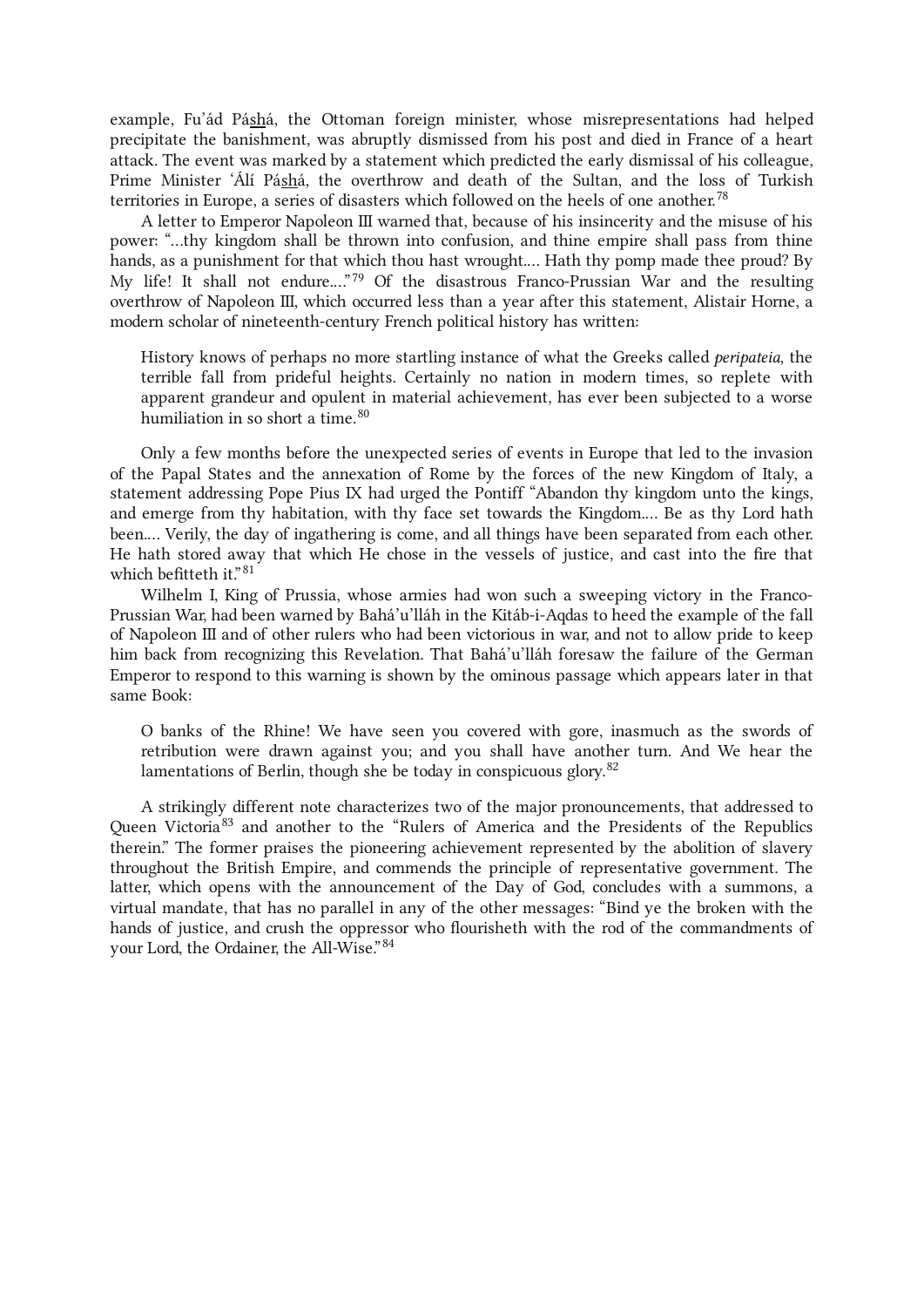#### <span id="page-23-0"></span>Religion as Light and Darkness

Bahá'u'lláh's severest condemnation is reserved for the barriers which, throughout history, organized religion has erected between humanity and the Revelations of God. Dogmas, inspired by popular superstition and perfected by misspent intelligence, have repeatedly been imposed on a Divine process whose purpose has at all times been spiritual and moral. Laws of social interaction, revealed for the purpose of consolidating community life, have been made the basis for structures of arcane doctrine and practice which have burdened the masses whose benefit they were supposed to serve. Even the exercise of intellect, the chief tool possessed by the human race, has been deliberately hampered, producing an eventual breakdown in the dialogue between faith and science upon which civilized life depends.

<span id="page-23-1"></span>The consequence of this sorry record is the worldwide disrepute into which religion has fallen. Worse, organized religion has become itself a most virulent cause of hatred and warfare among the peoples of the world. "Religious fanaticism and hatred," Bahá'u'lláh warned over a century ago, "are a world-devouring fire, whose violence none can quench. The Hand of Divine power can, alone, deliver mankind from this desolating affliction." [85](#page-32-16)

Those whom God will hold responsible for this tragedy, Bahá'u'lláh says, are humanity's religious leaders, who have presumed to speak for Him throughout history. Their attempts to make the Word of God a private preserve, and its exposition a means for personal aggrandizement, have been the greatest single handicap against which the advancement of civilization has struggled. In the pursuit of their ends, many of them have not hesitated to raise their hands against the Messengers of God themselves, at their advent:

<span id="page-23-2"></span>Leaders of religion, in every age, have hindered their people from attaining the shores of eternal salvation, inasmuch as they held the reins of authority in their mighty grasp. Some for the lust of leadership, others through want of knowledge and understanding, have been the cause of the deprivation of the people. By their sanction and authority, every Prophet of God hath drunk from the chalice of sacrifice....<sup>[86](#page-32-17)</sup>

In an address to the clergy of all faiths, Bahá'u'lláh warns of the responsibility which they have so carelessly assumed in history:

<span id="page-23-3"></span>Ye are even as a spring. If it be changed, so will the streams that branch out from it be changed. Fear God, and be numbered with the godly. In like manner, if the heart of man be corrupted, his limbs will also be corrupted. And similarly, if the root of a tree be corrupted, its branches, and its offshoots, and its leaves, and its fruits, will be corrupted.<sup>[87](#page-32-18)</sup>

<span id="page-23-4"></span>These same statements, revealed at a time when religious orthodoxy was one of the major powers throughout the world, declared that this power had effectively ended, and that the ecclesiastical caste has no further social role in world history: "O concourse of divines! Ye shall not henceforward behold yourselves possessed of any power...."<sup>[88](#page-32-19)</sup> To a particularly vindictive opponent among the Muslim clergy, Bahá'u'lláh said: "Thou art even as the last trace of sunlight upon the mountaintop. Soon will it fade away as decreed by God, the All-Possessing, the Most High. Thy glory and the glory of such as are like thee have been taken away..."<sup>[89](#page-32-20)</sup>

It is not the organization of religious activity which these statements address, but the misuse of such resources. Bahá'u'lláh's writings are generous in their appreciation not only of the great contribution which organized religion has brought to civilization, but also of the benefits which the world has derived from the self-sacrifice and love of humanity that have characterized clergymen and religious orders of all faiths:

<span id="page-23-5"></span>Those divines … who are truly adorned with the ornament of knowledge and of a goodly character are, verily, as a head to the body of the world, and as eyes to the nations. $90$ 

Rather, the challenge to all people, believers and unbelievers, clergy and laymen alike, is to recognize the consequences now being visited upon the world as the result of the universal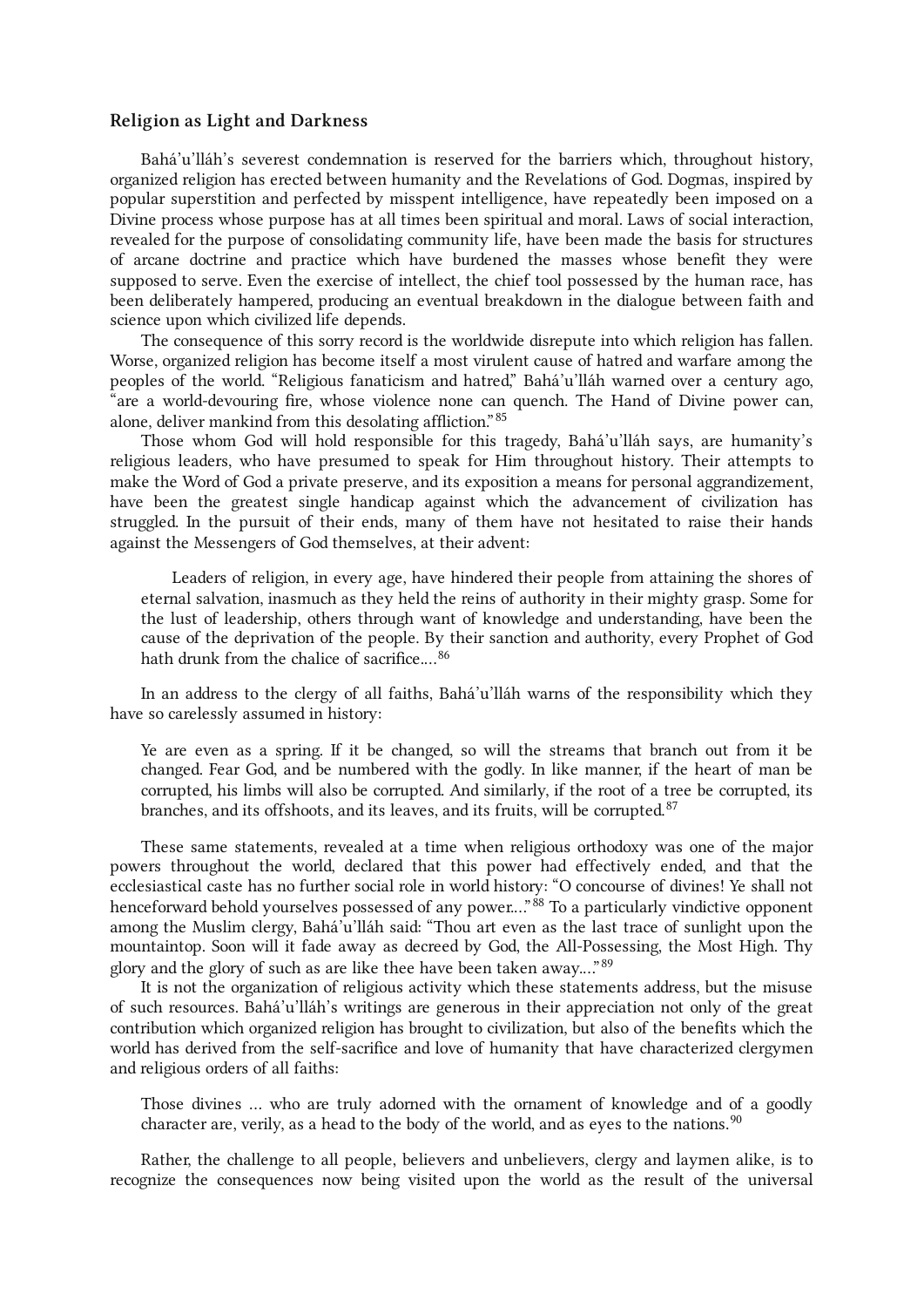corruption of the religious impulse. In the prevailing alienation of humanity from God over the past century, a relationship on which the fabric of moral life itself depends has broken down. Natural faculties of the rational soul, vital to the development and maintenance of human values, have become universally discounted:

<span id="page-24-0"></span>The vitality of men's belief in God is dying out in every land; nothing short of His wholesome medicine can ever restore it. The corrosion of ungodliness is eating into the vitals of human society; what else but the Elixir of His potent Revelation can cleanse and revive it?… The Word of God, alone, can claim the distinction of being endowed with the capacity required for so great and far-reaching a change.<sup>[91](#page-32-22)</sup>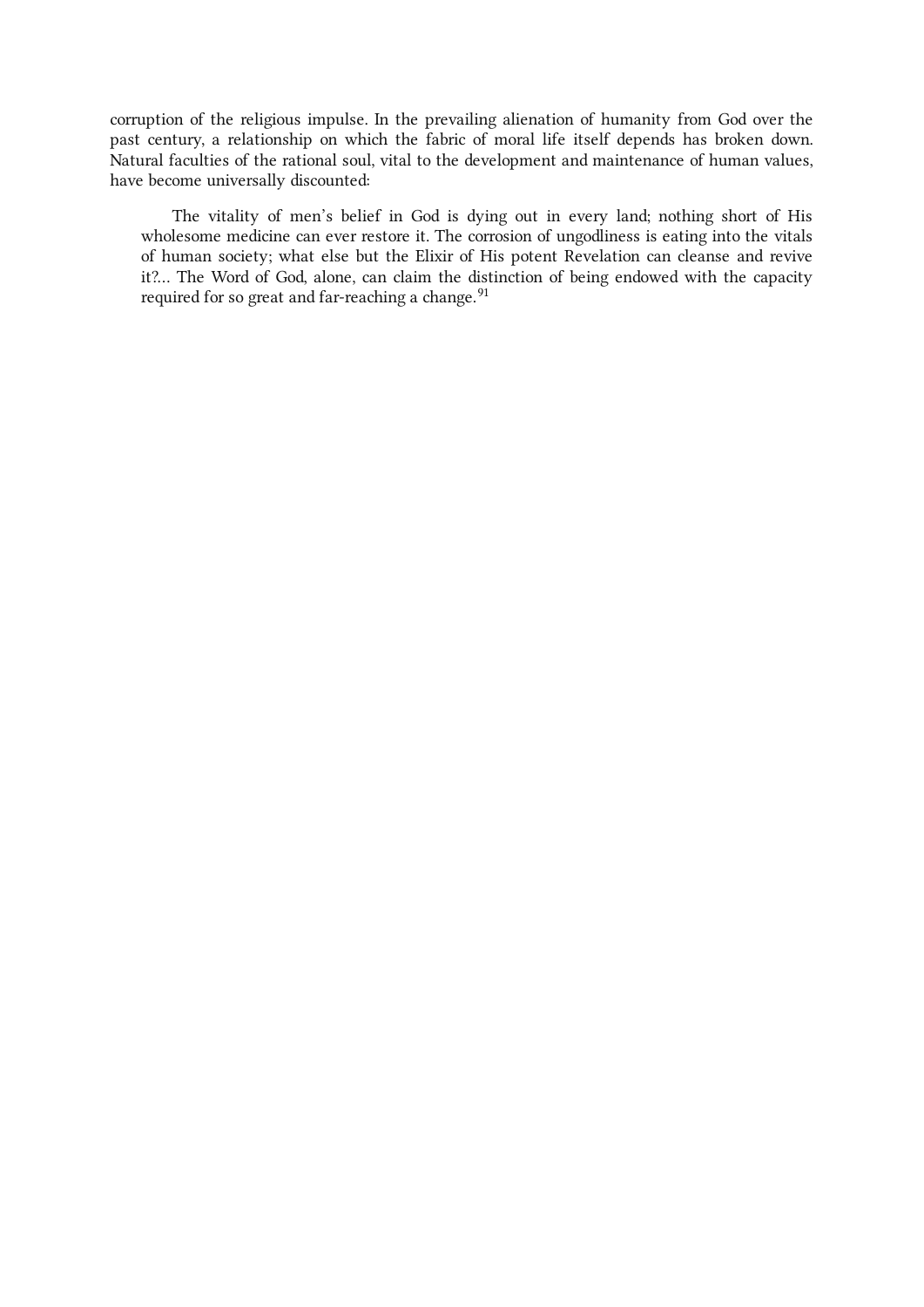# <span id="page-25-0"></span>World Peace

In the light of subsequent events, the warnings and appeals of Bahá'u'lláh's writings during this period take on a terrible poignancy:

O ye the elected representatives of the people in every land!… Regard the world as the human body which, though at its creation whole and perfect, hath been afflicted, through various causes, with grave disorders and maladies. Not for one day did it gain ease, nay its sickness waxed more severe, as it fell under the treatment of ignorant physicians, who gave full rein to their personal desires.…

<span id="page-25-1"></span>We behold it, in this day, at the mercy of rulers so drunk with pride that they cannot discern clearly their own best advantage, much less recognize a Revelation so bewildering and challenging as this. [92](#page-32-23)

<span id="page-25-2"></span>This is the Day whereon the earth shall tell out her tidings. The workers of iniquity are her burdens, could ye but perceive it.<sup>[93](#page-32-24)</sup>

<span id="page-25-3"></span>All men have been created to carry forward an ever-advancing civilization. The Almighty beareth Me witness: To act like the beasts of the field is unworthy of man. Those virtues that befit his dignity are forbearance, mercy, compassion and loving-kindness towards all the peoples and kindreds of the earth. [94](#page-32-25)

<span id="page-25-4"></span>A new life is, in this age, stirring within all the peoples of the earth; and yet none hath discovered its cause or perceived its motive. Consider the peoples of the West. Witness how, in their pursuit of that which is vain and trivial, they have sacrificed, and are still sacrificing, countless lives for the sake of its establishment and promotion. [95](#page-32-26)

In all matters moderation is desirable. If a thing is carried to excess, it will prove a source of evil.…

<span id="page-25-5"></span>Strange and astonishing things exist in the earth but they are hidden from the minds and the understanding of men. These things are capable of changing the whole atmosphere of the earth and their contamination would prove lethal....<sup>[96](#page-32-27)</sup>

In later writings, including those addressed to humanity collectively, Bahá'u'lláh urged the adoption of steps toward what He called the "Great Peace." These, He said, would mitigate the sufferings and dislocation which He saw lying ahead of the human race until the world's peoples embrace the Revelation of God and through it bring about the Most Great Peace:

<span id="page-25-6"></span>The time must come when the imperative necessity for the holding of a vast, an allembracing assemblage of men will be universally realized. The rulers and kings of the earth must needs attend it, and, participating in its deliberations, must consider such ways and means as will lay the foundations of the world's Great Peace amongst men. Such a peace demandeth that the Great Powers should resolve, for the sake of the tranquility of the peoples of the earth, to be fully reconciled among themselves. Should any king take up arms against another, all should unitedly arise and prevent him. If this be done, the nations of the world will no longer require any armaments, except for the purpose of preserving the security of their realms and of maintaining internal order within their territories.… The day is approaching when all the peoples of the world will have adopted one universal language and one common script. When this is achieved, to whatsoever city a man may journey, it shall be as if he were entering his own home.… That one indeed is a man who, today, dedicateth himself to the service of the entire human race.… It is not for him to pride himself who loveth his own country, but rather for him who loveth the whole world. The earth is but one country, and mankind its citizens. [97](#page-32-28)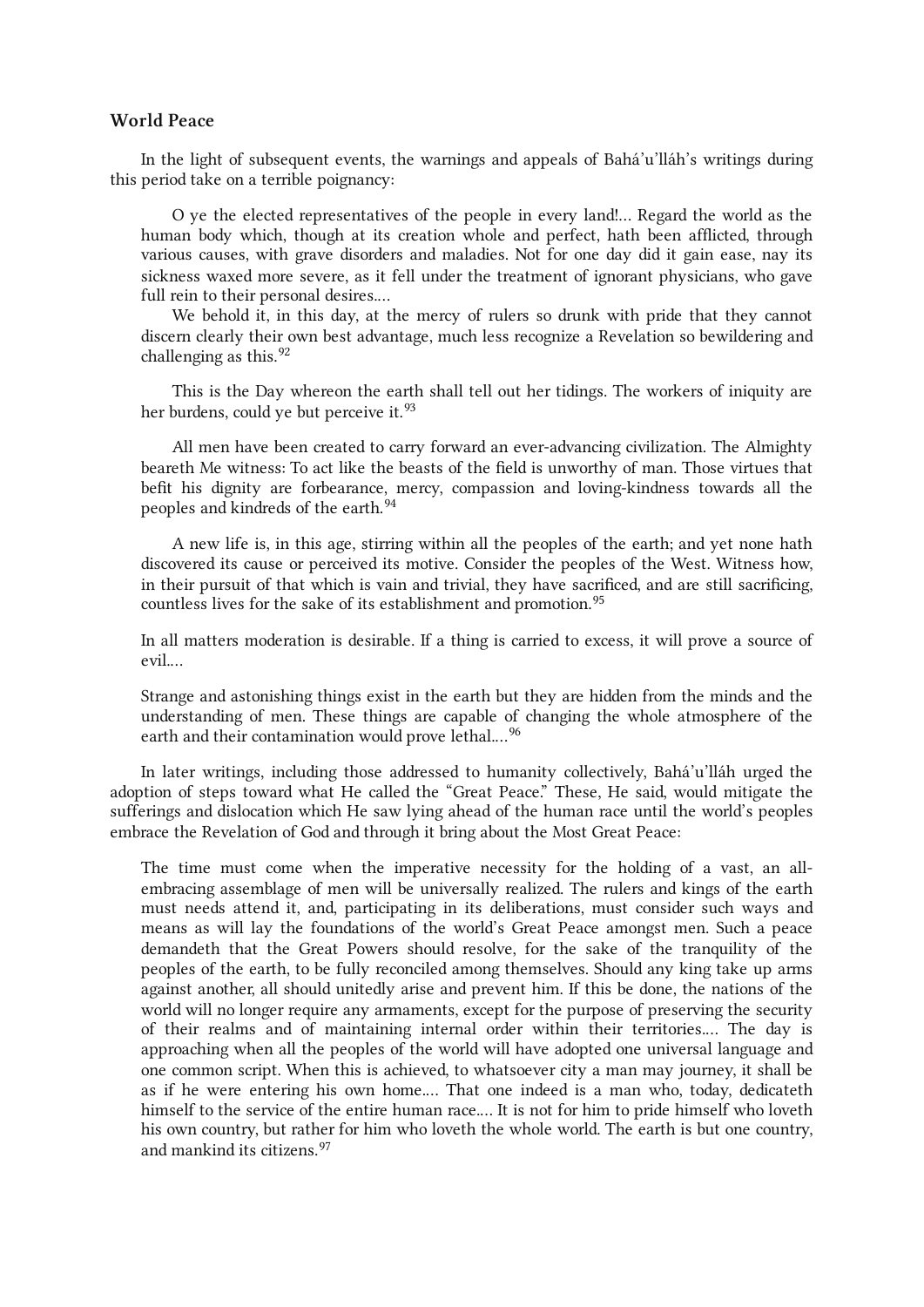# <span id="page-26-0"></span>"Not of Mine Own Volition"

In His letter to Náṣiri'd-Dín Sháh, the ruler of Persia, which refrains from any rebuke concerning His imprisonment in the Síyáh-Chál and the other injustices He had experienced at the king's hand, Bahá'u'lláh speaks of His own role in the Divine Plan:

<span id="page-26-1"></span>I was but a man like others, asleep upon My couch, when lo, the breezes of the All-Glorious were wafted over Me, and taught Me the knowledge of all that hath been. This thing is not from Me, but from One Who is Almighty and All-Knowing. And He bade Me lift up My voice between earth and heaven, and for this there befell Me what hath caused the tears of every man of understanding to flow. The learning current amongst men I studied not; their schools I entered not. Ask of the city wherein I dwelt, that thou mayest be well assured that I am not of them who speak falsely.<sup>[98](#page-32-29)</sup>

<span id="page-26-2"></span>The mission to which He had devoted His entire life, which had cost Him the life of a cherished younger son,<sup>[99](#page-32-30)</sup> as well as all of His material possessions which had undermined His health, and brought imprisonment, exile, and abuse, was not one that He had initiated. "Not of Mine own volition," He said, had He entered on such a course:

<span id="page-26-3"></span>Think ye, O people, that I hold within My grasp the control of God's ultimate Will and Purpose?… Had the ultimate destiny of God's Faith been in Mine hands, I would have never consented, even though for one moment, to manifest Myself unto you, nor would I have allowed one word to fall from My lips. Of this God Himself is, verily, a witness. $^{100}$  $^{100}$  $^{100}$ 

<span id="page-26-4"></span>Having surrendered unreservedly to God's summons, He was equally in no doubt about the role which He had been called upon to play in human history. As the Manifestation of God to the age of fulfillment, He is the one promised in all the scriptures of the past, the "Desire of all nations," the "King of Glory." To Judaism He is "Lord of Hosts"; to Christianity, the Return of Christ in the glory of the Father; to Islam, the "Great Announcement"; to Buddhism, the Maitreya Buddha; to Hinduism, the new incarnation of Krishna; to Zoroastrianism, the advent of "Sháh-Bahrám." [101](#page-32-32)

<span id="page-26-5"></span>Like the Manifestations of God gone before Him, He is both the Voice of God and its human channel: "When I contemplate, O my God, the relationship that bindeth me to Thee, I am moved to proclaim to all created things 'verily I am God!'; and when I consider my own self, lo, I find it coarser than clay!" [102](#page-32-33)

<span id="page-26-6"></span>"Certain ones among you," He declared, "have said: 'He it is Who hath laid claim to be God.' By God! This is a gross calumny. I am but a servant of God Who hath believed in Him and in His signs.… My tongue, and My heart, and My inner and My outer being testify that there is no God but Him, that all others have been created by His behest, and been fashioned through the operation of His Will.… I am He that telleth abroad the favors with which God hath, through His bounty, favored Me. If this be My transgression, then I am truly the first of the transgressors...."<sup>[103](#page-33-0)</sup>

Bahá'u'lláh's writings seize upon a host of metaphors in their attempt to express the paradox that lies at the heart of the phenomenon of God's Revelation of His Will:

<span id="page-26-7"></span>I am the royal Falcon on the arm of the Almighty. I unfold the drooping wings of every broken bird and start it on its flight.<sup>[104](#page-33-1)</sup>

<span id="page-26-8"></span>This is but a leaf which the winds of the will of thy Lord, the Almighty, the All-Praised, have stirred. Can it be still when the tempestuous winds are blowing? Nay, by Him Who is the Lord of all Names and Attributes! They move it as they list.<sup>[105](#page-33-2)</sup>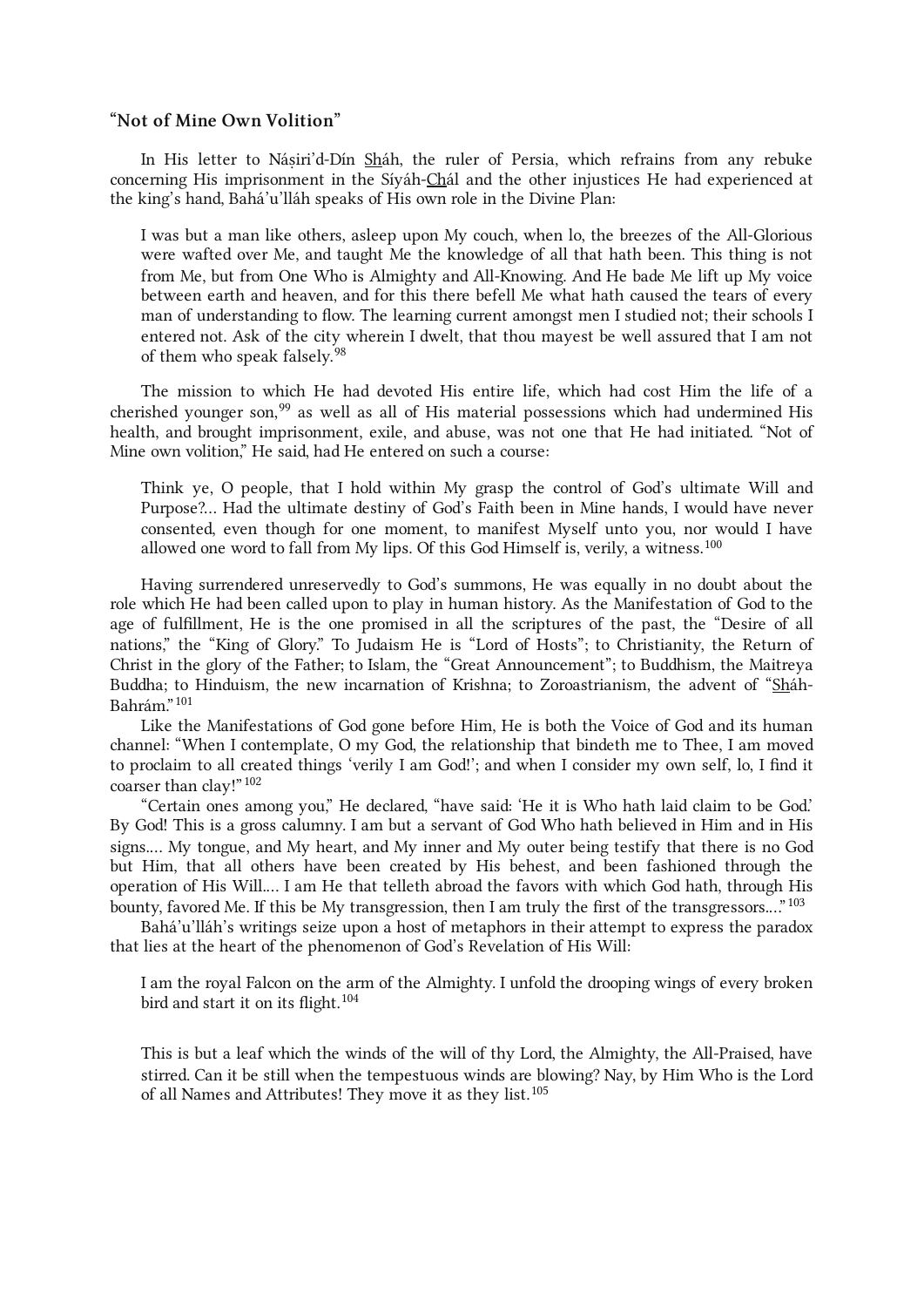#### <span id="page-27-0"></span>The Covenant of God with Humankind

<span id="page-27-1"></span>In June 1877, Bahá'u'lláh at last emerged from the strict confinement of the prison-city of 'Akká, and moved with His family to "Mazra'ih," a small estate a few miles north of the city.<sup>[106](#page-33-3)</sup> As had been predicted in His statement to the Turkish government, Sulṭán 'Abdu'l-'Azíz had been overthrown and assassinated in a palace coup, and gusts from the winds of political change sweeping the world were beginning to invade even the shuttered precincts of the Ottoman imperial system. After a brief two-year stay at Mazra'ih, Bahá'u'lláh moved to "Bahjí," a large mansion surrounded by gardens, which His son 'Abdu'l‑Bahá had rented for Him and the members of His extended family.<sup>[107](#page-33-4)</sup> The remaining twelve years of His life were devoted to His writings on a wide range of spiritual and social issues, and to receiving a stream of Bahá'í pilgrims who made their way, with great difficulty, from Persia and other lands.

<span id="page-27-2"></span>Throughout the Near and Middle East the nucleus of a community life was beginning to take shape among those who had accepted His message. For its guidance, Bahá'u'lláh had revealed a system of laws and institutions designed to give practical effect to the principles in His writings.<sup>[108](#page-33-5)</sup> Authority was vested in councils democratically elected by the whole community, provisions were made to exclude the possibility of a clerical elite arising, and principles of consultation and group decision making were established.

<span id="page-27-3"></span>At the heart of this system was what Bahá'u'lláh termed a "new Covenant" between God and humankind. The distinguishing feature of humanity's coming of age is that, for the first time in its history, the entire human race is consciously involved, however dimly, in the awareness of its own oneness and of the earth as a single homeland. This awakening opens the way to a new relationship between God and humankind. As the peoples of the world embrace the spiritual authority inherent in the guidance of the Revelation of God for this age, Bahá'u'lláh said, they will find in themselves a moral empowerment which human effort alone has proven incapable of generating. "A new race of men" [109](#page-33-6) will emerge as the result of this relationship, and the work of building a global civilization will begin. The mission of the Bahá'í community was to demonstrate the efficacy of this Covenant in healing the ills that divide the human race.

Bahá'u'lláh died at Bahjí on May 29, 1892, in His 75th year. At the time of His passing, the cause entrusted to Him forty years earlier in the darkness of Teheran's Black Pit was poised to break free of the Islamic lands where it had taken shape, and to establish itself first across America and Europe and then throughout the world. In doing so, it would itself become a vindication of the promise of the new Covenant between God and humankind. For alone of all the world's independent religions, the Bahá'í Faith and its community of believers were to pass successfully through the critical first century of their existence with their unity firmly intact, undamaged by the age-old blight of schism and faction. Their experience offers compelling evidence for Bahá'u'lláh's assurance that the human race, in all its diversity, can learn to live and work as one people, in a common global homeland.

Just two years before His death, Bahá'u'lláh received at Bahjí one of the few Westerners to meet Him, and the only one to leave a written account of the experience. The visitor was Edward Granville Browne, a rising young orientalist from Cambridge University, whose attention had originally been attracted by the dramatic history of the Báb and His heroic band of followers. Of his meeting with Bahá'u'lláh, Browne wrote:

Though I dimly suspected whither I was going and whom I was to behold (for no distinct intimation had been given to me), a second or two elapsed ere, with a throb of wonder and awe, I became definitely conscious that the room was not untenanted. In the corner where the divan met the wall sat a wondrous and venerable figure.… The face of him on whom I gazed I can never forget, though I cannot describe it. Those piercing eyes seemed to read one's very soul; power and authority sat on that ample brow.… No need to ask in whose presence I stood, as I bowed myself before one who is the object of a devotion and love which kings might envy and emperors sigh for in vain!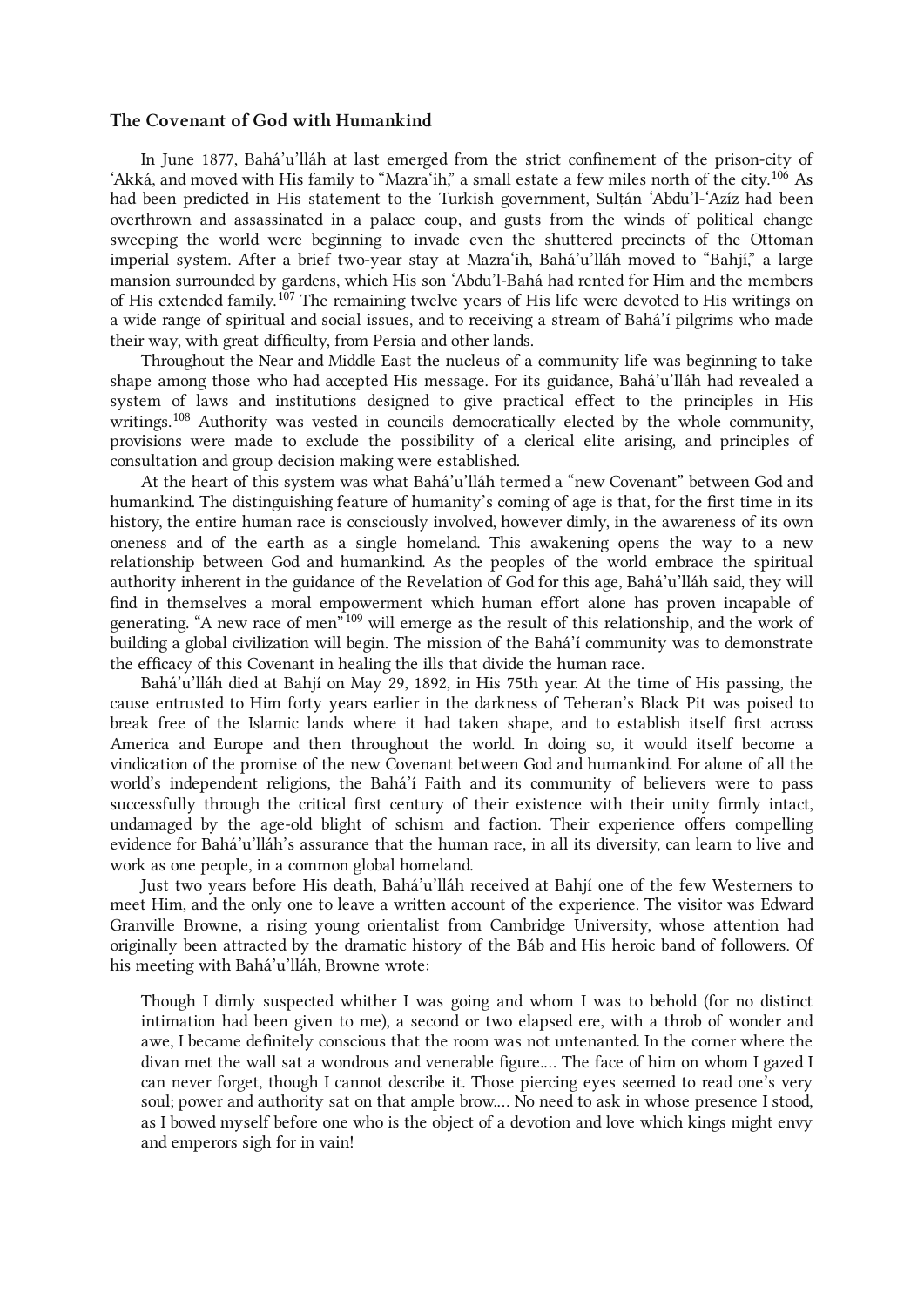<span id="page-28-0"></span>A mild dignified voice bade me be seated, and then continued:—"Praise be to God that thou hast attained!…Thou hast come to see a prisoner and an exile…We desire but the good of the world and the happiness of the nations; yet they deem us a stirrer up of strife and sedition worthy of bondage and banishment…That all nations should become one in faith and all men as brothers; that the bonds of affection and unity between the sons of men should be strengthened; that diversity of religion should cease, and differences of race be annulled what harm is there in this?…Yet so it shall be; these fruitless strifes, these ruinous wars shall pass away, and the 'Most great Peace' shall come…"  $^{110}$  $^{110}$  $^{110}$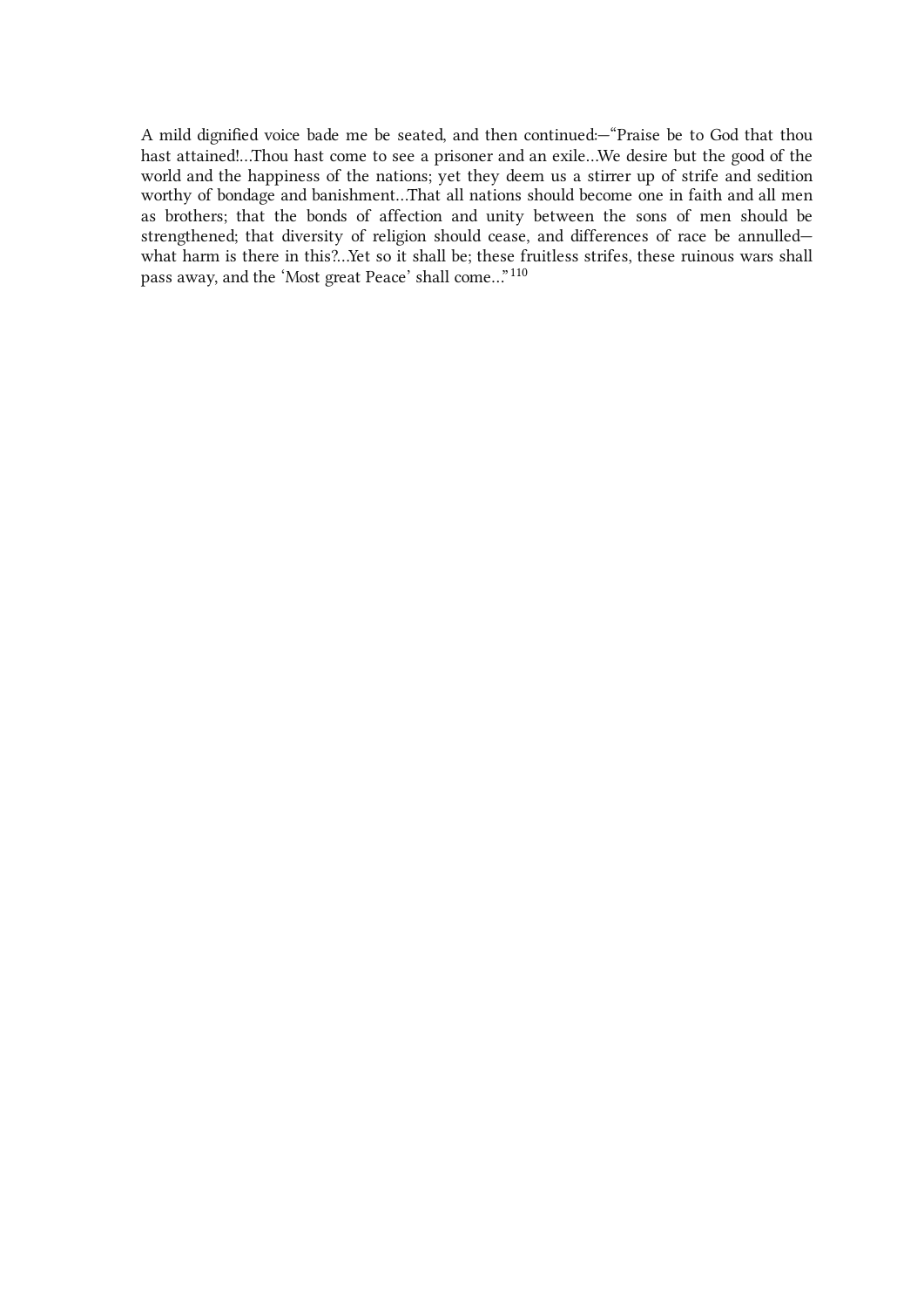# <span id="page-29-0"></span>Notes

Bahá'u'lláh

- <span id="page-29-1"></span>1 Bahá'u'lláh ("Glory of God") was born Ḥusayn-ʿAlí. The authoritative work on the missions of the Báb and Bahá'u'lláh is Shoghi Effendi's God Passes By (Wilmette: Bahá'í Publishing Trust, 1987). For a biographical study see Hasan Balyuzi's Bahá'u'lláh: The King of Glory (Oxford: George Ronald, 1980). Bahá'u'lláh's writings are extensively reviewed in Adib Taherzadeh's The Revelation of Bahá'u'lláh (Oxford: George Ronald, 1975), four volumes.  $\leftrightarrow$
- <span id="page-29-2"></span>2 Britannica Yearbook, 1988, indicates that, although the Bahá'í community numbers only about five million members, the Faith has already become the most widely diffused religion on earth, after Christianity. There are today 155 Bahá'í National Assemblies in independent countries and major territories of the globe, and more than 17,000 elected Assemblies functioning at the local level. It is estimated that 2,112 nationalities and tribes are represented. [↩](#page-1-1)
- <span id="page-29-3"></span>3 Arnold Toynbee, A Study of History, Vol. VIII (London: Oxford, 1954), p. 117.  $\leftrightarrow$

Birth of a New Revelation

- <span id="page-29-4"></span>4 The Báb ("Gate" or "Door") was born Siyyid 'Alí-Muḥammad in Shiraz, October 20, 1819.  $\leftrightarrow$
- <span id="page-29-5"></span>Passages in the Báb's writings which refer to the advent of "Him Whom God will make 5 manifest" include cryptic references to "the year Nine" and "the year Nineteen" (i.e. roughly 1852 and 1863, calculating in lunar years from the year of the Báb's inauguration of His mission, 1844). On several occasions the Báb also indicated to certain of His followers that they would themselves come to recognize and serve "Him Whom God will make manifest."  $\leftrightarrow$
- <span id="page-29-6"></span>The proclamation of the Báb's message had been carried out in mosques and public places 6 by enthusiastic bands of followers, many of them young seminarians. The Muslim clergy had replied by inciting mob violence. Unfortunately, these events coincided with a political crisis created by the death of Muhammad Sháh and a struggle over the succession. It was the leaders of the successful political faction, behind the boy-king Násiri'd-Dín Sháh, who then turned the royal army against the Bábí enthusiasts. The latter, raised in a Muslim frame of reference, and believing that they had a moral right to self-defense, barricaded themselves in makeshift shelters and withstood long, bloody sieges. When they had eventually been overcome and slaughtered, and the Báb had been executed, two deranged Bábí youth stopped the Shah in a public road and fired birdshot at him, in an ill-conceived attempt at assassination. It was this incident which provided the excuse for the worst of the massacres of Bábís which evoked protests from Western embassies. For an account of the period see W. Hatcher and D. Martin, The Bahá'í Faith: The Emerging Global Religion (San Francisco: Harper and Row, 1985), pp. 6–32.  $\leftrightarrow$
- <span id="page-29-7"></span>7 For an account of these events see *God Passes By*, chapters I–V. Western interest in the Bábí movement was aroused, particularly, by the publication in 1865 of Joseph Arthur Comte de Gobineau's Les religions et les philosophies dans l'Asie centrale (Paris: Didier, 1865).  $\leftrightarrow$
- <span id="page-29-8"></span>8 Bahá'u'lláh, *Epistle to the Son of the Wolf* (Wilmette: Bahá'í Publishing Trust, 1979), pp. 20–  $21. \leftrightarrow$
- <span id="page-29-9"></span>9 A number of Western diplomatic and military observers have left harrowing accounts of what they witnessed. Several formal protests were registered with the Persian authorities. See Moojan Momen, The Bábí and Bahá'í Religions, 1844–1944 (Oxford: George Ronald, 1981).  $\leftrightarrow$
- <span id="page-29-10"></span>10 *Epistle to the Son of the Wolf*, p. 21.  $\leftrightarrow$
- <span id="page-29-11"></span>11 *Epistle to the Son of the Wolf*, p. 22.  $\leftrightarrow$

Exile

<span id="page-29-12"></span>There was, understandably, great suspicion in Persia about the intentions of the British and 12Russian governments, both of which had long interfered in Persian affairs.  $\leftrightarrow$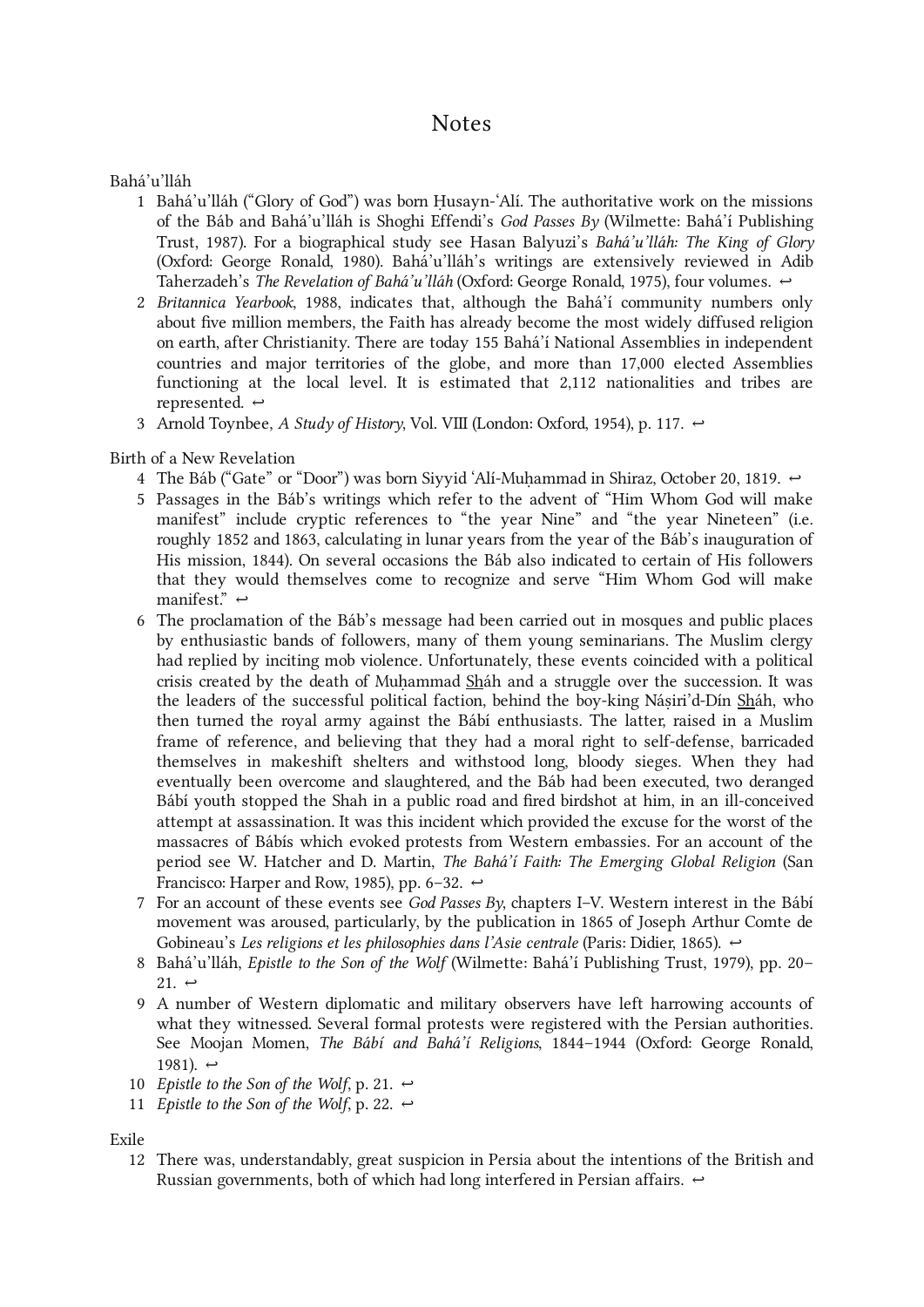- <span id="page-30-0"></span>The focal point of these problems was one Mírzá Yaḥyá, a younger half-brother of 13 Bahá'u'lláh. While still a youth and under the guidance of Bahá'u'lláh Yaḥyá had been appointed by the Báb as nominal head of the Bábí community, pending the imminent advent of "Him Whom God will make manifest." Falling under the influence of a former Muslim theologian, Siyyid Muḥammad Iṣfahání, however, Yaḥyá gradually became estranged from his brother. Rather than being expressed openly, this resentment found its outlet in clandestine agitation, which had a disastrous effect on the exiles' already low morale. Yaḥyá eventually refused to accept Bahá'u'lláh's declaration, and played no role in the development of the Bahá'í Faith which this declaration initiated.  $\leftrightarrow$
- <span id="page-30-1"></span>14 Bahá'u'lláh, *The Book of Certitude* (Wilmette: Bahá'í Publishing Trust, 1985), p. 251.  $\leftrightarrow$
- <span id="page-30-2"></span>15 Bahá'u'lláh, *The Hidden Words of Bahá'u'lláh* (Wilmette: Bahá'í Publishing Trust, 1985), Arabic 2 on pp. 3–4, Arabic 5 on p. 4, Arabic 35 on p. 12, Arabic 12 on p. 6.

Except where the context makes it obvious, the conventional use of the English word "man" translates the concept of "humanity".  $\leftrightarrow$ 

- <span id="page-30-3"></span>16 The Book of Certitude, pp. 3–4, pp. 195–200.  $\leftrightarrow$
- <span id="page-30-4"></span>17 Cited in *God Passes By*, p. 137.  $\leftrightarrow$
- <span id="page-30-5"></span>18 Quotation from Prince Zaynu'l-'Abidín <u>Kh</u>án, God Passes By, p. 135.  $\leftrightarrow$

The Declaration in the Riḍván Garden

- <span id="page-30-6"></span>19 See Note 68 below.  $\leftrightarrow$
- <span id="page-30-7"></span>God Passes By, p. 153. Increasingly, after 1863, the word "Bahá'í" replaced "Bábí" as the 20 designation for the new faith, marking the fact that an entirely new religion had emerged.  $\leftrightarrow$
- <span id="page-30-8"></span>21 Cited in Shoghi Effendi, *The Advent of Divine Justice* (Wilmette: Bahá'í Publishing Trust, 1984), p. 77.  $\leftrightarrow$
- <span id="page-30-9"></span>22 Bahá'u'lláh, *Gleanings from the Writings of Bahá'u'lláh* (Wilmette: Bahá'í Publishing Trust, 1983), pp. 10–11. ←
- <span id="page-30-10"></span>23 Gleanings from the Writings of Bahá'u'lláh, p. 297.  $\leftrightarrow$
- <span id="page-30-11"></span>24 Gleanings from the Writings of Bahá'u'lláh, p. 334.  $\leftrightarrow$
- <span id="page-30-12"></span>25 Gleanings from the Writings of Bahá'u'lláh, p. 8.  $\leftrightarrow$
- <span id="page-30-13"></span>26 Gleanings from the Writings of Bahá'u'lláh, p. 8.  $\leftrightarrow$
- <span id="page-30-14"></span>The two statements quoted may be found cited by 'Abdu'l‑Bahá in J. E. Esslemont, 27 Bahá'u'lláh and the New Era (Wilmette: Bahá'í Publishing Trust 1987), p. 170, and Tablets of Bahá'u'lláh Revealed after the Kitáb-i-Aqdas (Haifa: Bahá'í World Centre, 1982), pp. 22–23, respectively.  $\leftrightarrow$
- <span id="page-30-15"></span>28 God Passes By, pp. 127–57, gives an account of these events.  $\leftrightarrow$
- <span id="page-30-22"></span><span id="page-30-21"></span><span id="page-30-20"></span><span id="page-30-19"></span><span id="page-30-18"></span><span id="page-30-17"></span><span id="page-30-16"></span>"The Changeless Faith of God…"
	- 29 Gleanings from the Writings of Bahá'u'lláh, pp. 4–5.  $\leftrightarrow$
	- 30 The Book of Certitude, p. 98.  $\leftrightarrow$
	- 31 The Book of Certitude, p. 99.  $\leftrightarrow$
	- 32 The Book of Certitude, pp. 99–100.  $\leftrightarrow$
	- 33 The Book of Certitude, pp. 103–4.  $\leftrightarrow$
	- 34 Gleanings from the Writings of Bahá'u'lláh, p. 59.  $\leftrightarrow$
	- 35 Gleanings from the Writings of Bahá'u'lláh, pp. 66–67.  $\leftrightarrow$
	- 36 Gleanings from the Writings of Bahá'u'lláh, pp. 65–66.  $\leftrightarrow$
	- 37 Cited in *The Advent of Divine Justice*, p. 79.  $\leftrightarrow$
	- 38 Gleanings from the Writings of Bahá'u'lláh, p. 136.  $\leftrightarrow$
	- 39 Gleanings from the Writings of Bahá'u'lláh, p. 80.  $\leftrightarrow$
	- 40 Gleanings from the Writings of Bahá'u'lláh, p. 164.  $\leftrightarrow$
	- 41 Gleanings from the Writings of Bahá'u'lláh, p. 329.  $\leftrightarrow$

<span id="page-30-28"></span><span id="page-30-27"></span><span id="page-30-26"></span><span id="page-30-25"></span><span id="page-30-24"></span><span id="page-30-23"></span>The Manifestation of God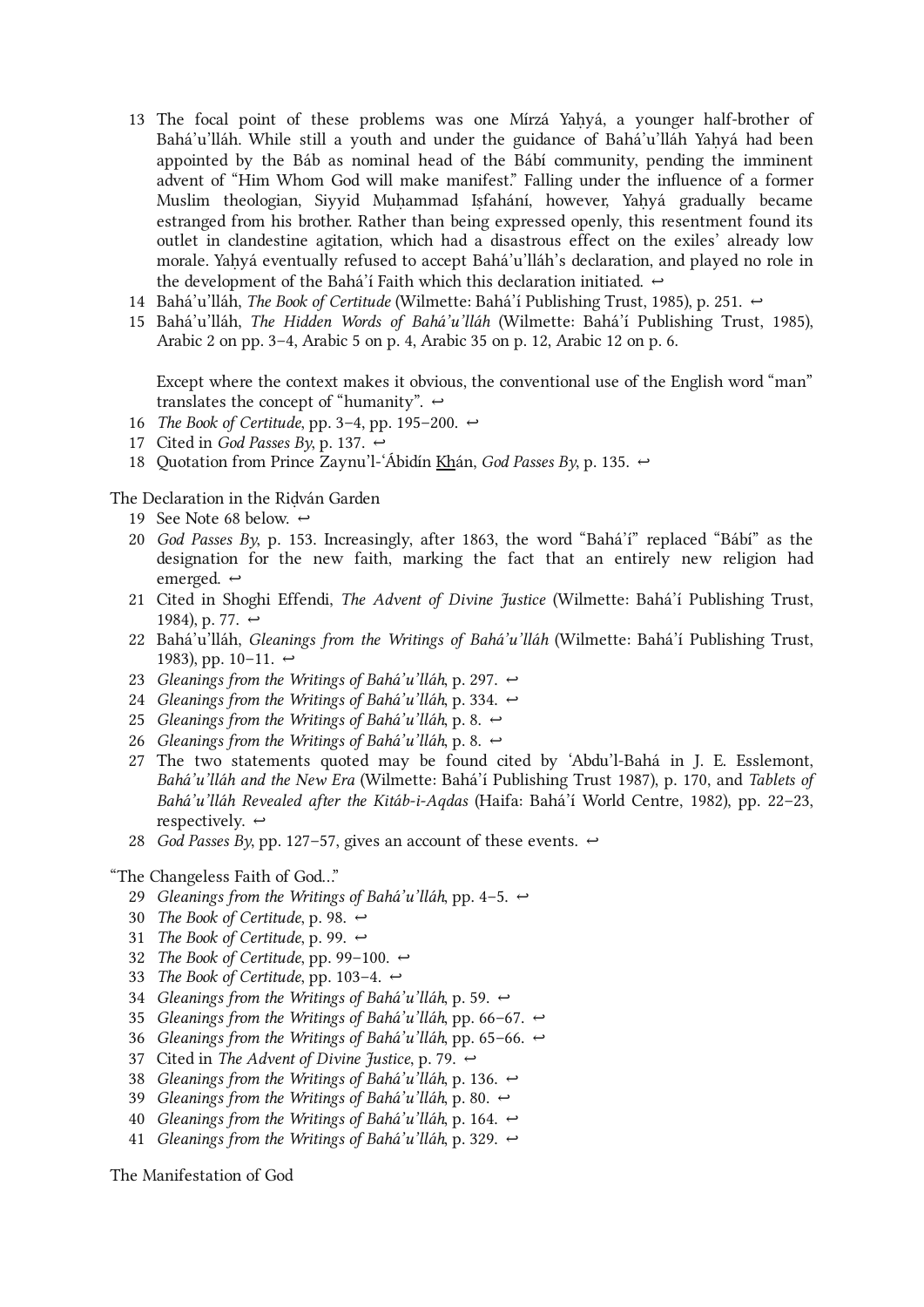- <span id="page-31-0"></span>42 For a detailed exposition of this subject see 'Abdu'l-Bahá, *Some Answered Questions*, part  $3.6 \leftrightarrow$
- <span id="page-31-1"></span>Examples, in the words of Jesus, are "Why callest thou me good? There is none good but 43 one, that is, God..." (Matthew 19:17); "I and my Father are one" (John 10:30).  $\leftrightarrow$
- <span id="page-31-2"></span>44 Gleanings from the Writings of Bahá'u'lláh, pp. 177–79.  $\leftrightarrow$
- <span id="page-31-3"></span>45 Gleanings from the Writings of Bahá'u'lláh, pp. 50–55.  $\leftrightarrow$
- <span id="page-31-4"></span>46 Gleanings from the Writings of Bahá'u'lláh, p. 56.  $\leftrightarrow$

"An Ever-Advancing Civilization…"

- <span id="page-31-5"></span>47 New Testament, John 1:10.  $\leftrightarrow$
- <span id="page-31-6"></span>48 Gleanings from the Writings of Bahá'u'lláh, pp. 141–42.  $\leftrightarrow$
- <span id="page-31-7"></span>49 Shoghi Effendi, *The World Order of Bahá'u'lláh: Selected Letters* (Wilmette: Bahá'í Publishing Trust, 1982), p. 117.  $\leftrightarrow$
- <span id="page-31-8"></span>50 Gleanings from the Writings of Bahá'u'lláh, p. 74. In the Bahá'í writings the term "Adam" is used symbolically in two different senses. The one refers to the emergence of the human race, while the other designates the first of the Manifestations of God.  $\leftrightarrow$
- <span id="page-31-9"></span>51 Gleanings from the Writings of Bahá'u'lláh, p. 213.  $\leftrightarrow$
- <span id="page-31-10"></span>52 Gleanings from the Writings of Bahá'u'lláh, p. 151.  $\leftrightarrow$
- <span id="page-31-11"></span>53 See Bahá'u'lláh, *The Seven Valleys and The Four Valleys* (Wilmette: Bahá'í Publishing Trust, 1986), pp. 6–7: "Yea, although to the wise it be shameful to seek the Lord of Lords in the dust, yet this betokeneth intense ardor in searching."  $\leftrightarrow$
- <span id="page-31-12"></span>54 Cited in *The World Order of Bahá'u'lláh*, p. 116.  $\leftrightarrow$

The Day of God

- <span id="page-31-13"></span>55 The Seven Valleys and The Four Valleys, pp. 1–2.  $\leftrightarrow$
- <span id="page-31-14"></span>56 Gleanings from the Writings of Bahá'u'lláh, p. 214.  $\leftrightarrow$
- <span id="page-31-15"></span>57 Gleanings from the Writings of Bahá'u'lláh, p. 286.  $\leftrightarrow$
- <span id="page-31-16"></span>58 Gleanings from the Writings of Bahá'u'lláh, pp. 4–5.  $\leftrightarrow$
- <span id="page-31-17"></span>59 New Testament, John 10:16.  $\leftrightarrow$
- <span id="page-31-18"></span>For elaboration on the subject of Bahá'u'lláh's teachings on the process of the maturation of 60 the human race, see The World Order of Bahá'u'lláh, pp. 162-3, 202.  $\leftrightarrow$
- <span id="page-31-19"></span>61 Gleanings from the Writings of Bahá'u'lláh, p. 217.  $\leftrightarrow$
- <span id="page-31-20"></span>62 Tablets of Bahá'u'lláh Revealed after the Kitáb-i-Aqdas, p. 164.  $\leftrightarrow$
- <span id="page-31-21"></span>63 Gleanings from the Writings of Bahá'u'lláh, p. 95.  $\leftrightarrow$
- <span id="page-31-22"></span>64 Tablets of Bahá'u'lláh Revealed after the Kitáb-i-Aqdas, p. 164.  $\leftrightarrow$
- <span id="page-31-23"></span>65 Gleanings from the Writings of Bahá'u'lláh, pp. 6–7.  $\leftrightarrow$
- <span id="page-31-24"></span>66 Tablets of Bahá'u'lláh Revealed after the Kitáb-i-Aqdas, pp. 66–67.  $\leftrightarrow$
- <span id="page-31-25"></span>Women: Extracts from the Writings of Bahá'u'lláh, 'Abdu'l‑Bahá, Shoghi Effendi and the Universal 67 House of Justice (Thornhill, Ontario: Bahá'í Publications Canada, 1986), p. 26.  $\leftrightarrow$

Announcement to the Kings

<span id="page-31-26"></span>A combination of unusual circumstances had made the central authorities in Constantinople 68especially sympathetic to Bahá'u'lláh, and resistant to pressure from the Persian government. The governor of Baghdad, Námiq Páshá, had written enthusiastically to the capital about both the character and influence of the distinguished Persian exile. Sultán 'Abdu'l-'Azíz found the reports intriguing because, although he was Caliph of Sunni Islam, he considered himself a mystical seeker. Equally important, in another way, was the reaction of his chief minister, 'Álí Páshá. To the latter, who was an accomplished student of Persian language and literature as well as a would-be modernizer of the Turkish administration, Bahá'u'lláh seemed a highly sympathetic figure. It was no doubt this combination of sympathy and interest which led the Ottoman government to invite Bahá'u'lláh to the capital rather than send Him to a more remote center or deliver Him to the Persian authorities, as the latter were urging.  $\leftrightarrow$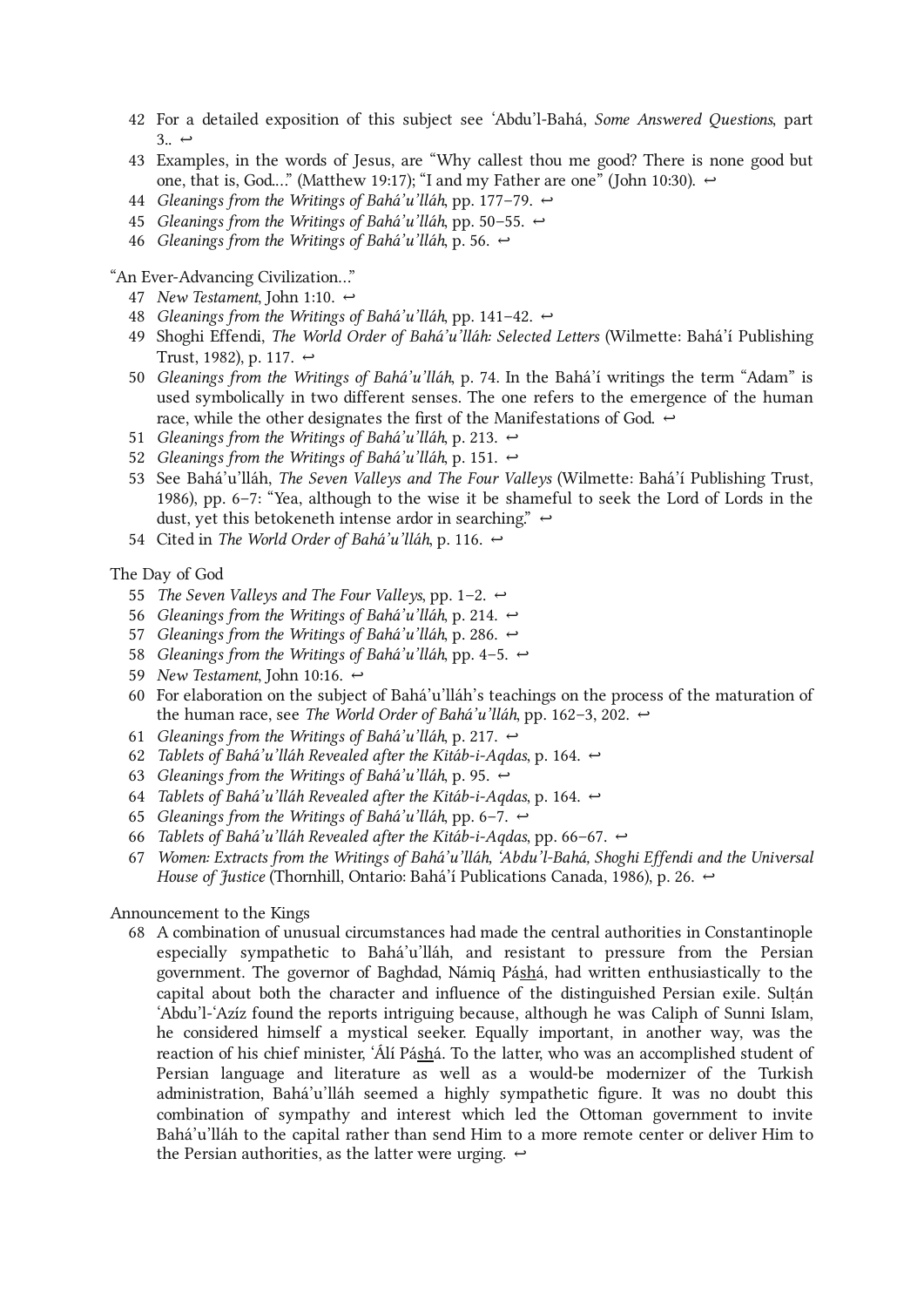- <span id="page-32-0"></span>For the full text of the report of the Austrian ambassador, Count von Prokesch-Osten, in a 69 letter to the Comte de Gobineau, January 10, 1886, see Bábí and Bahá'í Religions, pp. 186– 87.  $\leftrightarrow$
- <span id="page-32-1"></span>70 The Revelation of Bahá'u'lláh, Vol. 2, p. 399.  $\leftrightarrow$
- <span id="page-32-2"></span>71 Tablets of Bahá'u'lláh Revealed after the Kitáb-i-Aqdas, p. 13.  $\leftrightarrow$
- <span id="page-32-3"></span>72 Gleanings from the Writings of Bahá'u'lláh, pp. 210-212.  $\leftrightarrow$
- <span id="page-32-4"></span>73 Gleanings from the Writings of Bahá'u'lláh, pp. 251–52.  $\leftrightarrow$
- <span id="page-32-5"></span>74 Gleanings from the Writings of Bahá'u'lláh, p. 252.  $\leftrightarrow$

Arrival in the Holy Land

- <span id="page-32-6"></span>75 For a description of these events see The Revelation of Bahá'u'lláh, Vol. 3, especially pp. 296, 331.  $\leftrightarrow$
- <span id="page-32-7"></span>76 For a description of this experience see God Passes By, pp. 180–89.  $\leftrightarrow$
- <span id="page-32-8"></span>77 In the 1850s two German religious leaders, Christoph Hoffmann and Georg David Hardegg, collaborated in the development of the "Society of Templers," devoted to creating in the Holy Land a colony or colonies which would prepare the way for Christ, on His return. Leaving Germany on August 6, 1868, the founding group arrived in Haifa on October 30, 1868, two months after Bahá'u'lláh's own arrival.  $\leftrightarrow$
- <span id="page-32-9"></span>For a description of the disasters which befell European Turkey in the Russo-Turkish War of 78 1877–78 see Addendum III in King of Glory, pp. 460–62.  $\leftrightarrow$
- <span id="page-32-10"></span>79 Epistle to the Son of the Wolf, p. 51.  $\leftrightarrow$
- <span id="page-32-11"></span>80 Alistair Horne, *The Fall of Paris* (London: Macmillan, 1965), p. 34.  $\leftrightarrow$
- <span id="page-32-12"></span>81 Cited in Shoghi Effendi, *The Promised Day Is Come* (Wilmette: Bahá'í Publishing Trust, 1980), pp. 32–33.  $\leftrightarrow$
- <span id="page-32-13"></span>82 Cited in *The Promised Day is Come*, p. 37.  $\leftrightarrow$
- <span id="page-32-14"></span>83 Cited in *The Promised Day is Come*, p. 35.  $\leftrightarrow$
- <span id="page-32-15"></span>84 Cited in Shoghi Effendi, *Citadel of Faith: Messages to America 1947–1957* (Wilmette: Bahá'í Publishing Trust, 1980), pp. 18–19.  $\leftrightarrow$

Religion as Light and Darkness

- <span id="page-32-16"></span>85 Epistle to the Son of the Wolf, p. 14.  $\leftrightarrow$
- <span id="page-32-17"></span>86 The Book of Certitude, p. 15.  $\leftrightarrow$
- <span id="page-32-18"></span>87 Cited in *The Promised Day is Come*, p. 83.  $\leftrightarrow$
- <span id="page-32-19"></span>88 Cited in *The Promised Day is Come*, p. 81.  $\leftrightarrow$
- <span id="page-32-20"></span>89 Epistle to the Son of the Wolf, p. 99.  $\leftrightarrow$
- <span id="page-32-21"></span>90 Cited in *The Promised Day is Come*, pp. 110–11.  $\leftrightarrow$
- <span id="page-32-22"></span>91 Gleanings from the Writings of Bahá'u'lláh, p. 200.  $\leftrightarrow$

#### World Peace

- <span id="page-32-23"></span>92 Gleanings from the Writings of Bahá'u'lláh, pp. 254–55.  $\leftrightarrow$
- <span id="page-32-24"></span>93 Gleanings from the Writings of Bahá'u'lláh, p. 40.  $\leftrightarrow$
- <span id="page-32-25"></span>94 Gleanings from the Writings of Bahá'u'lláh, p. 215.  $\leftrightarrow$
- <span id="page-32-26"></span>95 Gleanings from the Writings of Bahá'u'lláh, p. 196.  $\leftrightarrow$
- <span id="page-32-27"></span>96 Tablets of Bahá'u'lláh Revealed after the Kitáb-i-Aqdas, p. 69.  $\leftrightarrow$
- <span id="page-32-28"></span>97 Tablets of Bahá'u'lláh Revealed after the Kitáb-i-Aqdas, pp. 165–67.  $\leftrightarrow$

"Not of Mine Own Volition"

- <span id="page-32-29"></span>98 *Epistle to the Son of the Wolf*, p. 11. The phrase "Not of Mine own volition" appears in the same paragraph immediately above the excerpt cited.  $\leftrightarrow$
- <span id="page-32-30"></span>Bahá'u'lláh's son, Mírzá Mihdí, a youth of twenty-two, died in 1870 in an accidental fall 99 resulting from the conditions in which the family was imprisoned.  $\leftrightarrow$
- <span id="page-32-31"></span>100 Gleanings from the Writings of Bahá'u'lláh, pp. 91.  $\leftrightarrow$
- <span id="page-32-32"></span>101 God Passes By, pp. 94-96.  $\leftrightarrow$
- <span id="page-32-33"></span>102 The World Order of Bahá'u'lláh, p. 113.  $\leftrightarrow$